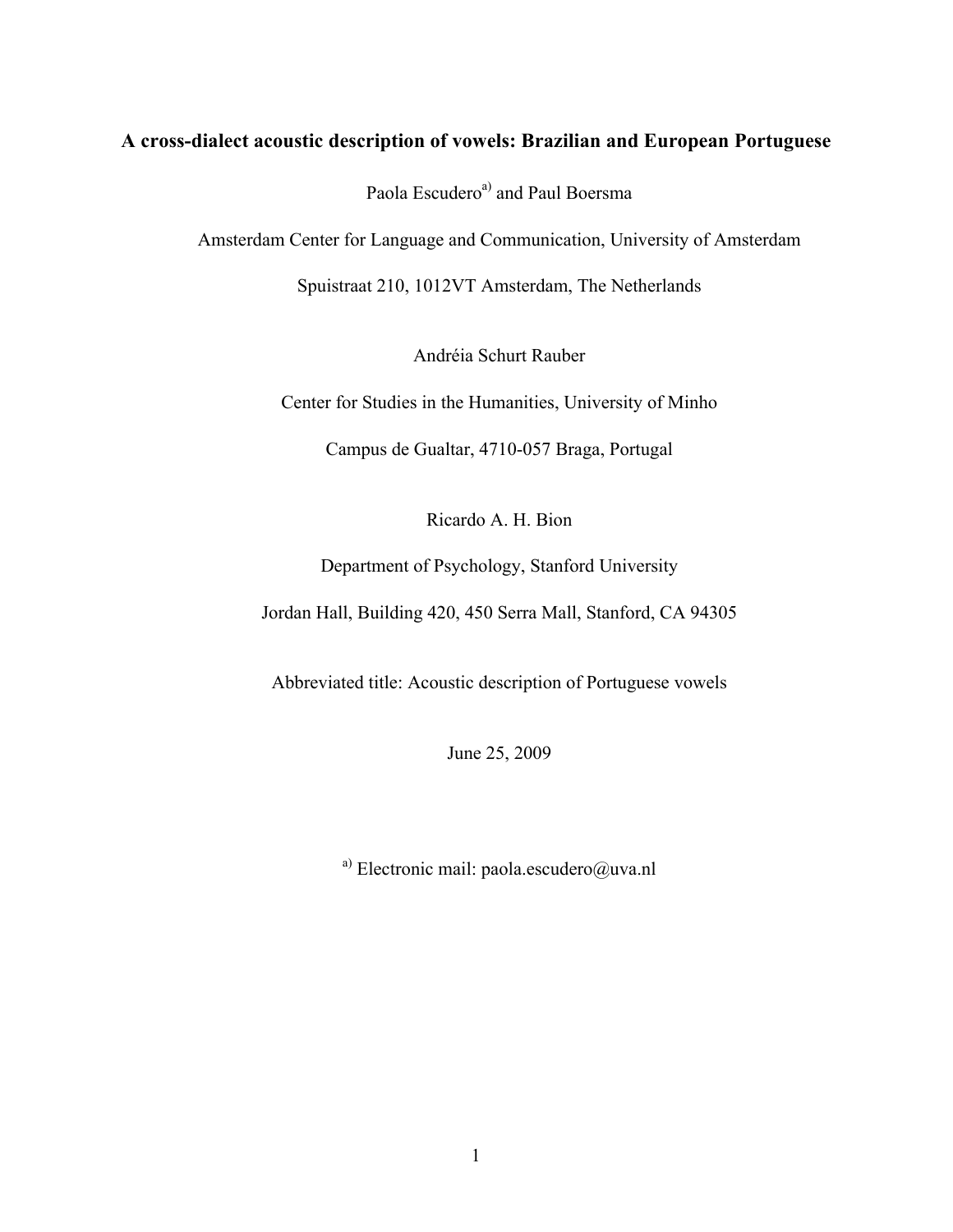#### **Abstract**

This paper examines four acoustic correlates of vowel identity in Brazilian and European Portuguese: first formant (F1), second formant (F2), duration, and fundamental frequency (F0). Both varieties of Portuguese display some cross-linguistically common phenomena: vowelintrinsic duration, vowel-intrinsic pitch, gender-dependent size of the vowel space, genderdependent duration, and a skewed symmetry in F1 between front and back vowels. Also, the average difference between the vocal tract sizes associated with /i/ and /u/, as measured from formant analyses, is comparable to the average difference between male and female vocal tract sizes. A language-specific phenomenon is that in both varieties of Portuguese the vowel-intrinsic duration effect is larger than in many other languages. Differences between Brazilian Portuguese (BP) and European Portuguese (EP) are found in duration (BP has longer stressed vowels than EP), in F1 (the lower mid front vowel approaches its higher mid counterpart more closely in EP than in BP), and in the size of the intrinsic pitch effect (larger for BP than for EP).

PACS numbers: 43.70.Fq, 43.70.Kv, 43.72.Ar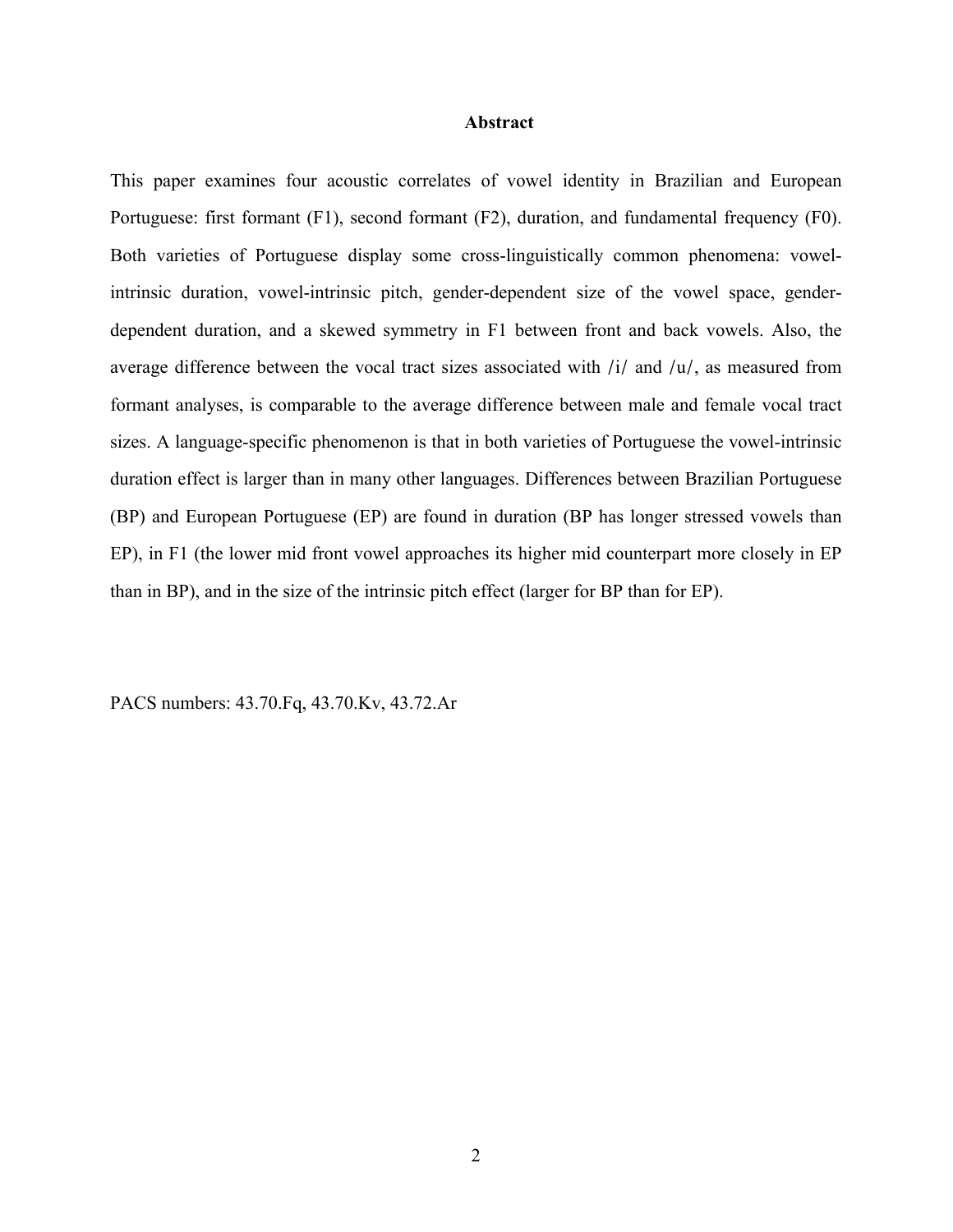## **I. INTRODUCTION**

The aim of this article is to investigate the acoustic characteristics of the seven oral vowels that Brazilian Portuguese (BP) and European Portuguese (EP) have in common in stressed position, namely the vowels /i, e, ɛ, a, ɔ, o, u/, and thereby to find out what aspects of the Portuguese vowel inventory are universal, Portuguese-specific, or dialect-specific.

Studies that described Portuguese vowels in phonological or impressionistic articulatory terms (e.g., Câmara, 1970; Mateus, 1990; Bisol, 1996; Mateus and d'Andrade, 1998, 2000; Barroso, 1999; Moraes, 1999; Cristófaro Silva, 2002; Barbosa and Albano, 2004; Mateus *et al.*, 2005) agree that the Portuguese vowel inventory has an internal symmetry: apart from the central low vowel  $\langle a \rangle$ , there are three unrounded front vowels (i, e,  $\varepsilon$ ) and three rounded back vowels (u, o,  $\sigma$ ) between which we can identify three pairings, namely two high vowels (i–u), two highermid vowels (e–o), and two lower-mid vowels  $(e-0)$ .<sup>1</sup> Because of the general relation between vowel height and the first formant (F1), we expect that the members of each pair have almost identical F1 values, and one research question is whether this is true for Portuguese. In fact, languages with large symmetric vowel inventories have been reported to have slightly higher F1 values for each back vowel as compared to its corresponding front vowel: American English (Peterson and Barney, 1952; Clopper *et al.*, 2005; Strange *et al.*, 2007), Parisian French (Strange et al., 2007), Northern German (Strange et al., 2007), Dutch (Koopmans-van Beinum, 1980)<sup>2</sup>, and Brazilian Portuguese (Moraes *et al.*, 1996, p. 35; Seara, 2000, pp. 80, 91, 102, 112, 141); a research question is whether this holds for both varieties of Portuguese.

Portuguese has been reported to have no phonological length distinctions in vowels (Falé, 1998, p. 257; Mateus *et al.*, 2005, p. 140). For such languages, it has been reported that low vowels tend to have a longer duration than high vowels (e.g. for French: Rochet and Rochet, 1991, p. 57, Fig. 7b). The effect can even be seen in languages that do have phonological length, such as English (House and Fairbanks, 1953, p. 111). In fact, the effect is so widespread that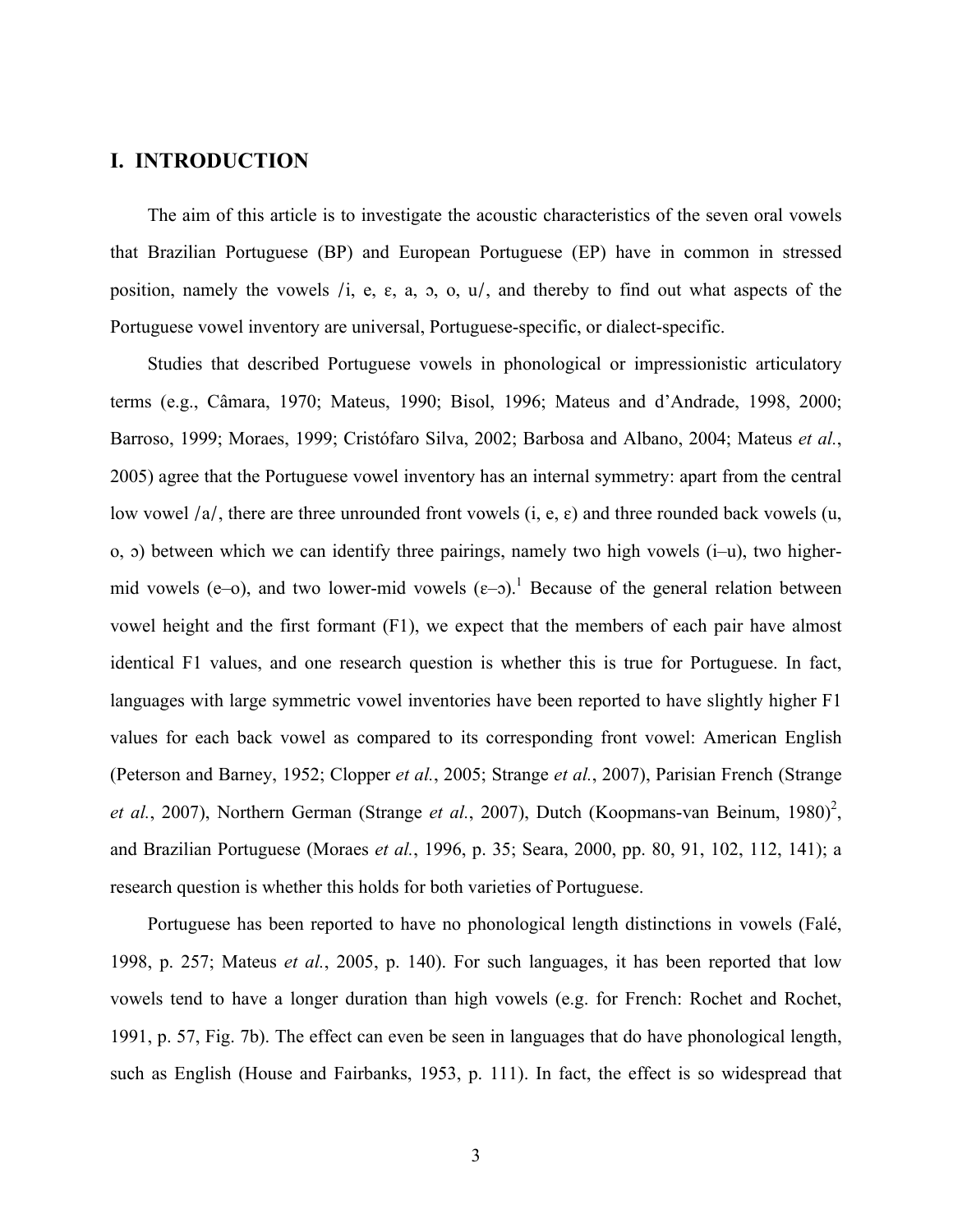Lehiste (1970, p. 18) calls it *intrinsic vowel duration*. As for the cause of the effect, a recent review on controlled and mechanical properties of speech (Solé, 2007, p. 303) follows Lindblom (1967) and Lehiste (1970, p. 18–19) in regarding it as a universal physiological property of speech production: open vowels require more jaw lowering, hence more time, than closed vowels. Since speakers can in principle control duration and F1 independently, it is, however, an open question whether Portuguese follows this crosslinguistic tendency or not. If Portuguese does follow the tendency, it is relevant to know the extent to which Portuguese does this; if this extent is larger than in other languages, it would be evidence for an exaggeration of the use of duration as a cue to vowel height.

Portuguese has never been reported to have phonological tone. For such languages, it has been reported that low vowels tend to have a lower F0 than high vowels (for a long list of languages, see Whalen and Levitt, 1995). Lehiste and Peterson (1961) call the effect *intrinsic fundamental frequency*. Again, articulatory explanations have been proposed, mainly in terms of a pull of the tongue on the larynx (Ohala and Eukel, 1987), but speakers can also control F0 and F1 independently, so it is an open question whether Portuguese follows this universal tendency or not, and if so, whether it does so to a larger extent than other languages, i.e. whether it exaggerates F0 differences as a cue to vowel height.

Several Romance languages with a comparable symmetric seven-vowel inventory as Portuguese show signs that the lower-mid vowels are merging with the higher-mid vowels in some regional varieties: Italian (Maiden, 1997, p. 8), French (Landick, 1995), and Catalan (Recasens and Espinosa, 2009). One of our research questions is whether any signs of future merger can be observed in either of the two Portuguese varieties under scrutiny.

As for differences between female and male speakers, we expect Portuguese to exhibit the following near-universal effects. First, females have generally higher F0 and formants than males. Second, women tend to have a larger vowel space than men, even along logarithmic scales, i.e. in terms of a ratio of the F1 values of /a/ versus /i, u/; the cause of this effect has been sought in the physiology (Simpson, 2001) as well as in the idea that males reduce their F1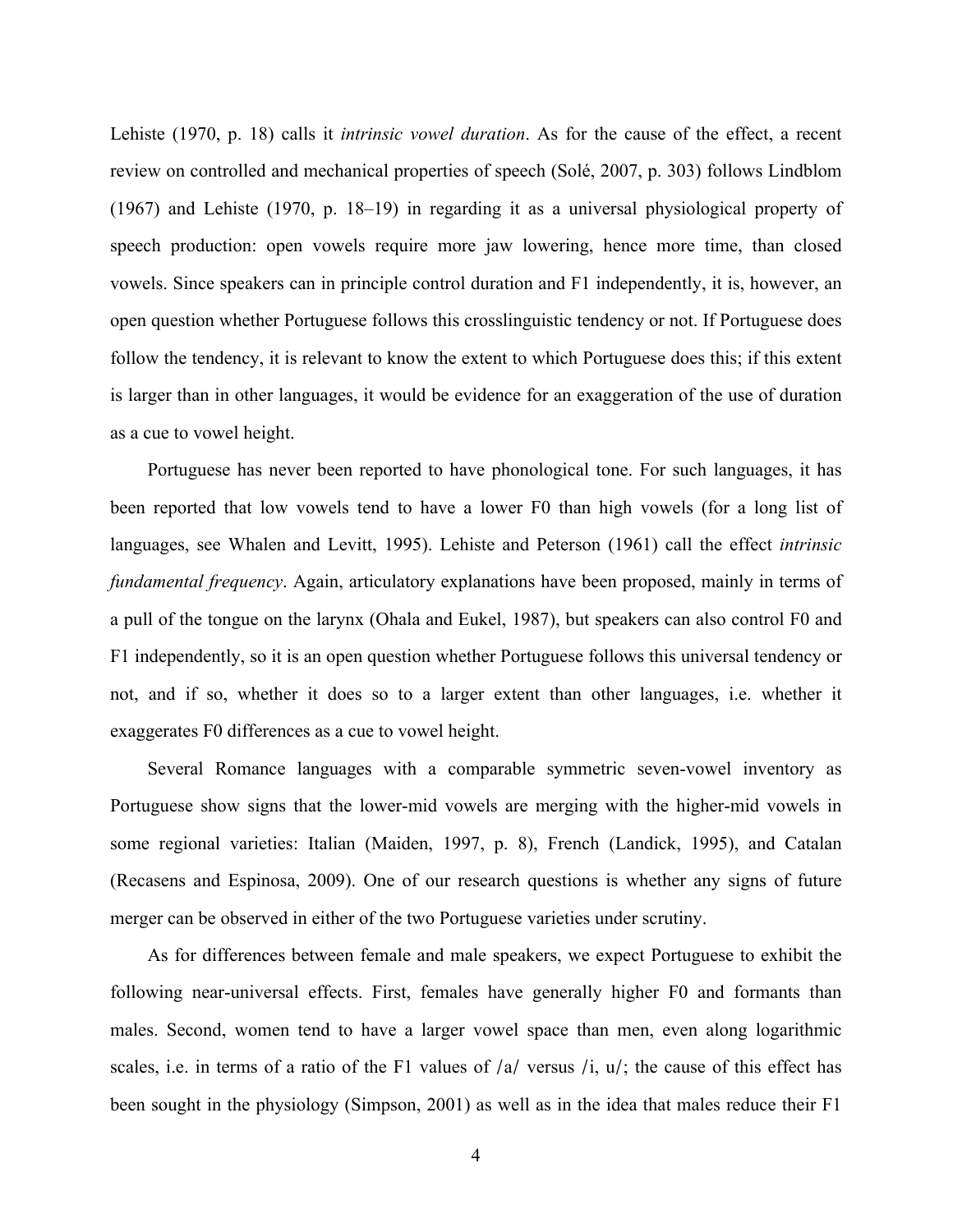space size because their F1 values are easier to discriminate by listeners than female F1 values (Goldstein, 1980; Ryalls and Lieberman, 1982; Diehl *et al.*, 1996). Third, women have longer vowel durations than males (Simpson and Ericsdotter, 2003); the source of this effect has been sought in the physiology (Simpson, 2001, 2002) as well as in the idea that women put more effort in trying to speak clearly (Byrd, 1992; Whiteside, 1996). As for differences between BP and EP, Moraes *et al.* (1996) report, comparing their BP results with the EP results of Delgado-Martins (1973), that /i/ and /u/ have a higher F1 in BP than in EP; the question is whether this result will still hold when comparing BP and EP with identical measurement methods.

Answering these research questions on the basis of earlier acoustic descriptions of Portuguese vowels (Delgado-Martins, 1973; Callou *et al.*, 1996; Moraes *et al.*, 1996; Seara, 2000) is difficult, because none of these studies provided direct cross-dialectal comparisons, investigated a sufficient number of speakers, included female speakers, or reported all four acoustic characteristics of all vowels; also, the results of multiple studies can hardly be combined, as a result of differences in measurement methods. The methodology employed in the present study is designed to answer the research questions with more confidence: (1) it compares the acoustic properties of BP and EP vowels, and follows as closely as possible the methods of data collection reported in Adank *et al.* (2004) in order to allow future comparisons across experiments and languages; (2) forty speakers, 20 BP and 20 EP, produced a total of 5600 vowel tokens; (3) half of the speakers in each dialect were male and half were female; and (4) acoustic analyses were made of vowel duration, fundamental frequency and the first two vowel formants. This methodology allows us to address all of the research questions mentioned above, as well as to explore any unpredicted differences between females and males or between BP and EP.

Finally, the present paper aims at providing reliable values for duration by measuring vowels only between voiceless consonants, and at providing typical formant values by measuring vowels only between stops and fricatives. Elicitation of multiple tokens per speaker allows us to automatically define the formant ceiling of the LPC analysis based on within-speaker and within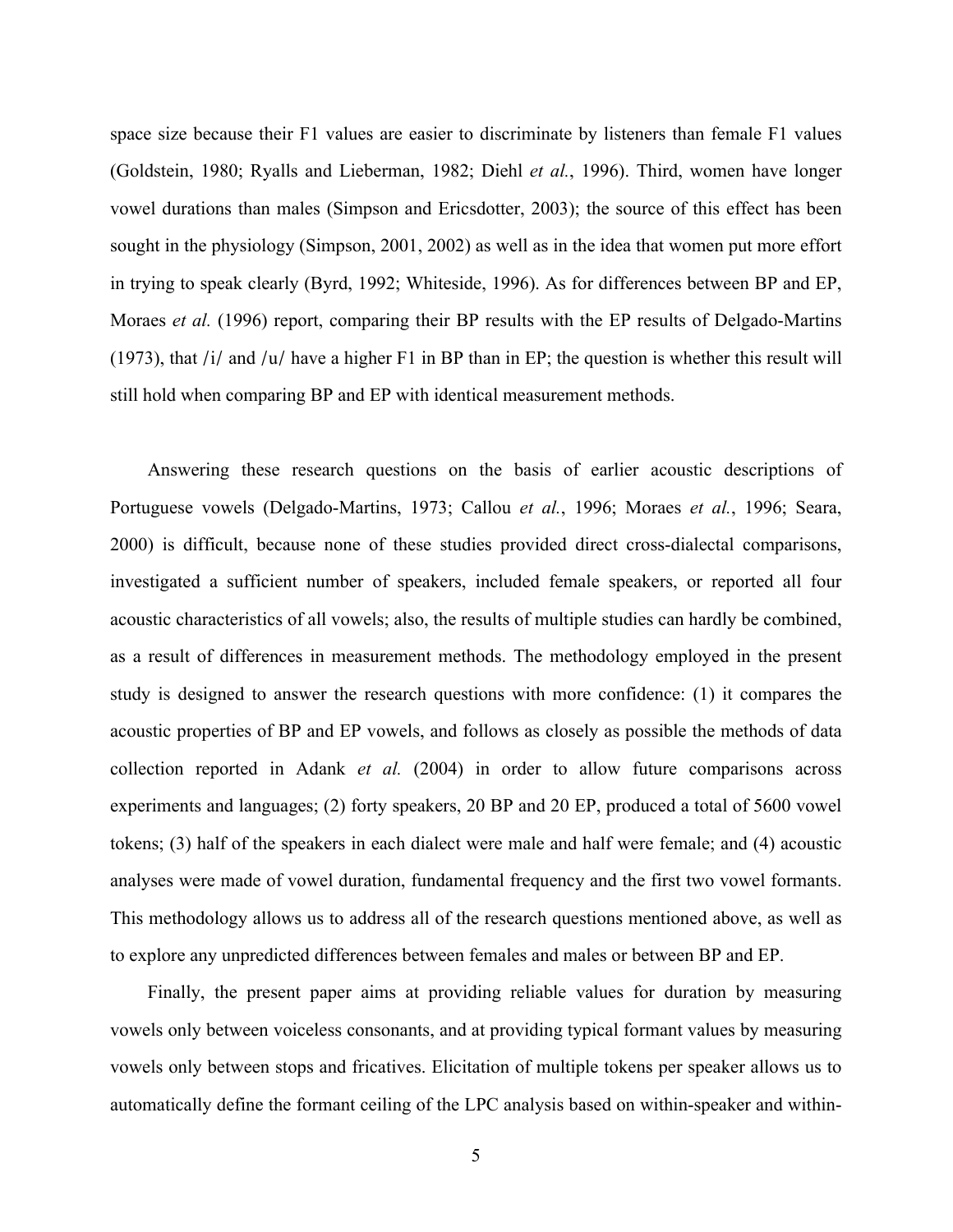vowel variation, thus allowing more reliable automatic formant measurements. Our methodology is explained in detail so that it can be used as a reference for future studies on vowel formant analyses.

## **II. METHOD**

## **A. Participants**

In order to obtain relatively homogeneous and comparable groups of Brazilian and European Portuguese participants, all participants were chosen to be highly educated young adults from the largest metropolitan area in each country. They were selected from groups of volunteers that completed a background questionnaire: if they met three requirements, they could be enlisted as speakers for the present study. The requirements were that they had lived in either São Paulo or Lisbon throughout their lives, that they did not speak any foreign language with a proficiency of 3 or more on a scale from 0 ("I don't understand a word") to 7 ("I understand like a native speaker"), and that they were undergraduate students under 30 years of age. In this way, 20 BP speakers from São Paulo and 20 EP speakers from Lisbon were selected. For each "dialect" (more precisely: "age-, social-economic-status- and region-dependent variety of the standard language") there were equal numbers of men and women, so that the gender-dependence of the vowels could be investigated as easily as the dialect-dependence. For BP, the females' mean age was 23.2 years (standard deviation 4.3 years) and the males' mean age was 22.5 years (s.d. 4.7); for EP speakers, the females' mean age was 19.8 years (s.d. 1.5), the males' 18.7 years (s.d. 0.8).

## **B. Data collection procedure**

All 40 recordings were made in a quiet room with a Sony MZ-NHF800 minidisk recorder and a Sony ECM-MS907 condenser microphone, with a sample rate of 22 kHz and 16-bit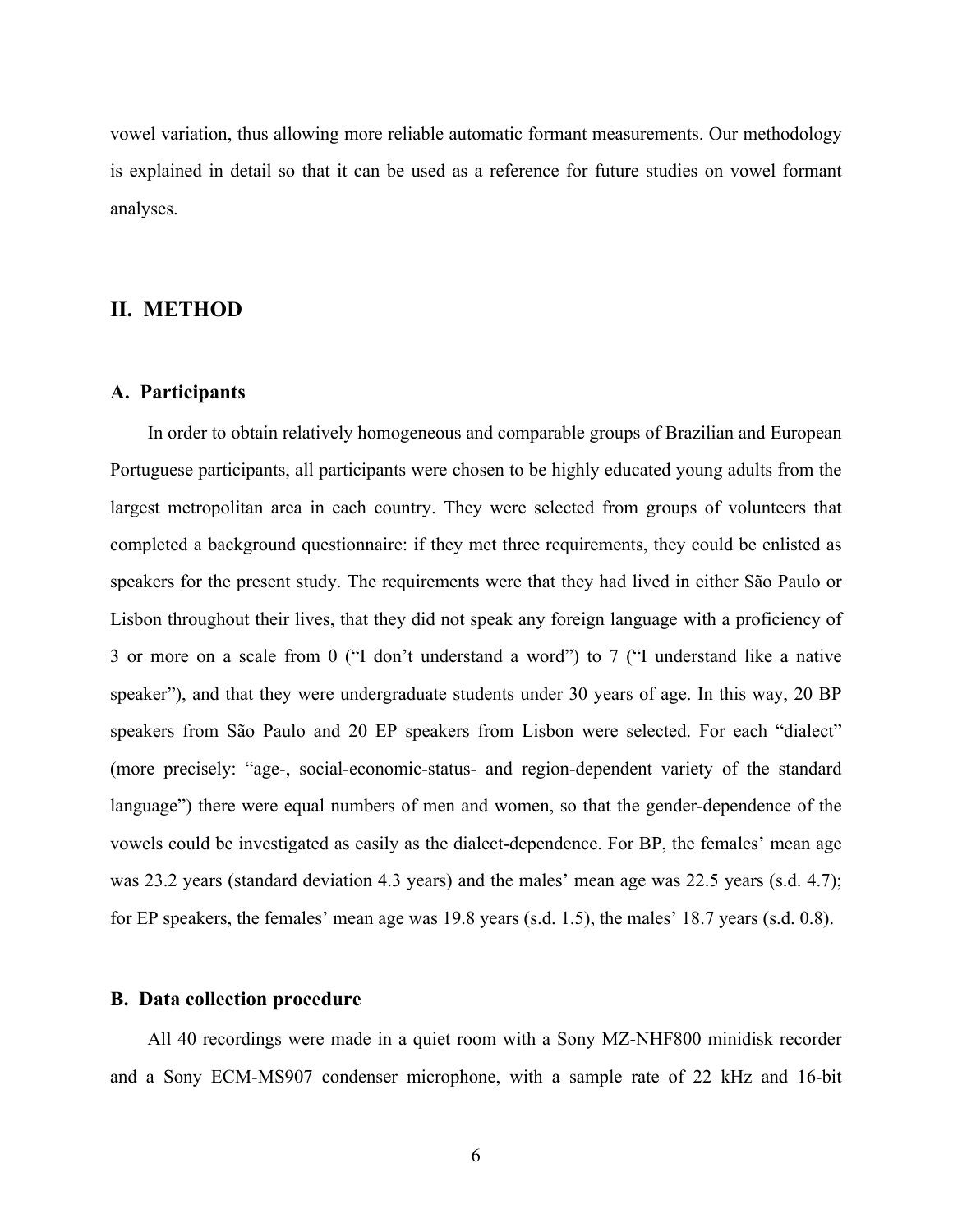quantization. The 20 BP recordings were made at the Escola Superior de Propaganda e Marketing (ESPM) in São Paulo, and the 20 EP recordings were made at the Instituto de Engenharia de Sistemas e Computadores (INESC) and at the University of Lisbon, both in Lisbon.

The target vowels /i, e,  $\varepsilon$ ,  $a$ ,  $b$ ,  $c$ ,  $u$ / were orthographically presented to the speakers as *i*,  $\hat{e}$ , *é*, *a*, *ó*, *ô*, and *u*, respectively, embedded in a sentence written on a computer screen. Each vowel was produced as the first vowel in a disyllabic CVCV sequence  $(C = constant, V = vowel)$ , where the two consonants were two identical voiceless stops or fricatives; this yielded nonce words such as /pepo/ and /saso/ (*pêpo* and *sasso*) where the underlined vowel is the target vowel. The consonants were always voiceless so as to allow easy measurement of duration; the analysis was restricted to the five consonants  $/p$ , t, k, f, s $/$ , i.e. the voiceless consonants that Portuguese shares with Spanish, in order to allow future cross-language comparisons. The speakers always stressed the first syllable of the nonce word, helped by the orthographic conventions of Portuguese. In the final unstressed syllable, where Portuguese has only three vowels, the participants only read the vowels /e/ and /o/, which are usually pronounced as [ɪ] and [ʊ] in BP (Cristófaro Silva, 2002, p. 86) and (if audible at all) as [ɨ] and [u] in EP (Mateus and d'Andrade, 2000, p. 18).

The disyllabic nonce words were read in two phrasal positions, namely in isolation and embedded in an immediately following carrier sentence similar to the one used in Adank *et al.* (2004). The sentences were read twice in two blocks; in the first block the isolated word had a final /e/, in the second block it had a final /o/. An example of an isolated word with sentence in block 1 was therefore "*Pêpe*. Em *pêpe* e *pêpo* temos *ê*", which means '*Pêpe*. In *pêpe* and *pêpo* we have *ê*.' The corresponding example from block 2 would be "*Pêpo*. Em *pêpe* e *pêpo* temos *ê*".

The words and sentences were presented on a computer screen. In case the participants misread a word or sentence, they were asked to repeat it before the next word or sentence was presented.

Each participant thus produced six tokens of each vowel embedded in each consonant context. From these six tokens, we chose the two isolated words (i.e. one with final *e*, one with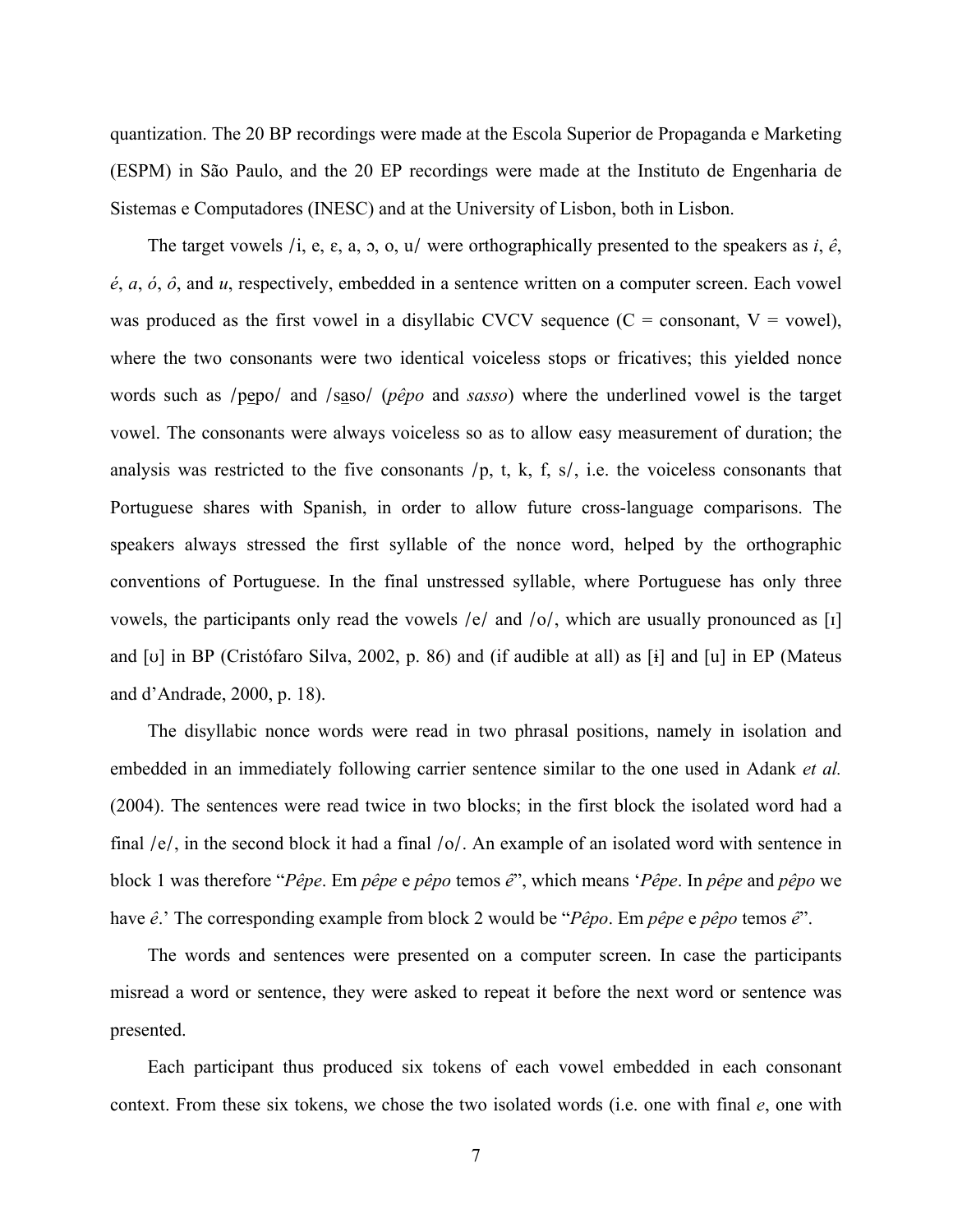final *o*) and the two best exemplars of the tokens embedded in the carrier sentence (one with final *e*, one with final *o*). Two native speakers of Portuguese chose these best exemplars on the basis of their recording quality, i.e. the tokens with no background noise or hesitation during the production of the whole sentence. The final isolated vowels were not considered in the analysis. Thus, 20 productions (2 phrasal positions x 2 word-final vowels x 5 consonantal contexts) were analyzed for each of the 7 vowels of each participant. This yielded a total of 2800 vowel tokens per dialect (20 productions x 7 vowels x 20 speakers).

## **C. Acoustic analysis: duration**

For duration measurements the start and end points of each of the 5600 vowel tokens were labeled manually in the digitized sound wave. Because all flanking consonants were voiceless and unaspirated, the start and end points of the vowel could be determined relatively easily by finding the first and last periods that had considerable amplitude and whose shape resembled that of more central periods, with both points of the selection chosen to be at a zero crossing of the waveform.

## **D. Acoustic analysis: fundamental frequency**

In order to determine the F0 of each of the 5600 vowel tokens, the computer program Praat (Boersma and Weenink, 1992–2008) was used to measure the F0 curves of all recordings by the cross-correlation method, which is especially suitable for measuring short vowels. The pitch range for the analysis was set to 60–400 Hz for men and 120–400 Hz for women. If the analysis failed on any of the speaker's vowel tokens, i.e., if Praat considered the entire vowel centre voiceless, the analysis for that token was redone in a way depending on the speaker's gender: if the analysis failed for a woman (which happened for six of the 2800 tokens, which were creaky), the analysis was retried with a pitch floor of 75 Hz, and if it failed for a man (which happened for 1 of the 2800 tokens, which was noisy), the analysis was retried with a lower criterion for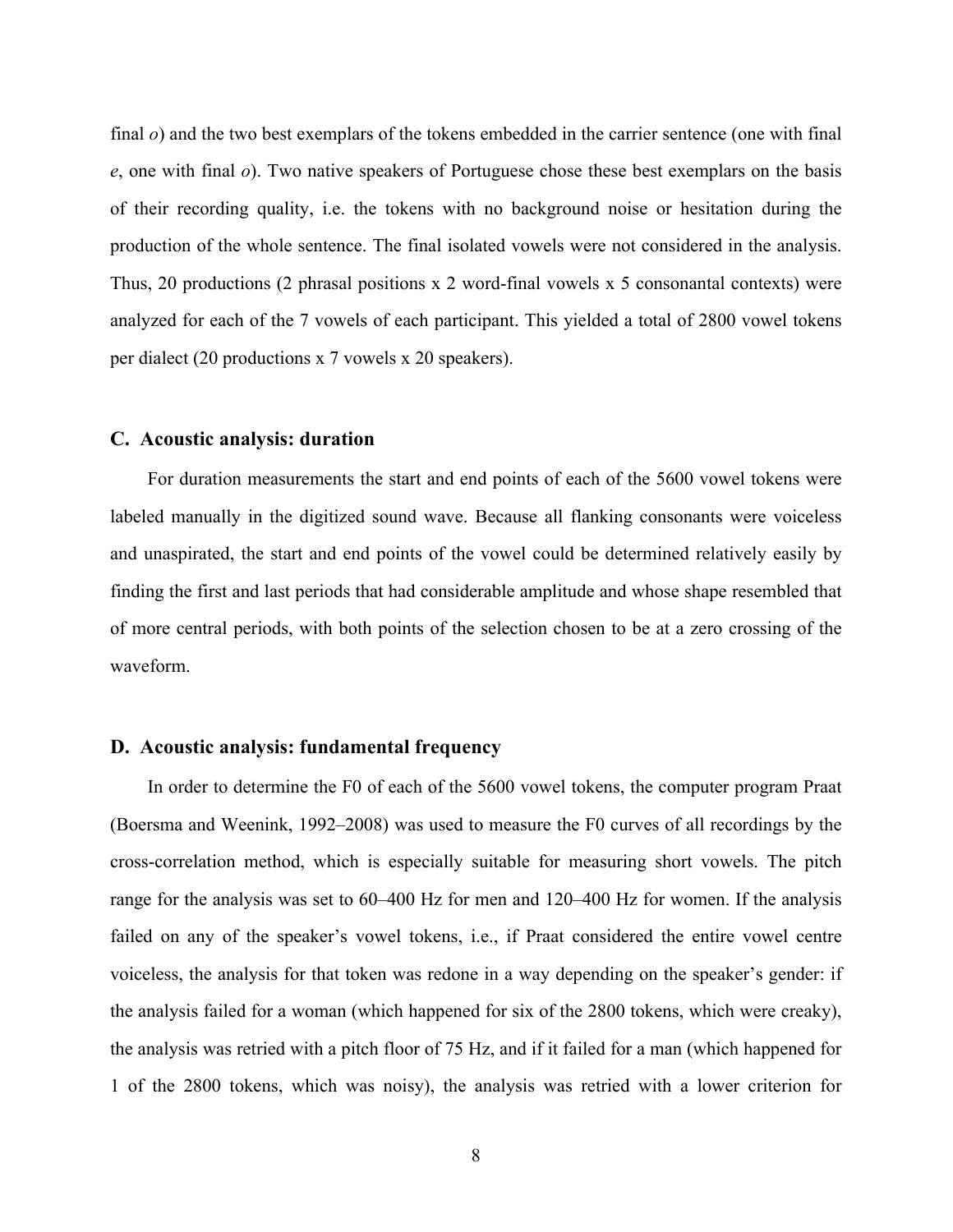voicedness. In this way, all 5600 vowel tokens eventually yielded F0 values. To get a robust measure of the F0 of the vowel, the median F0 value was taken of values measured in steps of 1 ms in the central 40 percent of the vowel: ignoring the first and last 30 percent of the vowel reduces the effect of the flanking consonants, and taking the median rather than the mean reduces the effect of F0 measurement errors.

## **E. Acoustic analysis: optimized formant ceilings**

For each of the 5600 vowel tokens, F1 and F2 were determined with the Burg algorithm (Anderson, 1978), as built into the Praat program. The analysis was done on a single window that consisted of the central 40 percent of the vowel.<sup>3</sup> As an initial approximation, Praat was made to search for five formants in the range from 50 Hz to 5500 Hz (for female speakers) or 5000 Hz (for male speakers). These gender-specific *formant ceilings* of 5000 and 5500 Hz reflect the different average vocal tract lengths of men versus women (since looking for five formants entails that the ceiling is meant to lie between F5 and F6, one can estimate the vocal tract length as 5*c*/(2·ceiling), where *c* is the speed of sound). The 1400 F1-F2 pairs thus measured for the Brazilian women are plotted in Fig. 1.

## [Figure 1 around here]

Figure 1 shows several unlikely values for some formants: for several back vowels the F2 has been analysed as nearly identical to F1, there are  $|o|$  and  $|o|$  tokens in the lower left whose F2 has been incorrectly analysed as an F1, and the (weak) second tracheal resonance of /i/, between 1500 and 2000 Hz (Stevens, 1998, p. 300), has often been incorrectly analysed as an F2. Figure 1 shows the large overlapping  $2\sigma$  ellipses that these outliers cause. Such shifts in the numbering of formants indicate that the fixed gender-specific formant ceilings of 5000 and 5500 Hz could be problematic (too high for  $/2$  and  $/0$ , too low for  $/1$ ).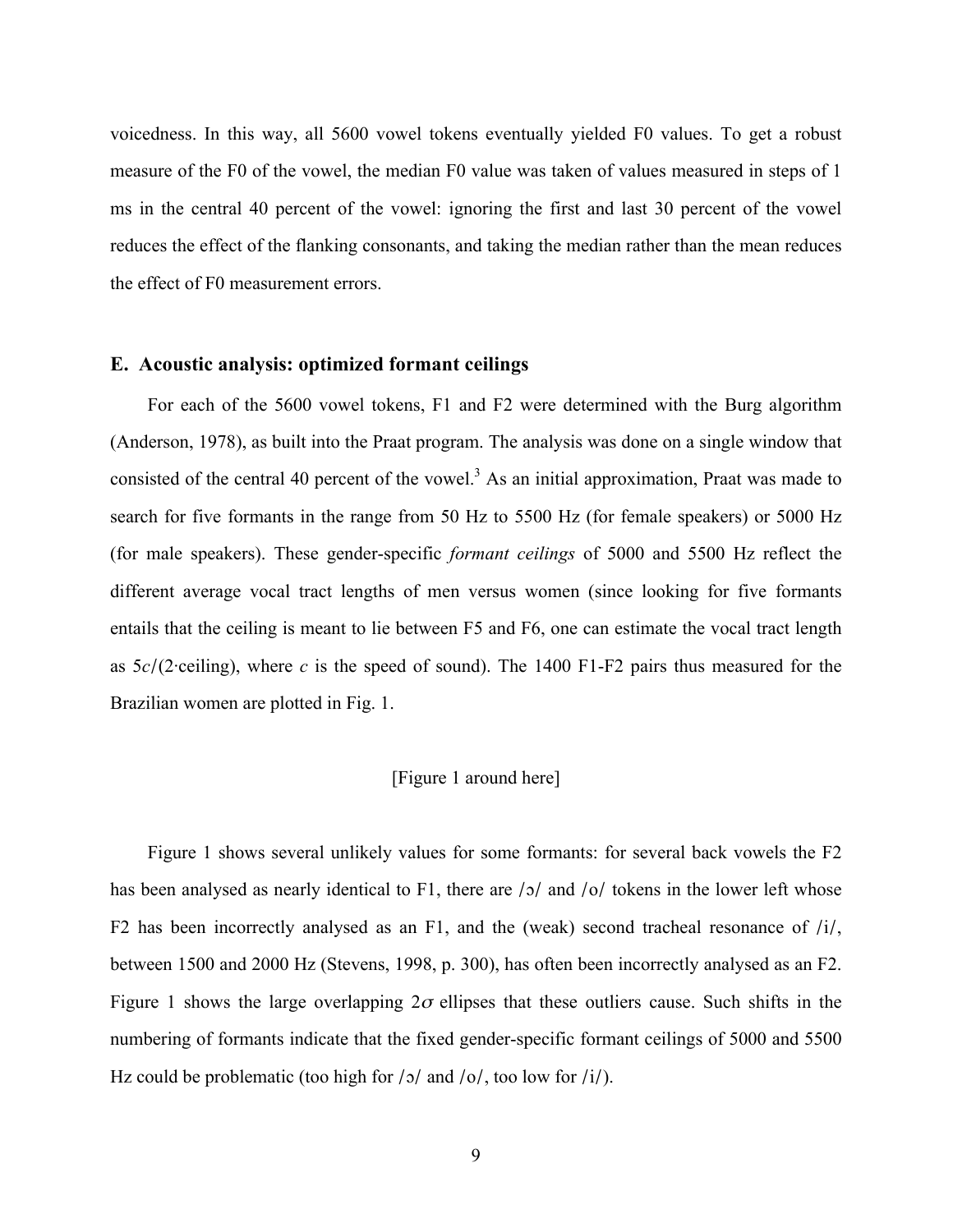Although the manner of visualization in Fig. 1 overrepresents the outliers, a method was designed to adapt the formant ceilings to the speaker and the vowel at hand. This could be done by some general method that optimizes a formant track by a number of criteria (e.g. Nearey *et al.*, 2002: smallest bandwidths, continuity in time, correlation between original and LPC-generated spectrogram; also described by Adank, 2003, and used by Adank *et al.*, 2004), but the present paper instead takes advantage of the fortunate circumstance that each vowel was produced 20 times by each speaker.

The procedure to optimize the formant ceiling for a certain vowel of a certain speaker runs as follows. For all 20 tokens the first two formants are determined 201 times, namely for all ceilings between 4500 and 6500 Hz in steps of 10 Hz (for women) or for all ceilings between 4000 and 6000 Hz in steps of 10 Hz (for men). From the 201 ceilings, the 'optimal ceiling' is chosen as the one that yields the lowest variation in the twenty measured F1-F2 pairs. This variation is computed along the same logarithmic scales as seen in Fig. 1, namely as the variance of the twenty  $log(F1)$  values plus the variance of the twenty  $log(F2)$  values. Thus, the procedure ends up with 280 optimal ceilings, one for each vowel of each speaker. With the 70 speakervowel-dependent ceilings for Brazilian women, Fig. 1 turns into Fig. 2.

## [Figure 2 around here]

Figure 2 shows that the variation between the vowel tokens has decreased appreciably: almost all outliers have gone, and although only the variation of the formant values of a vowel *within* a speaker (not that *between* speakers) has been explicitly minimized, the 2σ ellipses have shrunk, especially in the F2 direction.

To illustrate that the ceiling optimization method does something sensible, Fig. 3 shows the effects of gender and vowel category on the optimal formant ceiling. Each vowel symbol in that figure represents the median of 20 optimal ceilings (because there are 20 speakers of each gender and the two dialects are pooled).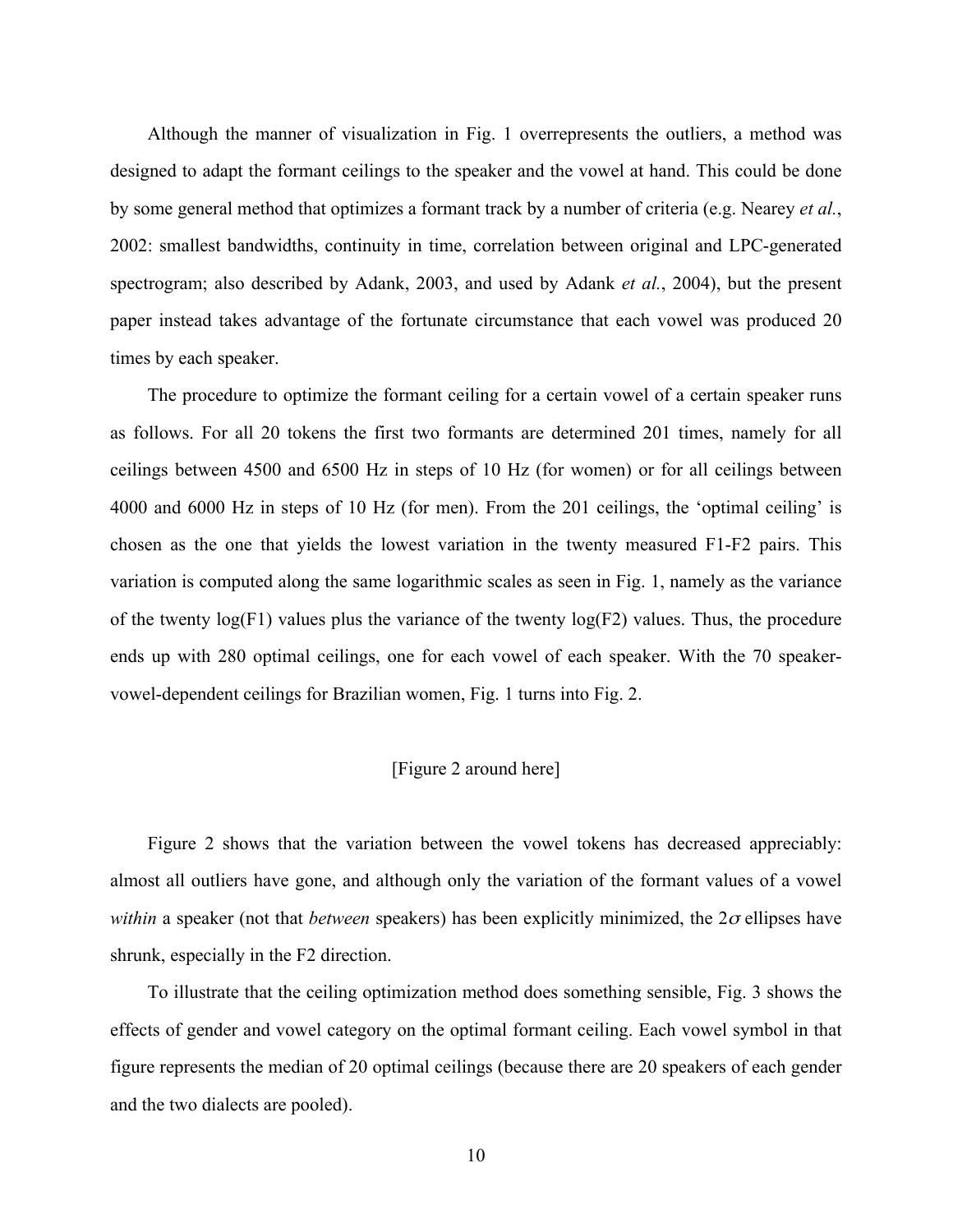## [Figure 3 around here]

Figure 3 shows that both gender and vowel category have strong effects on what the optimal ceiling is. The median of the 140 optimal ceilings for the women is 5450 Hz, and the median of the 140 optimal ceilings for the men is 4595 Hz, which is a factor of 1.186 lower. This difference must reflect the difference in vocal tract lengths between men and women; it constitutes a justification for the use of different formant ceilings for men and women in computer analyses for formant frequencies. Interestingly, however, the effect of vowel category is of comparable size as the effect of gender: the median of the 40 optimal ceilings for /u/ is 4600 Hz, and the median of the 40 optimal ceilings for /i/ is 5625 Hz, which is a factor of 1.223 higher. This difference must reflect a difference in the length of the channel between upper and lower lip (rounded and protruded for /u/, spread and retracted for /i/) and probably a difference in the height of the larynx (lowered for /u/: Ewan and Krones, 1974; Riordan, 1977). Generally, the three spread vowels  $/i$ ,  $/e$  and  $/e$  come with shorter vocal tracts than the three rounded vowels /u/, /o/ and /ɔ/, and this must be reflected in the values of the higher formants (Kent and Read, 2002, p. 32); as the formant ceiling lies between F5 and F6, the formant ceiling will on average be higher for the spread than for the rounded vowels. Since a correct formant ceiling influences the reliability of the measurements of *all* formants, including F1 and F2, this result suggests that automated formant measurement methods should take into account vowel-related vocal tract lengths to a larger extent than they usually do.

## **III. SUMMARY OF RESULTS**

Sections IV through VI present the detailed results of the acoustic measurements and statistical analyses aimed at answering the specific research questions mentioned in the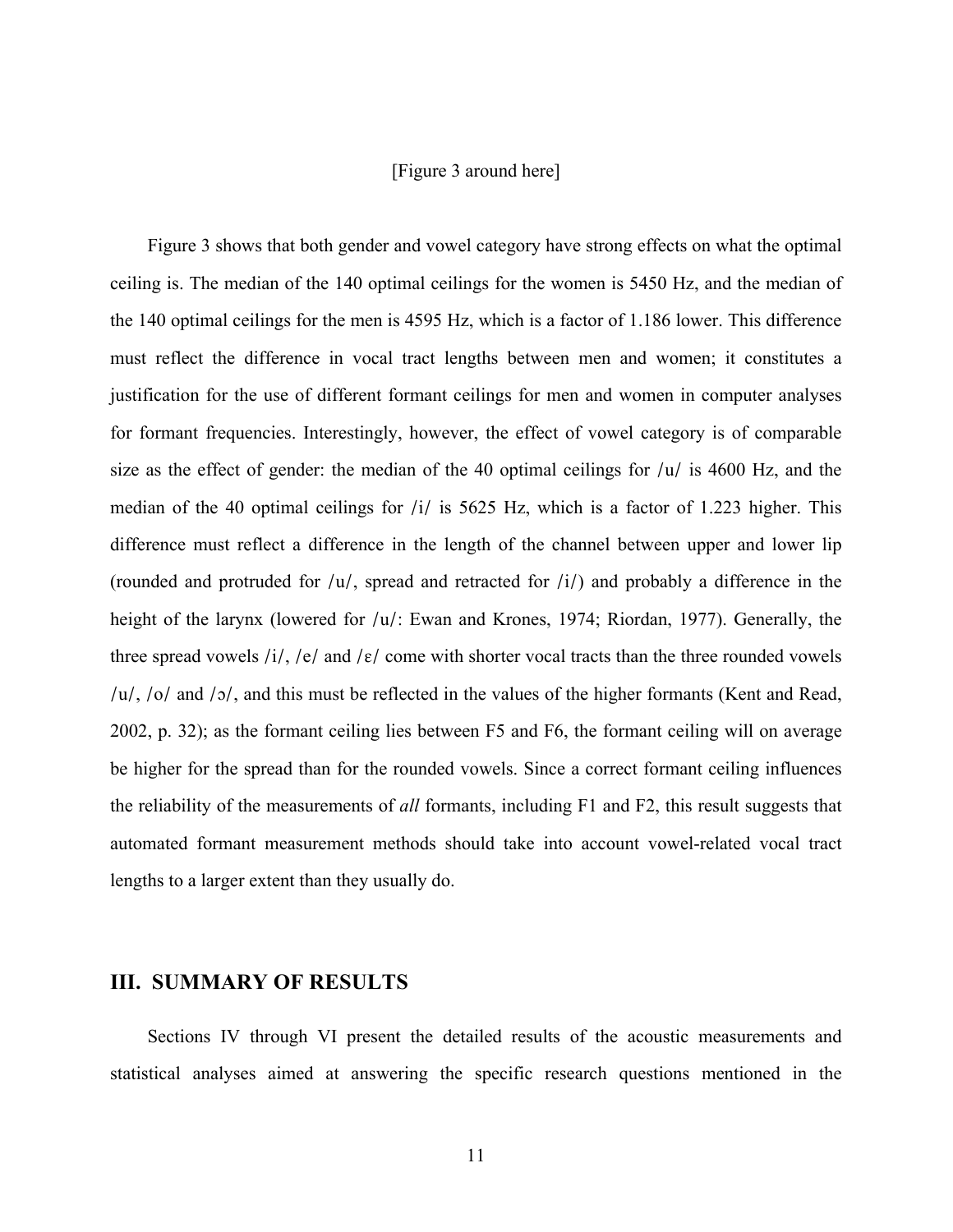Introduction and finding differences between the two dialects and between the two genders. These sections report the effects of vowel category, gender and dialect on formants, duration, and fundamental frequency. Table I summarizes the average values for all these quantities (also shown in Figs. 6, 7, and 8); each number in the table is a geometric average over 10 speaker values, each of which is a median over 20 tokens (2 phrasal positions x 2 word-final vowels x 5 consonant environments, see Sec. II B; using the median minimizes the influence of occasional measurement errors). Following much existing cross-dialectal work (Hagiwara, 1997; Adank *et al.*, 2004; Clopper *et al.*, 2005), the table has been split not only for dialect but also for gender, because males may speak differently as a group from females, and sound change (which is a likely source of any difference between BP and EP) may proceed with a different speed for males than for females (Labov, 1994, p. 156).

## [Table I around here]

Since duration, F0, and formants are by definition positive quantities, they are expected to be normally distributed along logarithmic scales, and all statistical investigations in this and the following sections are therefore performed on log-transformed values; this decision is also inspired by the fact that duration is perceived and represented logarithmically (Gibbon, 1977; Allan and Gibbon, 1991), that F0 ranges are comparable for men and women only along a logarithmic scale (Henton, 1989; Tielen, 1992), and that the influence of a specific articulation on the height of formants (in Hertz) must be expressed as a *ratio* (rather than as a difference) that is independent of the vocal tract size (if the vocal tract shape is constant). For readability, we transform all averages of logarithmic values back to milliseconds or Hertz, so that the reported averages are in effect geometric averages over the original values in milliseconds or Hertz, as in Table I. Also, observed differences between groups in the log domain are reported as ratios between groups, and an observed reliable difference between groups in the log domain is reported as a (duration, F0, F1 or F2) ratio between groups that is reliably different from 1. Another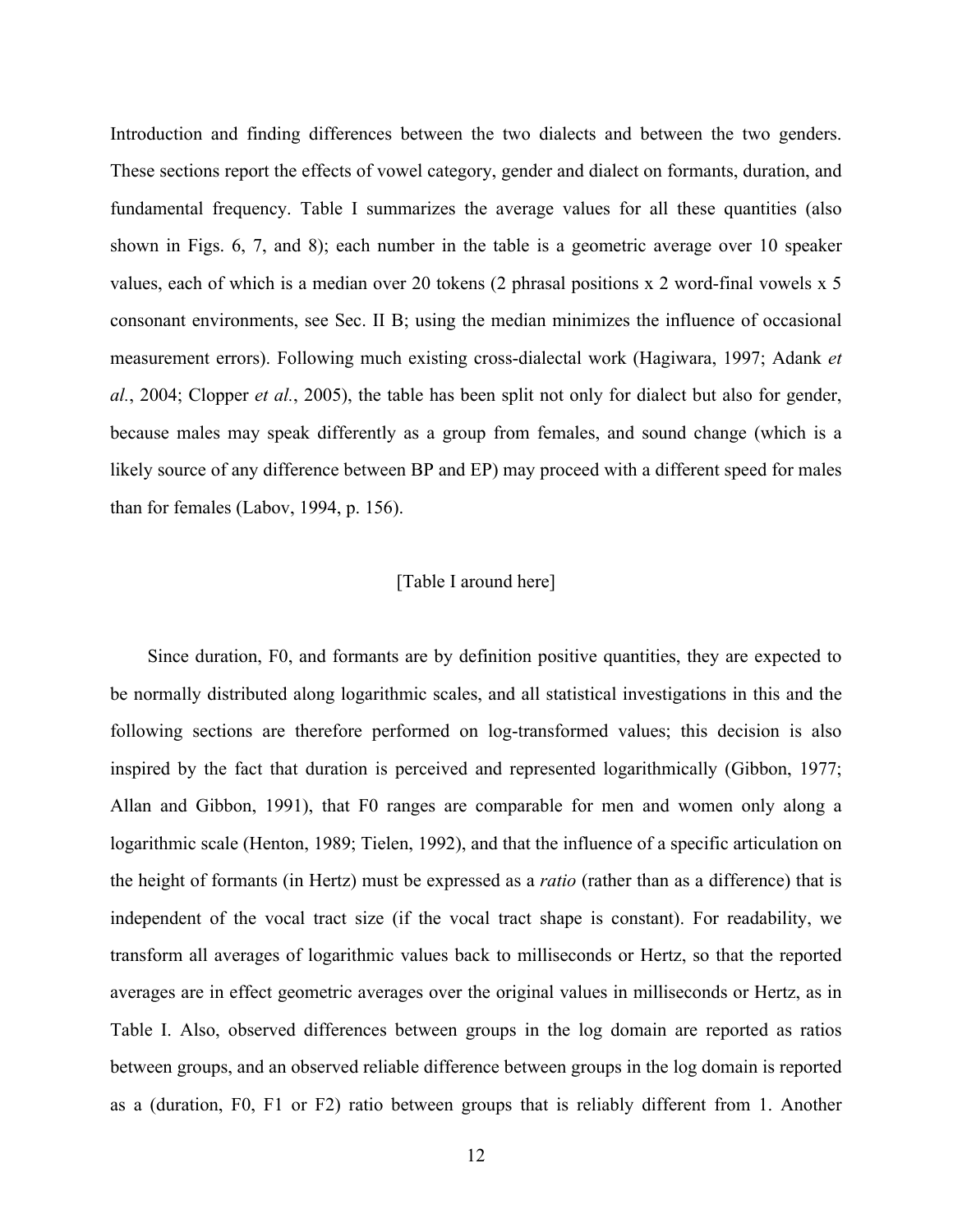consequence is that all figures use logarithmic axes. In Table I, the standard deviations in the log domain are expressed as ratios in the ms or Hz domains; for example, if a certain average is 400 Hz and the corresponding standard deviation is 1.100, then one standard deviation up from the average is 440 Hz, two standard deviations up is 484 Hz, and one standard deviation down is 363.636 Hz.

Table I does not express what kind of variation the seven standard deviations in a row are due to; do the standard deviations of F0, for instance, reflect the fact that every speaker comes with a different small pitch range, or do they reflect the fact that every speaker randomly determines which vowel has what F0? To thus separate main speaker effects from speaker-vowel interaction effects, and to evaluate the differences between the dialects and between the genders, each of the statistical investigations into duration, F0, F1, and F2 (Secs. IV B, IV F, V, VI) starts out with an exploratory repeated-measures analysis of variance (conducted with SPSS) on 280 logarithmic values (40 speakers x 7 vowels), which are the median values of the 20 tokens of each of the 7 vowels produced by the 40 speakers. In every repeated-measures analysis, dialect and gender act as between-subjects factors and vowel category acts as a within-subjects factor. For all four acoustical dimensions, Mauchly's sphericity test suggests that the numbers of degrees of freedom for the vowel effects have to be reduced. Accordingly, we decided to use Huynh-Feldt's correction, which multiplies the number of degrees of freedom (6 for the numerator, 216 for the denominator in the *F*-test) by a factor  $\varepsilon$ , which tends to be around 0.5. After each exploratory analysis we perform tests that directly address a specific research question raised in the Introduction, by investigating the behavior of a within-speaker measure specifically designed for the purpose.

## **IV. RESULTS FOR FORMANTS**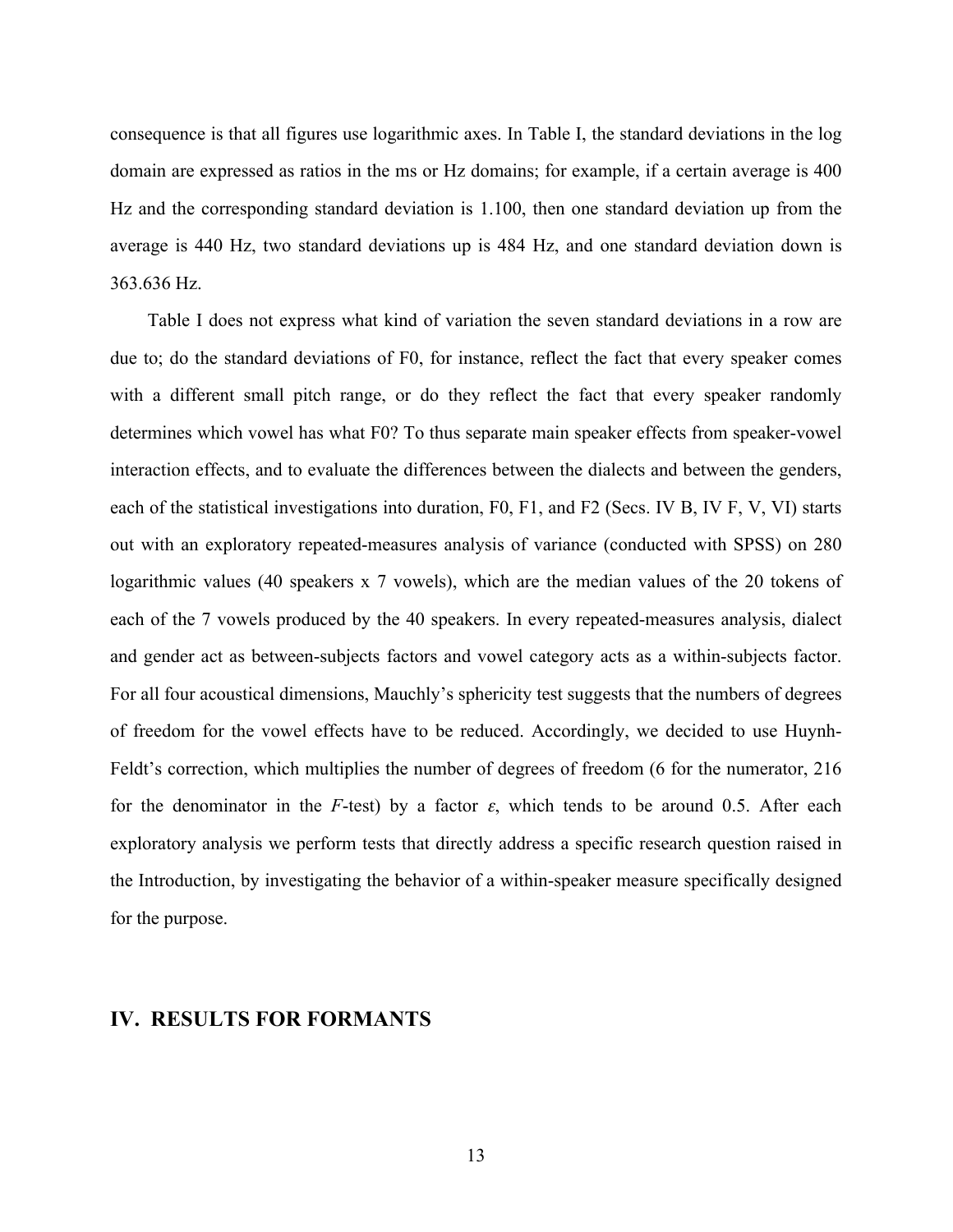#### **A. The speakers' median formants**

Figures 4 and 5 show the median F1 and F2 values for the 10 female and 10 male speakers of each dialect. In each of the four figures, each vowel occurs ten times because there were 10 speakers of that gender and dialect. Each vowel symbol's vertical position represents the median of the speaker's 20 F1 values, and its horizontal position represents the median of the speaker's 20 F2 values. The 20 F1-F2 pairs that lie behind each vowel symbol were all measured with the same formant ceiling, namely the formant ceiling that minimizes the variation among the 20 F1 and F2 values (Sec. II E).

[Figure 4 around here]

[Figure 5 around here]

Figure 6 shows the mean F1 and F2 values for the seven vowels for the four groups. Each symbol represents a geometric mean of 10 speakers' median F1 and F2 values. The following sections consider F1 and F2 separately.

[Figure 6 around here]

#### **B. Exploratory analysis of F1**

The exploratory repeated-measures analysis of variance reveals a large main effect of vowel category on F1 ( $\eta_p^2$ =0.950; *F*[6*ε*,216*ε*,*ε*=0.609] = 684.926; *p* = 9·10<sup>-85</sup>). As expected from the height: coarsely speaking, the low vowel /a/ has the highest F1, followed by the lower mid Introduction, and clearly visible in Figure 6, the main determiner of F1 is the phonological vowel vowels /ɛ/ and /ɔ/, then the higher mid vowels /e/ and /o/, and finally the high vowels /i/ and /u/ which have the lowest F1. A subtler effect (of vowel place) is investigated in Sec. IV C.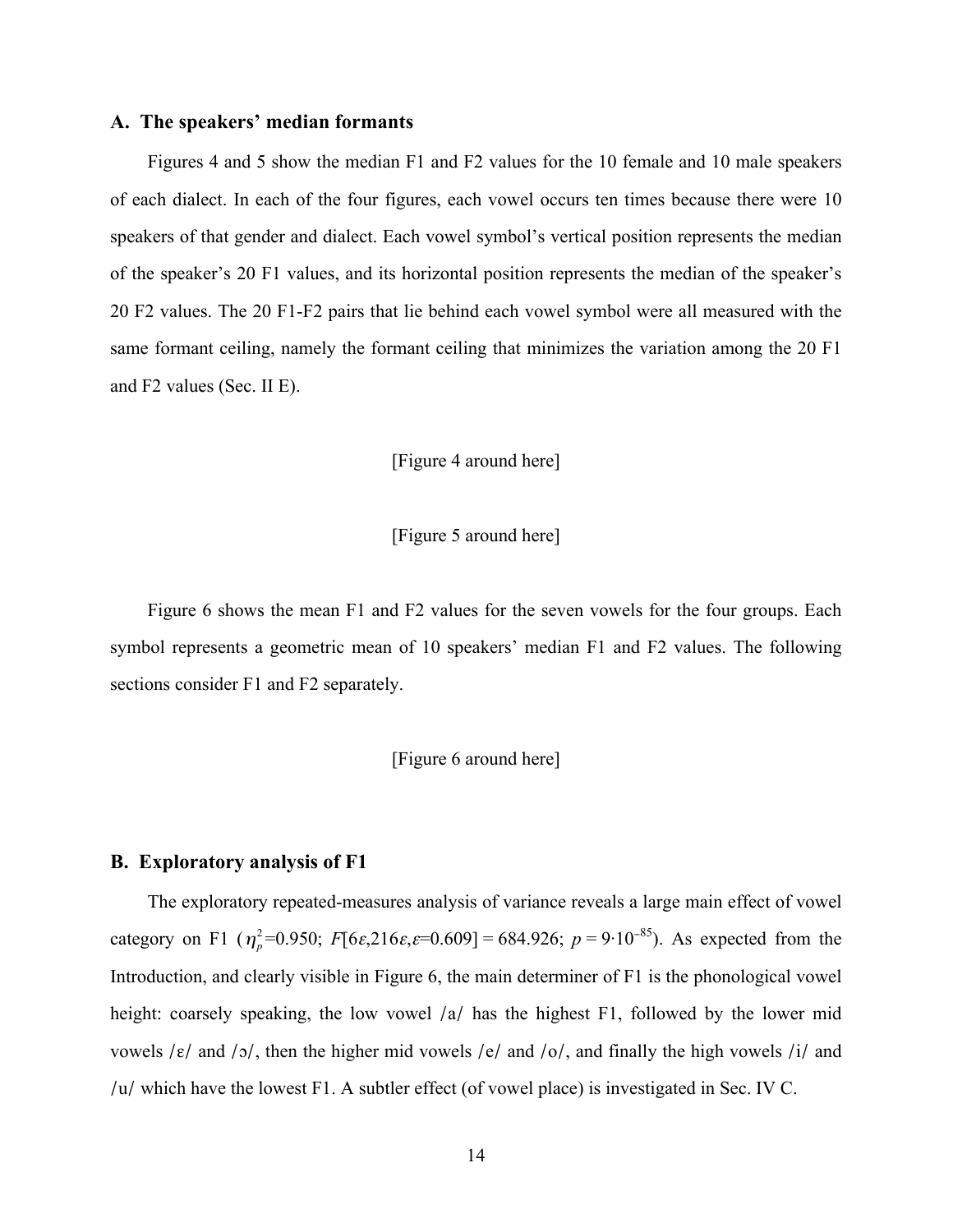As expected, the analysis also reveals a large main effect of gender on F1 ( $\eta_p^2$ =0.394; (geometric average: 478 Hz; the 95% confidence interval runs from 456 to 501 Hz) than  $F[1,36] = 23.430$ ;  $p = 2.4 \cdot 10^{-5}$ ): Portuguese-speaking women tend to have higher F1 values Portuguese-speaking men (409 Hz; c.i. = 390..429 Hz). The gender effect on F1 is therefore a ratio of  $1.170$  (c.i.  $= 1.095$ ...1.249), which compares well (as it should) with the female-male ratio of 1.186 found for the optimal formant ceilings in Sec. II E.

It is possible that the gender effect on F1 may have to be viewed in relation to interaction effects. Since the interaction of gender and dialect is not reliably different from zero  $(F[1,36] = 0.492$ ;  $p = 0.488$ ), and neither is the triple interaction of gender, dialect and vowel  $(F[6\varepsilon, 216\varepsilon, \varepsilon=0.609] = 1.219$ ;  $p = 0.306$ ), it remains to consider the interaction of gender and vowel, which is indeed reliable ( $\eta_p^2$ =0.113;  $F[6\varepsilon, 216\varepsilon, \varepsilon=0.609] = 4.604$ ;  $p = 0.0023$ ). Figure 6 € investigated in detail in Sec. IV D. suggests that this is because women take up a greater part of the F1 continuum than men. This is

Finally, the analysis reveals a nearly significant main effect of dialect on F1  $(F[1,36] = 4.052; p = 0.052)$ , but the cause of this is probably the reliable interaction effect of dialect and vowel on F1 ( $\eta_p^2$ =0.158; *F*[6*ε*,216*ε*,*ε*=0.609] = 6.777; *p* = 9.5·10<sup>-5</sup>). Apparently, some This is investigated in detail in Sec. IV E. vowels have different heights in (São Paulo) Brazilian than in (Lisbon) European Portuguese.

#### **C. The effect of vowel place on F1**

One of the research questions in the Introduction is whether Portuguese follows the crosslinguistic trend that (rounded) back vowels tend to have higher F1 values than the corresponding (unrounded) front vowels. Figure 6 does show that for all four groups of speakers each back vowel has a higher average F1 than its front counterpart, but the figure does not show that this can be generalized to the Portuguese-speaking population. The exploratory analysis of Sec. IV A does yield an answer by reporting within-subjects comparisons. That is, a speaker's F1 of /u/ is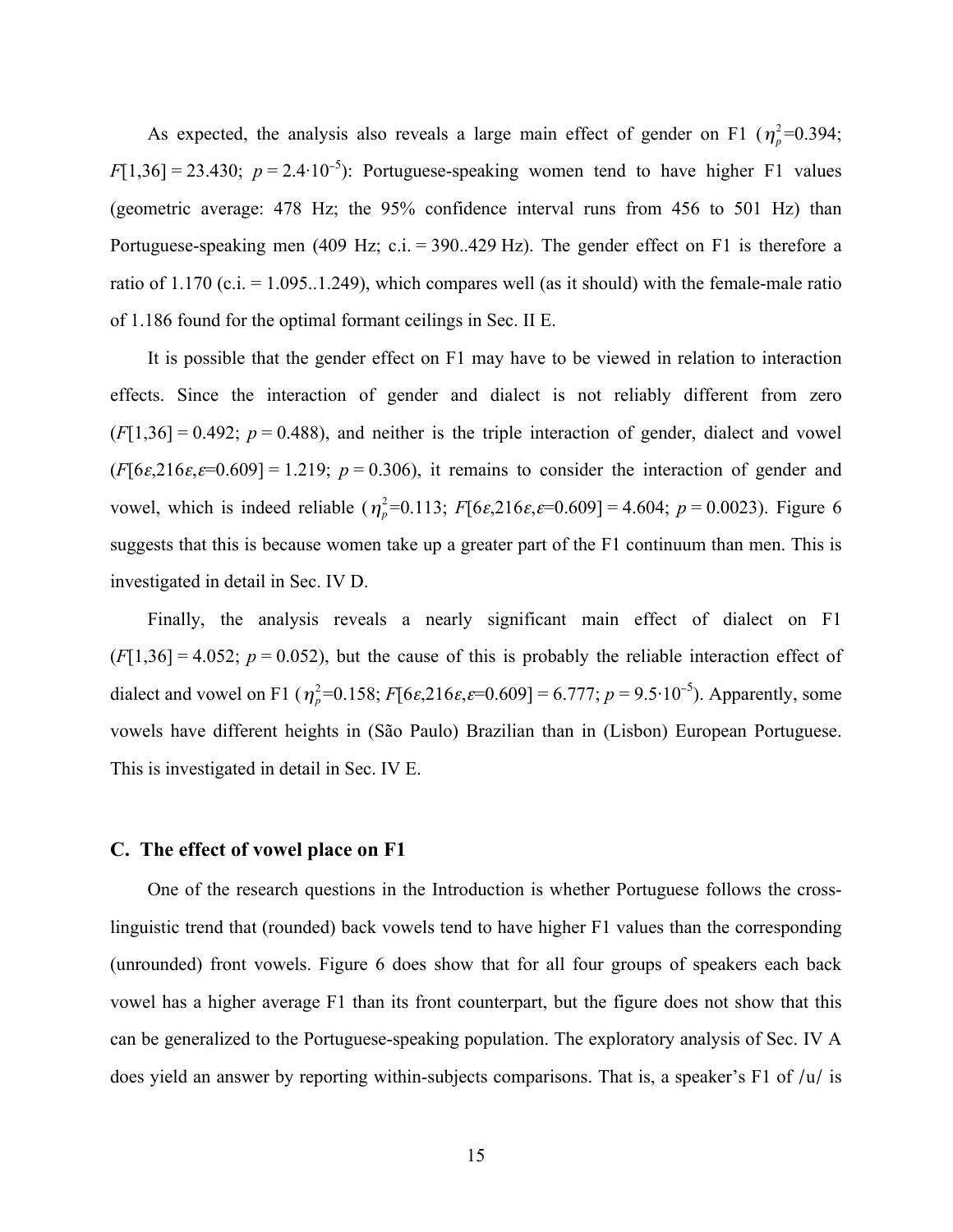higher than that of his or her /i/ by a factor of 1.082, the F1 of /o/ is higher than that of /e/ by a factor of 1.039, and the F1 of  $/2/$  is higher than that of  $/\varepsilon$  by a factor of 1.078. All three factors are reliably greater than 1 (uncorrected two-tailed  $p = 9.1 \cdot 10^{-12}$ , 5.6 $\cdot 10^{-5}$ , and 7.1 $\cdot 10^{-5}$ respectively): their 98.30% confidence intervals (i.e. Šidák-corrected for three planned comparisons) are  $1.060...1.103$ ,  $1.017...1.061$ , and  $1.034...1.125$ , respectively. The conclusion is that in the Portuguese-speaking population, each back vowel has a higher mean F1 than its corresponding front vowel. A multivariate analysis of variance with dialect and gender as factors and the three front-back differences as dependents reveals no influence of dialect, gender, or dialect\*gender on the front-back differences.

Simple sign counting reveals that this correlation between F1 and backness holds for a majority of individual speakers: for 38 of the 40 speakers, the F1 of /u/ is higher than the F1 of the same speaker's /i/. Likewise, the /o/-/e/ difference is positive for 32 of the 40 speakers, and the  $|o|$ -/ $\varepsilon$ / difference for 35 of the 40 speakers (the 15 exceptions happen to be maximally evenly distributed over the four groups, and maximally randomly distributed over the speakers). By not labelling the vowel symbols for speaker, Figs. 4 and 5 obscure this consistent effect (for instance, the four European Portuguese speakers with the conspicuously low F1 values for /i/ in Fig. 4 are the same as those with the conspicuously low F1 values for  $|u|$ ). Sign counting therefore confirms again that there is a consistent correlation between F1 and phonological backness.

## **D. The effect of gender and dialect on the size of the F1 space**

One of the research questions in the Introduction is whether Portuguese-speaking females have larger vowel spaces (along logarithmic axes) than Portuguese-speaking males. To answer this, we define a speaker's *F1 space size* as the ratio of the F1 of his or her low vowel /a/ and the (geometric) average F1 of his or her high vowels /i/ and /u/. We thus compute 40 F1 space sizes and subject these to a two-way analysis of variance with dialect and gender as factors. Since an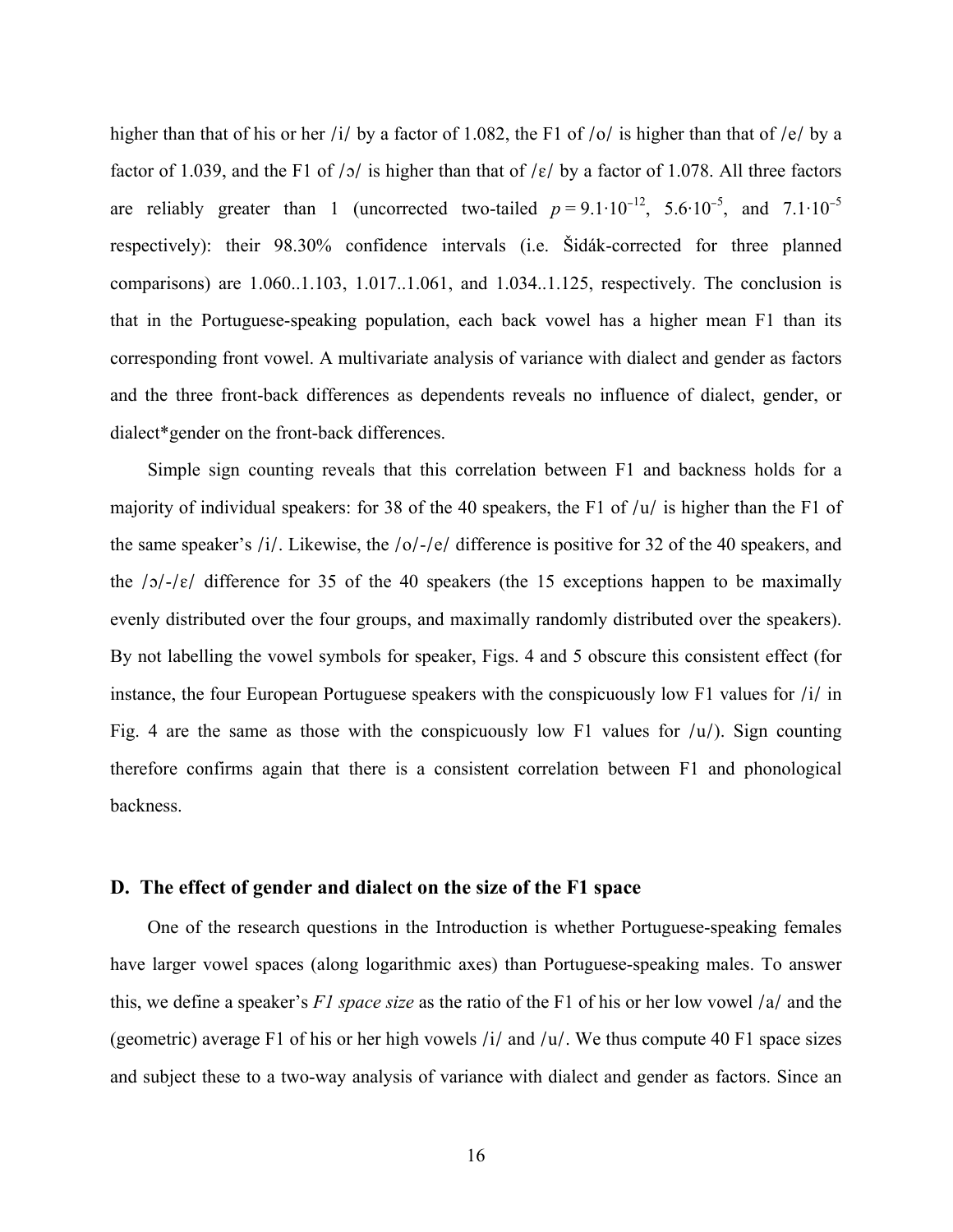interaction between gender and dialect was not found  $(F[1,36] = 2.395, p = 0.130)$ , we report here only the two main effects.

The average F1 space size of the 20 women turns out to be 2.613, that of the 20 men only 2.276. The female F1 space is therefore  $2.613/2.276 = 1.148$  times (0.199 octaves) larger than the male F1 space (c.i.  $= 1.046...1.260$ ; the ratio is reliably different from 1 with  $F[1,36] = 9.052$ ,  $p = 0.0048$ ). As suggested at the end of Sec. IV B, therefore, Portuguese-speaking women indeed take up a larger part of the F1 space than men. For a comparison with other languages see Sec. VII A.

The F1 space size may also depend on the dialect. The average F1 space size of the 20 Brazilians is 2.552, that of the Europeans 2.331. For the combined population of men and women, the Brazilian F1 space is therefore 1.095 times larger than the European F1 space (c.i.  $=$ 0.998..1.201). This is not very reliably different from 1 (*F*[1,36] = 3.895, *p* = 0.056).

## **E. Vowel height differences between the two dialects**

One of the research questions in the Introduction is which vowels are different in the two dialects. We first investigate this by a multivariate analysis of variance on the seven F1 values, with dialect and gender as factors. Since the dialect-gender interaction is not significant (Wilks'  $\Lambda$ [7,30] = 0.837,  $p = 0.566$ ), we focus on the main effect of dialect. The vowel /ɛ/ turns out to be very reliably lower (higher F1) in BP than in EP ( $F[1,36] = 27.468$ ,  $p = 7.1 \cdot 10^{-6}$ ). A difference in the same direction is found for its back counterpart  $|o|$  ( $F[1,36] = 4.973$ ,  $p = 0.032$ ) and for the vowel /a/  $(F[1,36] = 7.162$ ,  $p = 0.011$ ), although these differences are not very reliable (regarding the multiple comparisons). The hypothesis by Moraes *et al.* (1996) mentioned in the Introduction is not confirmed: for the 40 speakers, /u/ has indeed a higher F1 in BP than in EP (ratio 1.013), but /i/ has a lower F1 in BP than in EP (ratio 0.992); neither of these ratios generalize reliably to the populations (they are different from 1 with  $p = 0.779$  and 0.866); in fact,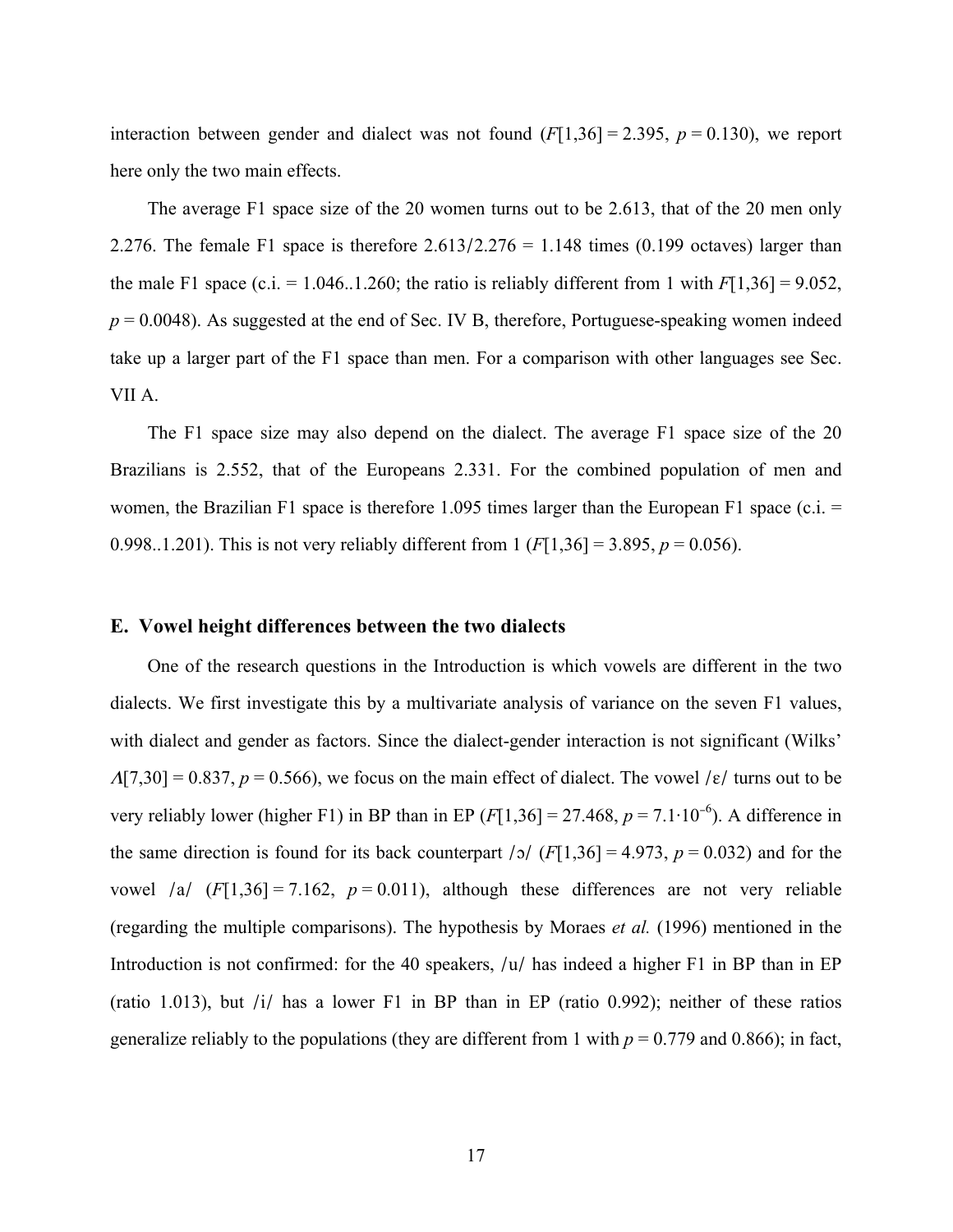the upper bounds of the confidence intervals (0.923..1.112 and 0.900..1.093) show that the extent of any lowering of the high vowels cannot be greater than 11.2 percent.

From the mere fact that we found that  $\ell \epsilon /$  is lower in BP than in EP whereas we found no difference for /e/, we cannot yet conclude that in BP / $\varepsilon$ / is lowered more than /e/ (from differences in *p* values no inferences can be made about the relative sizes of an effect), and we cannot therefore answer yet our research question about the difference between the  $\sqrt{\epsilon}/\epsilon$ distances in BP and EP. Both of these problems are addressed in the remainder of this section.

In order to establish any dialectal difference in  $\frac{\varepsilon}{-\varepsilon}$  distance, we can take advantage of the fact that all 7 vowels have been spoken by the same 40 speakers, i.e., we have information about the internal structure of each speaker's vowel space. Thus, the log(F1) differences between every speaker's /ɛ/ and /e/ were computed, as well as those between every speaker's /ɔ/ and /o/. A multivariate analysis of variance with dialect and gender as factors was performed on the two sets of 40 values. The only significant effect is that of dialect  $(A[2,35] = 0.451, p = 8.8 \cdot 10^{-7})$ , and it turns out that the F1 ratio of  $\left|\varepsilon\right|$  and  $\left|\varepsilon\right|$  is very reliably greater in BP (observed average 1.485; uncorrected 95% c.i. = 1.437..1.535) than in EP (1.276; c.i. = 1.235..1.319): the ratio of these ratios is  $1.485/1.276 = 1.164$  (c.i. = 1.111..1.219), which is reliably different from 1  $(F[1,36] = 43.391, p = 1.1 \cdot 10^{-7})$ . Likewise, the F1 ratio of /ɔ/ and /o/ is greater for the 20 Brazilians (1.482; c.i. = 1.409..1.559) than for the 20 Europeans (1.377; c.i. = 1.309..1.449); the ratio of these ratios is  $1.076$  (c.i. =  $1.002...1.156$ ), which is reliably different from 1 at the  $\alpha$  = 0.05 level (*F*[1,36] = 4.326, *p* = 0.045). We conclude that the acoustic distance between lower mid and higher mid vowels is indeed larger in BP than in EP.

We subsequently address the other question, namely what is behind these observed differences in the acoustic mid-vowel distances: are these differences due to  $\frac{\varepsilon}{\varepsilon}$  and  $\frac{\varepsilon}{\varepsilon}$  being lower in BP than in EP, or due to /e/ and /o/ being higher in BP than in EP? Table I and Fig. 6 indicate that the latter possibility is unlikely: for both women and men, the mean BP /e/ and /o/ are *lower* than the mean EP /e/ and /o/. The next hypothesis to consider is that the relative openness of the lower mid vowels in BP is due to the larger F1 space that BP speakers may be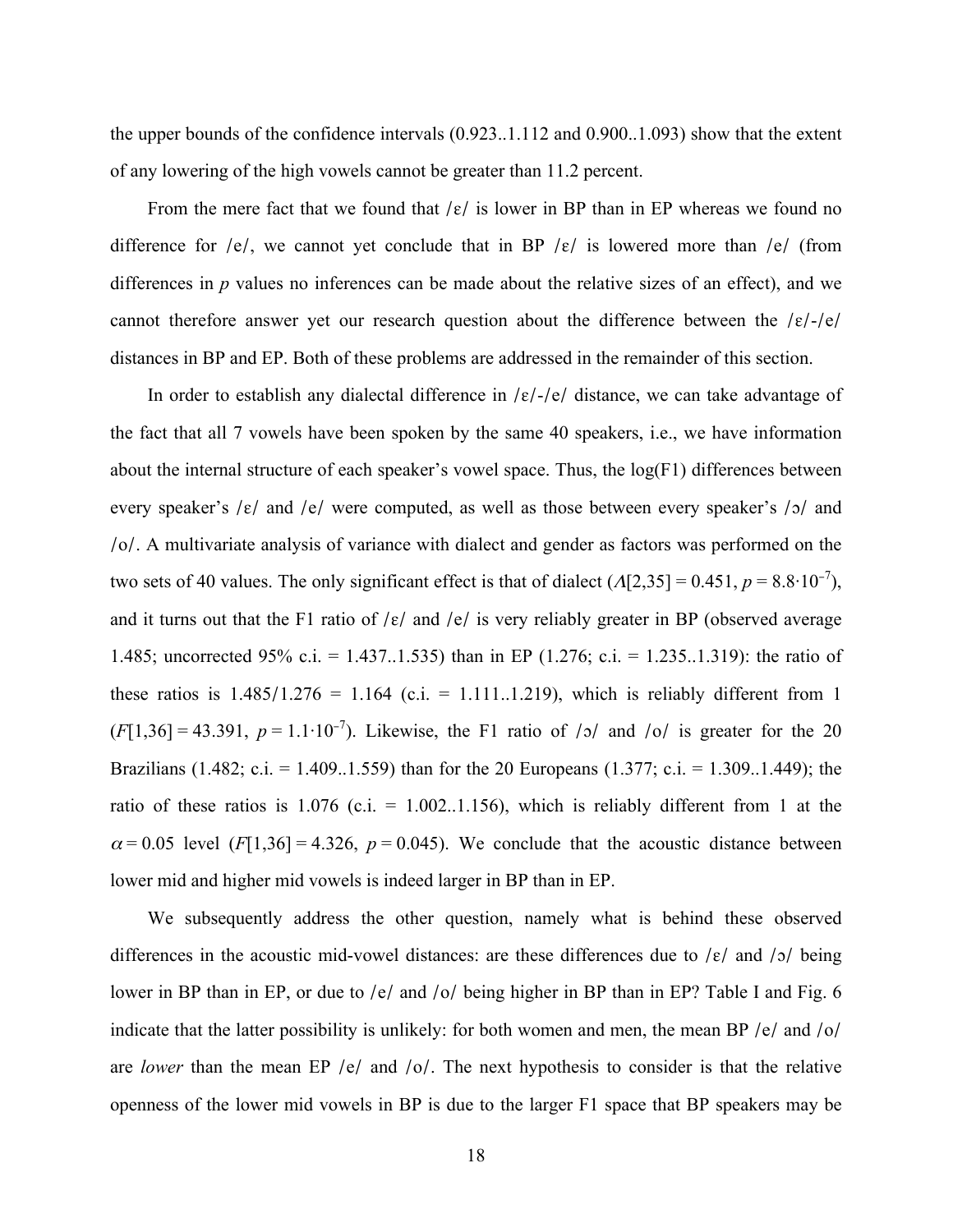using (Sec. IV D). In that case, the lowness of  $\sqrt{\epsilon}$  and  $\sqrt{\frac{3}{\epsilon}}$  should disappear if the F1 values are normalized for the F1 space size. To assess whether this is the case, we compute the *relative heights* of the four mid vowels for each speaker. For instance, the relative height of /ɛ/ within the front vowel space can be defined as  $(logF1(a) - logF1(\epsilon))/(logF1(a) - logF1(i))$ , and the relative height of /o/ within the back vowel space can be defined as  $(logF1(a)-logF1(o))/(logF1(a)-logF1(u)).$ 

A multivariate (four vowels) two-way (dialect, gender) analysis of variance reveals no effect of gender on relative height  $(A[4,33] = 0.883, p = 0.376)$  and no interaction of dialect and gender  $(A[4,33] = 0.961, p = 0.855)$ . We therefore only report on the main effect of dialect  $(A[4,33] = 0.423, p = 1.0 \cdot 10^{-5})$ . If all vowels were equally spaced along the log(F1) dimension, the lower mid vowels would have a relative height of 0.333. The average Brazilian / $\varepsilon$ / indeed has a relative height of 0.315 (c.i. = 0.275..0.355), but the average EP / $\varepsilon$ / has a relative height of  $0.455$  (c.i. =  $0.415..0.496$ ), i.e. it lies close to the centre of the F1 dimension; the difference between the dialects is highly reliable  $(F[1,36] = 25.022$ ;  $p = 3.0 \cdot 10^{-5}$ ). For  $/5$ , the difference between BP and EP is in the same direction (0.303 versus 0.353), but is not significant  $(F[1,36] = 1.250; p = 0.271)$ . The higher mid vowels seem to have very similar relative heights in the two dialects: /e/ has 0.730 for BP and 0.737 for EP, and /o/ has 0.752 for BP and 0.748 for EP. We conclude that the lower BP / $\varepsilon$ / remains even after normalizing for BP's larger F1 space.

The results of the previous paragraph suggest that the cause of the smaller  $\sqrt{\frac{e}{c}}$  distance in EP could lie in a lower F1 for  $/\varepsilon$ , but to be absolutely statistically certain (again, different degrees of statistical significance do not entail different effect sizes) we have to investigate whether the dialectal difference in the relative height of  $\sqrt{\varepsilon}$  is greater than that of  $\sqrt{\varepsilon}$ . This can be determined by subjecting the 40 *average mid vowel heights*, namely (logF1(a)−(logF1(ɛ)+logF1(e))/2)/(logF1(a)−logF1(i)), to a two-way analysis of variance. The effect of dialect on this measure is indeed significant  $(F[1,36] = 6.450; p = 0.016)$ . We conclude that the smaller / $\varepsilon$ /-/ $\varepsilon$ / distance in EP as compared to BP is due more to a raised / $\varepsilon$ / than to a lowered /e/ (within a normalized F1 space). For a discussion of the implications see Sec. VII A.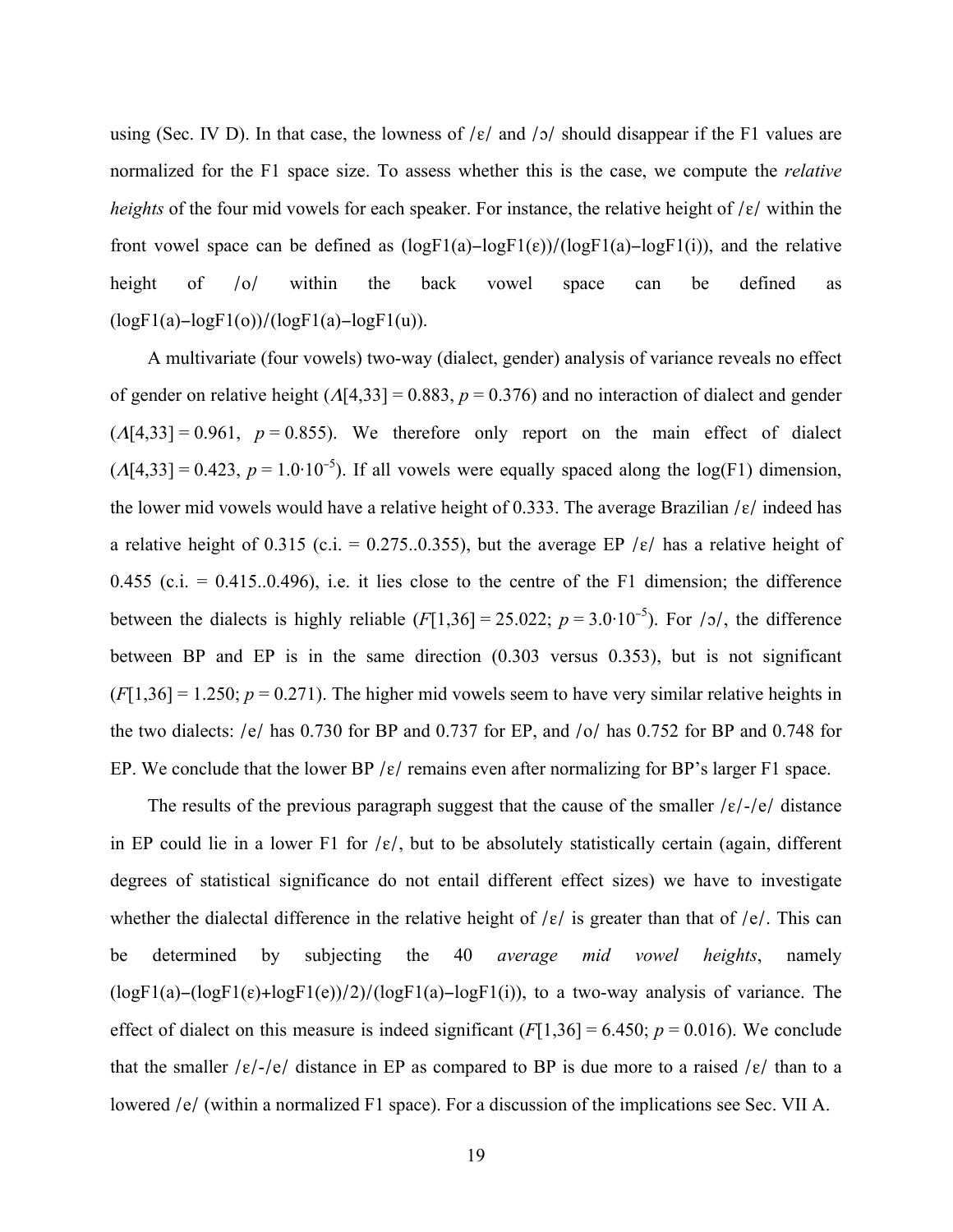#### **F. Effects on F2**

As expected, the repeated-measures analysis of the variance of F2 reveals a large main effect of gender  $(F[1,36] = 120.857$ ;  $p = 4.7 \cdot 10^{-13}$ ): women's F2 values are higher than those of men by an average factor of 1.183, which compares well with the values found for the formant ceiling in Sec. II E and for F1 in Sec. IV B. The EP speakers turn out to have higher F2 values than the BP speakers, but this difference cannot be reliably generalized to their populations  $(F[1,36] = 3.009)$ ;  $p = 0.091$ ). An interaction of dialect and gender is not found  $(F[1,36] \le 1)$ .

As for the within-subject effects, the analysis reveals the expected main effect of vowel category on F2 ( $F[6\varepsilon, 216\varepsilon, \varepsilon = 0.423] = 1826.704$ ;  $p = 1.6 \cdot 10^{-78}$ ), as well as a reliable interaction between vowel and gender  $(F[6\varepsilon, 216\varepsilon, \varepsilon=0.423] = 9.339$ ;  $p = 5.5 \cdot 10^{-5}$ ). From Fig. 6, the cause of the latter appears to be that the size of the F2 space (the  $/u/-i/$  distance) is larger for females than for males; this is investigated in detail below. The analysis reveals no interaction between vowel and dialect  $(F < 1)$  and no triple interaction between vowel, dialect, and gender  $(F < 1)$ .

A multivariate analysis of variance on the F2 values of the 7 vowels reveals neither a main effect of dialect<sup>4</sup> nor an effect of the interaction of dialect and gender; the main effect of gender  $(A[7,30] = 0.143, p = 5.0 \cdot 10^{-11})$  is that /a,ε,e,i,o/ have a very reliably higher F2 for women than for men  $(F[1,36] \ge 28.953$ ,  $p \le 4.7 \cdot 10^{-6}$ ; for /u/  $(F[1,36] = 3.329$ ;  $p = 0.076$ ) and /o/  $(F[1,36] = 8.125$ ;  $p = 0.0072$ ) the observed average effect is in the same direction but in themselves less reliably generalizable to the population (given the multiplicity of the tests). The hypothesis that all vowels simultaneously have a higher F2 for women than for men is nevertheless confirmed at the  $\alpha$  = 0.10 level (in the case of such an inclusive hypothesis, the multiplicity of tests also raises the chance of a Type II error, so that we are allowed to use a higher  $\alpha$  than usual: Winer, 1962, p. 13).

Analogously to the F1 space size of Sec. IV C, we define a speaker's *F2 space size* as the ratio of the F2 of his or her /i/ and the F2 of his or her /u/. When we subject the 40 sizes to a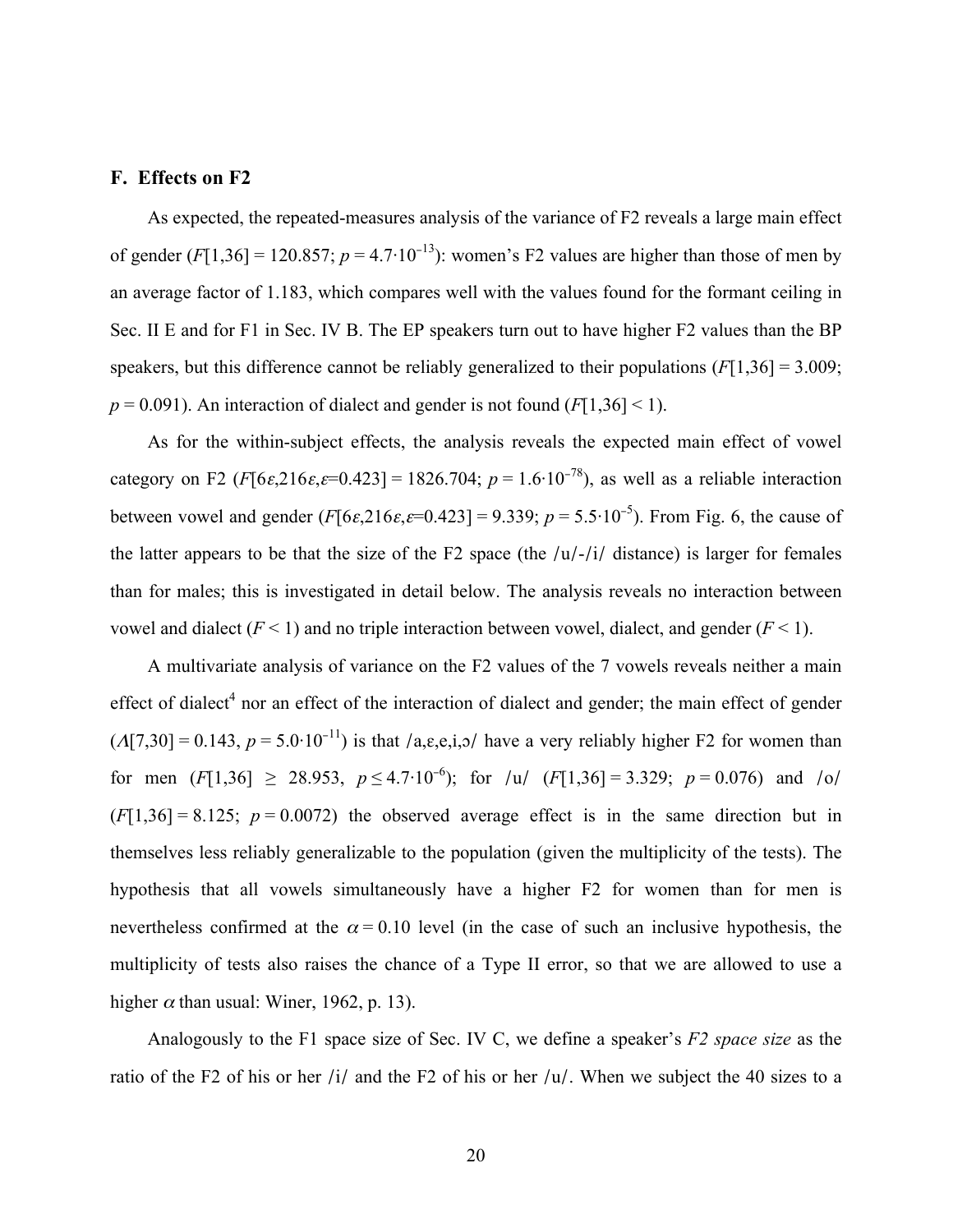two-way analysis of variance, we find no effect of dialect  $(F[1,36] = 2.076, p = 0.158)$  or of dialect\*gender ( $F$  < 1), and the main effect of gender ( $F[1,36] = 16.504$ ,  $p = 2.5 \cdot 10^{-4}$ ) is that for the 20 men, the average ratio is 2.768 (c.i. = 2.616..2.929), for the 20 women it is 3.249 (c.i. = 3.070..3.437); the ratio of these ratios is  $1.174$  (c.i. = 1.083..1.271). We conclude that the size of the F2 space is greater for Portuguese-speaking women than for men, i.e. that the gender difference in F2 is larger for  $\frac{1}{i}$  than for  $\frac{1}{u}$ .

## **V. RESULTS FOR DURATION**

The fact, mentioned in the Introduction, that the Portuguese vowel system does not use vowel length as a phonological feature, does not preclude that different vowels may have quite different phonetic durations, and that vowel durations may differ between dialects and between genders. Figure 7 shows the dependence of duration on vowel, dialect and gender. Each symbol represents a value of duration (and F2) averaged over the median duration (and F2) values of 10 speakers.

[Figure 7 around here]

#### **A. Exploratory analyses**

The repeated-measures analysis of the variance of duration reveals that the main effect of vowel category is very reliable  $(F[6\varepsilon, 216\varepsilon, \varepsilon = 0.811] = 243.358, p = 5.10^{-76})$ ; this issue is investigated in detail in Sec. V B. The duration of the vowels is influenced by dialect ( $\eta_p^2$ =0.180;  $(c.i. = 1.039..1.269)$ ; this is investigated further in Sec. V C. The expected main effect of gender  $F[1,36] = 7.915$ ,  $p = 0.008$ ): vowels are longer in BP than in EP by a factor of 1.148 (see Introduction) is barely significant ( $\eta_p^2$ =0.103; *F*[1,36] = 4.125, *p* = 0.050): women's vowels are longer than men's vowels by a ratio of  $1.105$  (c.i.  $= 1.0001...1.221$ ); this is discussed in Sec. V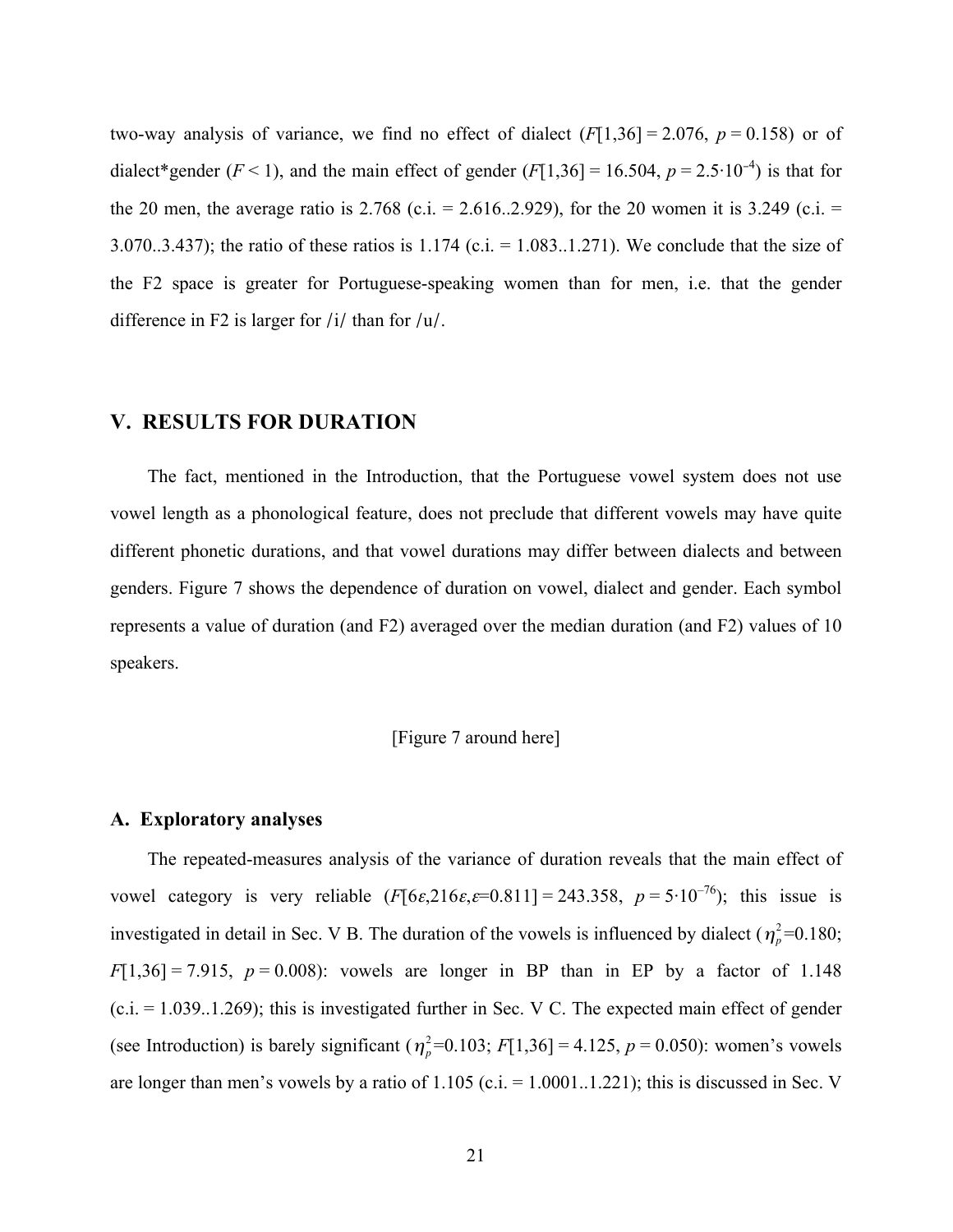C as well. The analysis does not reveal an interaction between gender and dialect  $(F < 1)$ , i.e. the difference between the two solid curves in Fig. 7 is not reliably different from the difference between the two dashed curves. The two-way interactions between gender and vowel and between dialect and vowel, and the three-way interaction between gender, dialect, and vowel are reliable, at least under the somewhat forgiving Huynh-Feldt correction (*F*[6ε,216ε,ε=0.811] = 2.426, 3.829, 3.671; *p* = 0.039, 0.0028, 0.0038); Figure 7 suggests, for instance, that specifically /u/ is shortened specifically by EP men.

A multivariate analysis of variance on all vowel durations shows that at the  $\alpha = 0.10$  level all seven vowels are longer in BP than in EP  $(\overline{a},\overline{e},\overline{0})$ :  $F[1,36] \ge 10.770$ ,  $p \le 0.0023$ ; /e/: *F* = 6.480, *p* = 0.015; /u/: *F* = 5.020, *p* = 0.031; /o/: *F* = 4.981, *p* = 0.032; /i/: *F* = 3.648,  $p = 0.064$ .

#### **B. Vowel-intrinsic duration**

From the Introduction, we expect an effect of vowel height on duration, and Fig. 7 confirms this expectation. In fact, for 39 of the 40 speakers, the median of his or her 20 measured /i/ tokens is shorter than the median of his or her 20 measured /e/ tokens. Within the analysis of Sec. V A, pairwise comparisons between the seven vowels yield the following results for vowels of adjacent phonological heights: /i,u/ are shorter than /e,o/ (all four uncorrected two-tailed  $p < 3.10^{-13}$ ), /e,o/ shorter than /ɛ,ɔ/ (all four  $p < 2.10^{-10}$ ), /ɛ/ shorter than /a/ ( $p = 0.0072$ ), and / $\sigma$ / shorter than /a/ ( $p = 0.00034$ ). We conclude with confidence that lower vowels are longer than higher vowels in Portuguese.

Given the structure of the phonological vowel space, a second potential effect may be worth investigating, namely whether duration depends on the front-back distinction. The result of the three relevant pairwise comparisons is that  $\frac{1}{i}$  is shorter than  $\frac{1}{u}$  ( $p = 0.036$ ) and  $\frac{1}{e}$  is shorter than /o/ ( $p = 0.029$ ); the difference between / $\varepsilon$ / and / $\sigma$ / is not significant ( $p = 0.940$ ). We do not pursue this subject further here (a possible explanation is given in Sec. VII C), and below focus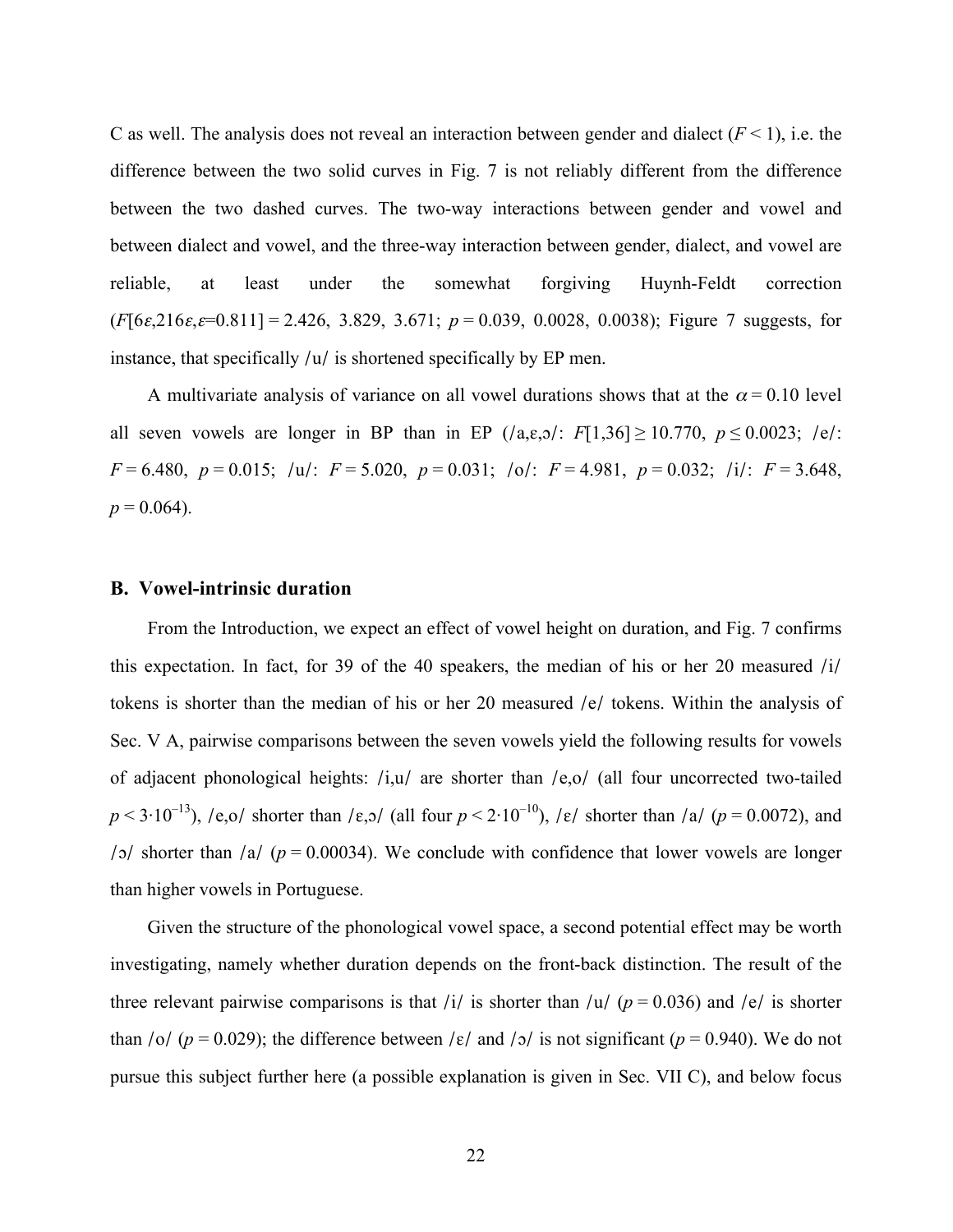solely on the traditional vowel-intrinsic duration effect, which is the relation between duration and height.

To investigate the size (rather than just the existence) of the vowel-intrinsic duration effect (for crosslinguistic comparison), we define for each speaker the *vowel-intrinsic duration ratio* as the ratio between the duration of his or her /a/ and the average duration of his or her /i/ and /u/. We subject the 40 values thus obtained to a two-way analysis of variance. The average vowelintrinsic duration ratio of the 40 speakers is  $1.339$  (c.i. =  $1.304$ ...1.374). The ratio is comparably slightly influenced by dialect  $(\eta_p^2=0.100; F[1,36] = 3.988, p = 0.053)$ , gender  $(\eta_p^2=0.118;$  $p = 0.042$ ); a one-way analysis of variance with the four speaker groups as the levels of the single  $F[1,36] = 4.794$ ,  $p = 0.035$ ), and an interaction of dialect and gender ( $\eta_p^2 = 0.110$ ;  $F[1,36] = 4.454$ , factor confirms that the BP females have a larger vowel-intrinsic duration ratio than any of the other three groups (Tukey's Honestly Significant Difference post-hoc test: all three  $p \le 0.030$ ), which do not differ significantly among themselves (all three  $p \ge 0.999$ ). Comparisons with other languages, and their implications, are discussed in Sec. VII C.

## **C. Dialect and gender differences in duration: a result of speaking rate?**

The observed differences in vowel duration between the groups might potentially arise from between-group differences in speaking rate. To investigate whether such differences exist, we perform three between-group analyses of speaking rate.

For the first analysis we measured the durations of the utterance parts "em susse e susso", "em sasse e sasso", and so on, for all seven vowels but only for the consonant /s/; averaging over the seven vowels yields one typical sentence duration per speaker. When we subject the 40 values to a two-way analysis of variance, we find no reliable effect of dialect, gender, or dialect\*gender (all three  $p \ge 0.142$ ). Hence, no difference in speaking rate is detected here.

For the second analysis we measured the durations of the /s/ *before* the target vowel, i.e. the initial consonants "s" of the words "susse", "sasse", and so on, for all seven vowels; averaging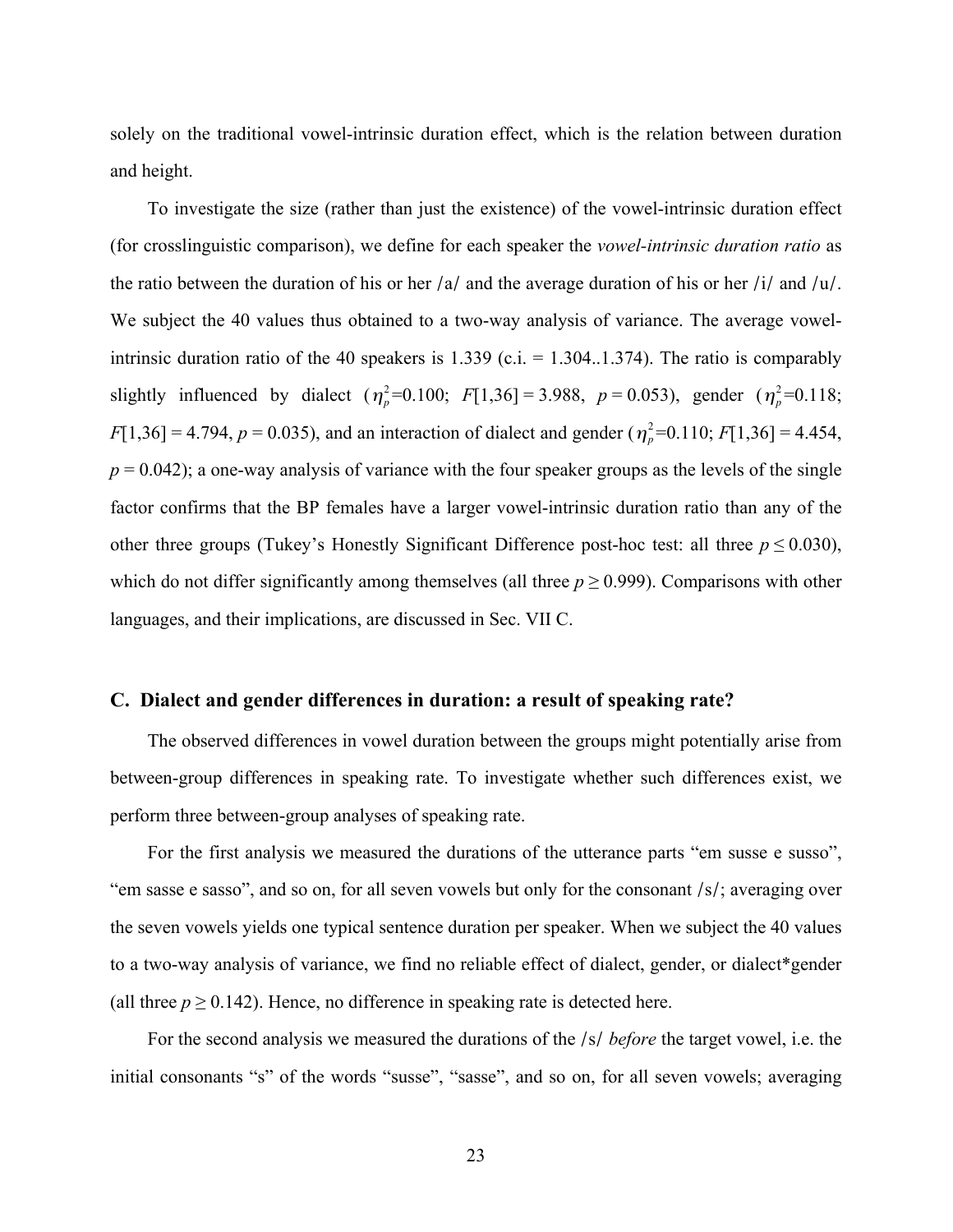over the seven vowels yields one typical initial /s/ duration per speaker. A two-way analysis of variance again finds no reliable effect of dialect, gender, or dialect\*gender (all three  $p \ge 0.219$ ). So again no difference is found between the dialects.

For the third analysis we measured the durations of the /s/ *after* the target vowel, i.e. the medial consonants "ss" of the words "susse", "sasse", and so on, for all seven vowels; averaging over the seven vowels yields one typical medial /s/ duration per speaker. A two-way analysis of variance reveals an effect of dialect alone ( $p = 0.012$ ; the other two  $p \ge 0.205$ ): the postvocalic /s/ is *shorter* in BP than in EP, opposite to the difference in vowel durations. Hence, it looks as if the Brazilians compensate for their longer stressed vowels by shortening the following consonant. This suggests that the duration difference in the stressed vowels is not caused by a difference in speech rate between the dialects.

## **VI. RESULTS FOR FUNDAMENTAL FREQUENCY**

The fact, mentioned in the Introduction, that the Portuguese vowel system does not use tone as a phonological feature, does not preclude that different vowels may have quite different fundamental frequencies, and that fundamental frequencies may differ between dialects (as they are expected to do between genders). Figure 8 shows the dependence of F0 on vowel, dialect and gender. Each symbol represents a value of F0 (and F2) averaged over the median F0 (and F2) values of 10 speakers.

## [Figure 8 around here]

#### **A. Exploratory analysis**

The exploratory analysis of variance of F0 finds the expected large main effect of gender  $(\eta_p^2=0.833; F[1,36] = 179.793, p = 1.4 \cdot 10^{-15})$ : the 20 women have a (geometric) average F0 of 216.60 Hz, the 20 men one of 125.07 Hz; the F0 of Portuguese-speaking women is therefore a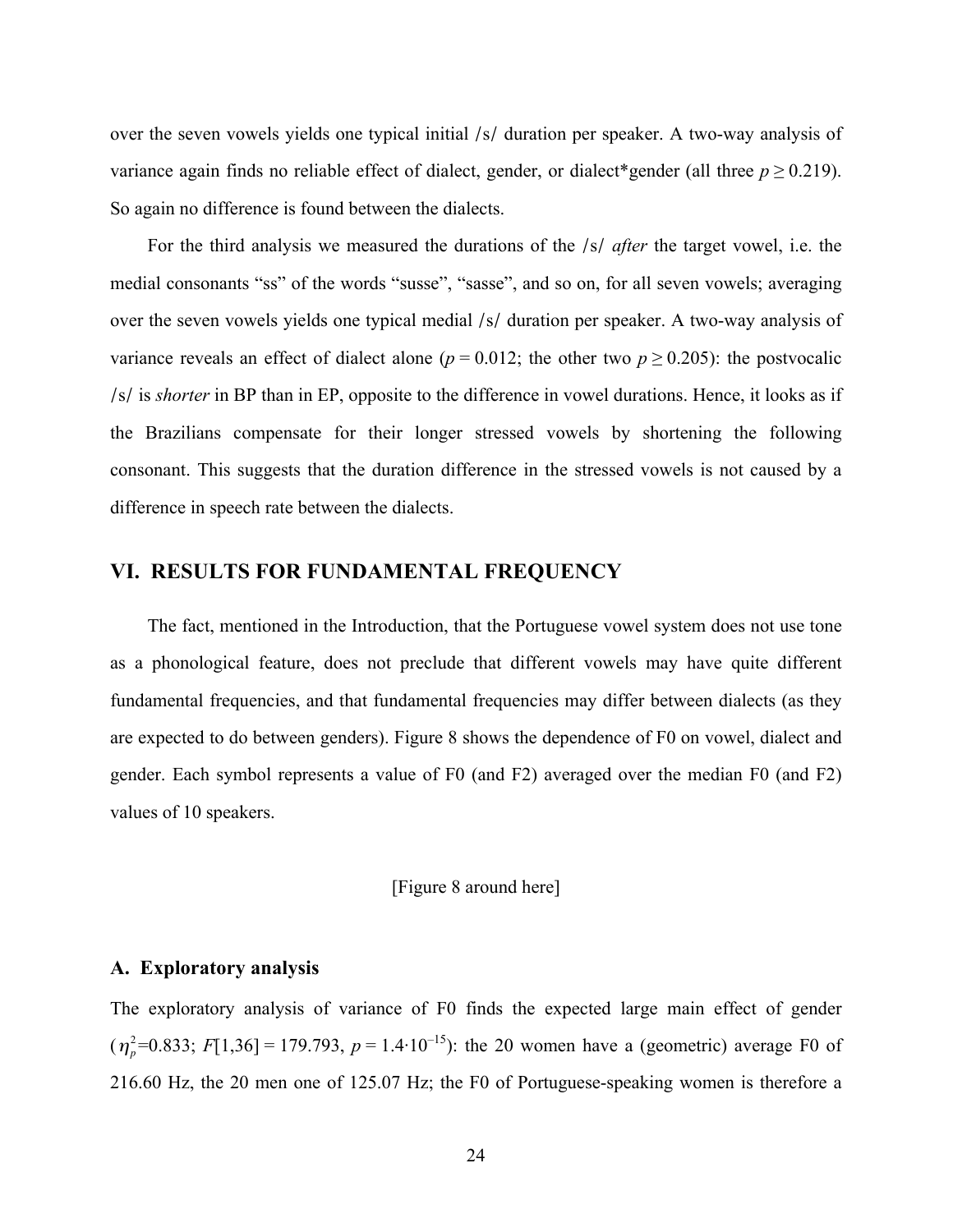factor of 1.732 higher than that of Portuguese-speaking men (c.i.  $= 1.567...1.913$ ). We find no reliable main effect of dialect  $(F[1,36] = 2.617, p = 0.114)$  or interaction between gender and dialect  $(F[1,36] = 0.007, p = 0.932)$ . Within speakers we find a main effect of vowel category  $(F[6\varepsilon, 216\varepsilon, \varepsilon = 0.492] = 136.121$ ,  $p = 5.3 \cdot 10^{-36}$  and an interaction of vowel and dialect  $(F = 11.224, p = 2.1 \cdot 10^{-6})$ , both of which can be observed in Fig. 8 and are discussed in Sec. VI B. We find no reliable interaction of vowel and gender  $(F = 2.499; p = 0.064)$  or triple interaction of vowel, gender, and dialect  $(F = 2.276; p = 0.085)$ .

#### **B. Vowel-intrinsic F0**

From the Introduction, we expect an effect of vowel height on F0, and Fig. 8 confirms this expectation. In fact, for all 40 speakers, both /i/ and /u/ have a higher F0 than /a/. Within the analysis of Sec. VI A, pairwise comparisons between the seven vowels yield the following results for vowels of adjacent phonological heights:  $/i.u/$  have a higher F0 than  $/e.o/$  (all four  $p < 2.10^-$ ) <sup>9</sup>), /e,o/ higher than /ɛ,ɔ/ (all four  $p < 4 \cdot 10^{-11}$ ), and /ɛ,ɔ/ higher than /a/ ( $p = 0.00055$  and 0.0040). We conclude with confidence that lower vowels have a lower F0 than higher vowels in Portuguese. The fundamental frequency also seems to depend on place: /u/ has a higher F0 than /i/ ( $p = 0.00022$ ) and /o/ than /e/ ( $p = 0.049$ ); the difference between /o/ and / $\varepsilon$ / is less than one standard error (and in the wrong direction;  $p = 0.334$ ).

To investigate the size of the vowel-intrinsic F0 effect, we define for each speaker the *vowel-intrinsic F0 ratio* as the ratio between the average F0 of the high vowels /i/ and /u/ and the F0 of the low vowel /a/. When we subject the 40 values thus obtained to a two-way analysis of variance, we find a reliable main effect of dialect  $(F[1,36] = 12.301, p = 0.0012)$ : the average ratio is 1.158 for the 20 Brazilians and 1.095 for the 20 Europeans. The ratio is therefore greater for BP than for EP by a factor of 1.057 (c.i.  $= 1.024...1.092$ ;  $p = 0.00062$ ). Neither a main effect of gender  $(F[1,36] = 0.987, p = 0.327)$  nor an interaction between gender and dialect  $(F[1,36] = 4.454, p = 0.079)$  is reliably detected.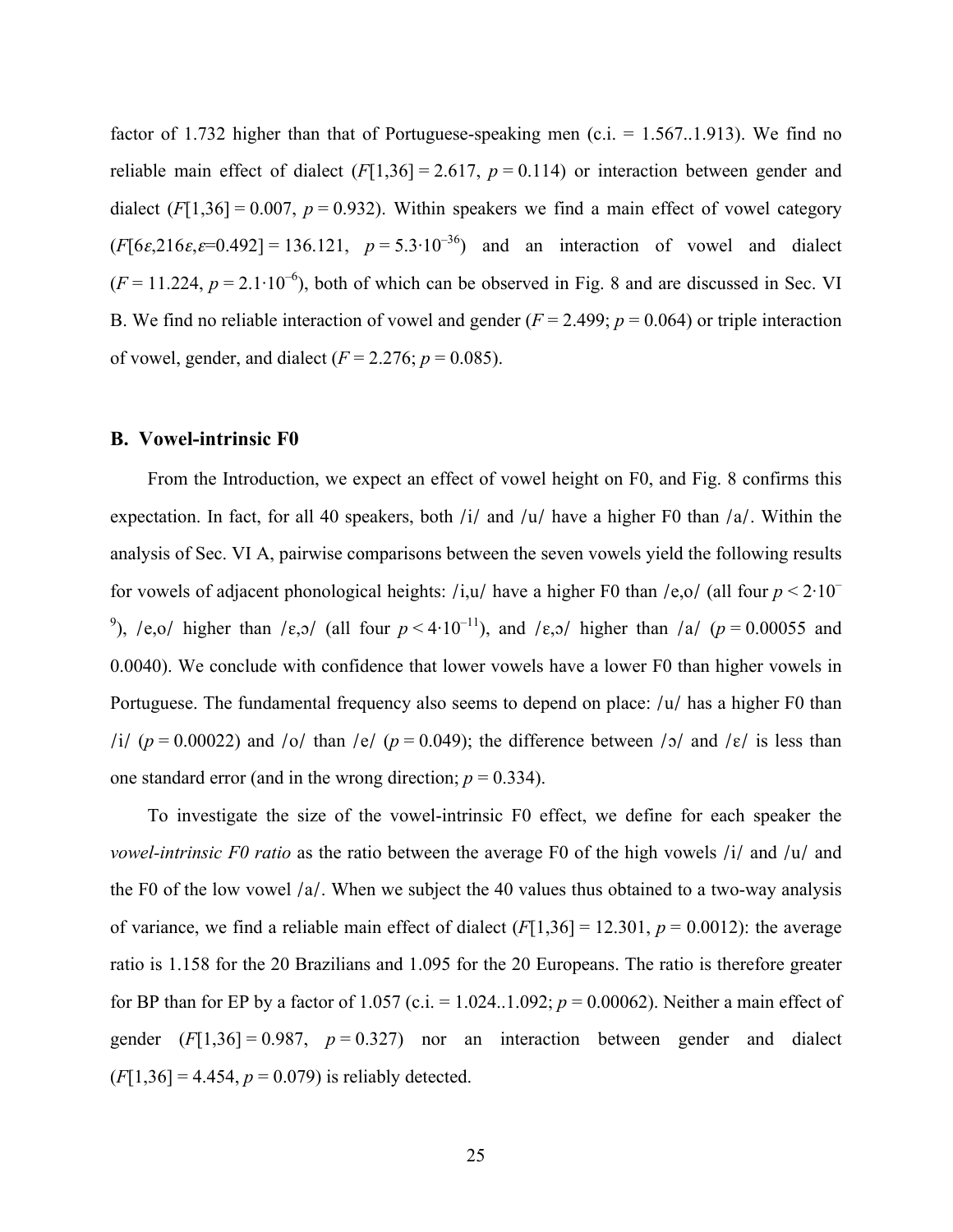## **VII. DISCUSSION**

This section compares the results of Secs. IV to VI to earlier findings in the literature, and tries to find explanations for the phenomena observed. Universal aspects, Portuguese-specific aspects, and dialect-specific aspects are identified.

#### **A. First formant: universal, Portuguese-specific, dialect-specific**

Section IV B has found that the four-way phonological vowel height contrast of Portuguese is a strong determiner of F1. That is, the seven vowels divide up into four F1 regions, where each back vowel has an F1 similar to its corresponding front vowel. This is an unsurprising observation given the phonological discussions in the Introduction and given the fact that most languages with large vowel inventories exhibit this kind of symmetry. Section IV B has also found that women tend to have higher F1 values than men. This is an unsurprising observation reported abundantly in the previous literature (e.g. Peterson and Barney, 1952), and well understood in terms of the differences in vocal tract length between women and men. The gender effect on F1 is a ratio of 1.170. Section IV C finds that back vowels consistently have slightly higher F1 values than their front counterparts. We speculate that a universal principle might be involved, because this effect has been found for several languages with large vowel inventories (mentioned in the Introduction), and even for five-vowel inventories the relation still seems to apply to the /i/-/u/ contrast: Iberian Spanish (the control subjects of Cervera *et al.*, 2001), Japanese (Nishi *et al.*, 2008), Czech (Chládková *et al*, 2009), and Hebrew (Most *et al.*, 2000).

According to Sec. IV D, the Brazilian Portuguese F1 space size is 1.201 times larger for females than for males, and for the European Portuguese speakers this *female-to-male F1 space size ratio* is 1.097. In order to assess the universality of these gender differences, one can compare these ratios to those of other languages. It is difficult to compare F1 values between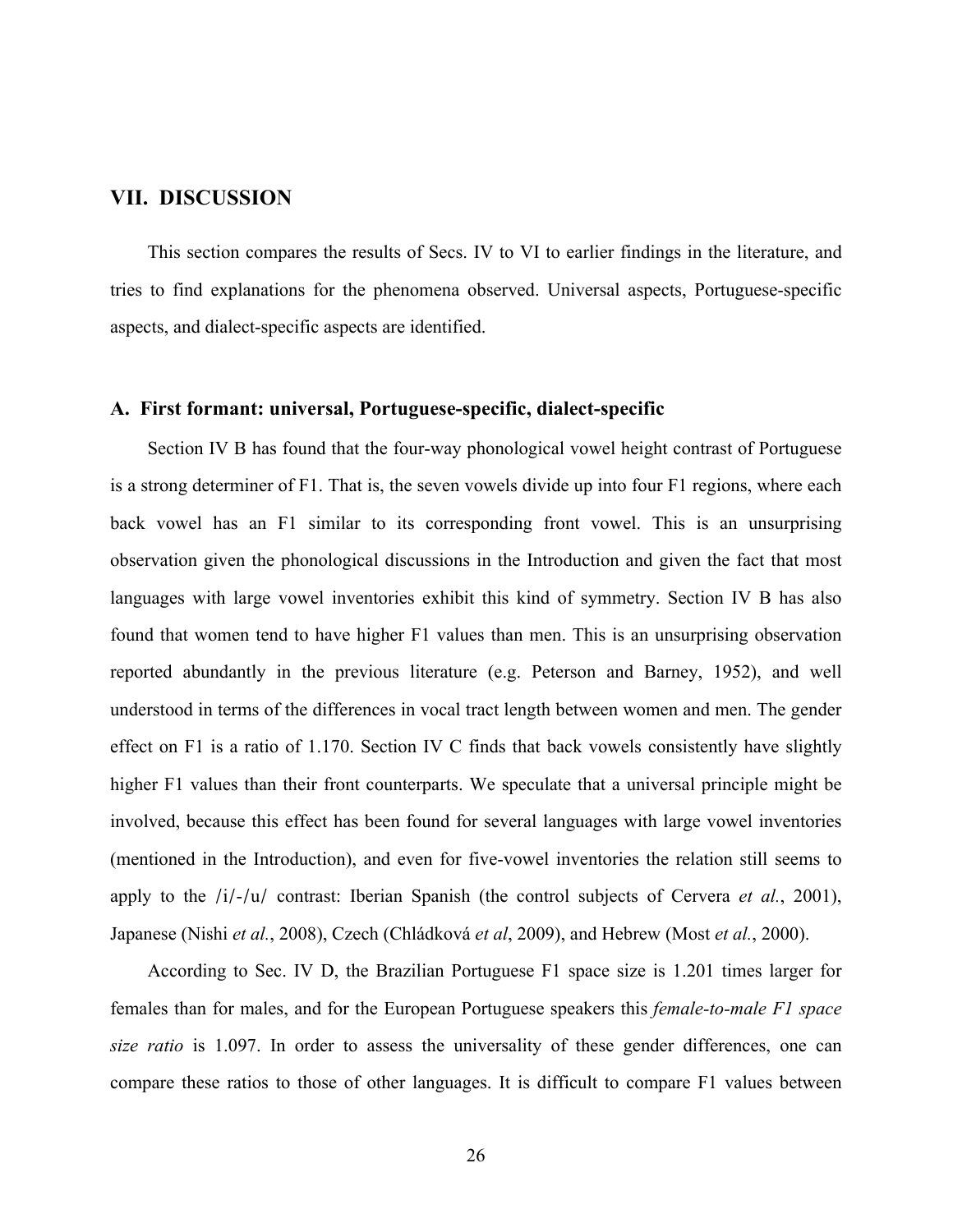studies because of the different data collection methods (speaking rate, speaking style) and different formant analysis methods (formant ceilings, number of formants measured, preemphasis). One can hope, however, that most of these issues have little influence on the femalemale F1 ratio that one can extract from any specific study. For the American English speakers of Peterson and Barney (1952), then, the ratio is 0.978. For the American English speakers of Hillenbrand *et al.* (1995), the ratio is also 0.978. This suggests that American English women have a vowel space that may be shifted with respect to that of American English men, but is not larger (along a logarithmic scale). For the Northern Standard Dutch speakers of Adank *et al.* (2004), the ratio is 1.260, and for the Southern Standard Dutch speakers in that study the ratio is 1.032. Apparently, there can be large differences between languages and even closely related varieties in this respect. Both Portuguese values happen to fall in between the two Dutch ones.

The combined evidence of Sec. IV E leads to the conclusion that  $\sqrt{\epsilon}$  is higher (less open, having a lower absolute and relative F1) in European Portuguese from Lisbon than in Brazilian Portuguese from São Paulo. None of the studies on Portuguese vowels mentioned in the Introduction reported this dialectal difference. Regarding the ideas in the Introduction, and the location of  $\epsilon$  near the centre of the F1 continuum, we might well be watching an impending merger (in EP) of  $\sqrt{\epsilon}$  into  $\sqrt{\epsilon}$ , as is also happening in Italian, French and Catalan (see Introduction).

## **B. Second formant: universal, Portuguese-specific, dialect-specific**

Section IV F makes four observations. First, phonological front- and backness is a strong determiner of F2 in Portuguese. This is an unsurprising observation given that Portuguese, as most languages, uses vowel place to distinguish between vowel categories. Second, women have higher F2 values than men. As with F1, the well-understood explanation lies in the differences between the vocal tract sizes (the gender effect on F2 is a ratio of 1.183, which is comparable to the effect on F1). Third, /u/ might be more fronted in EP than in BP (fn. 3). This could have been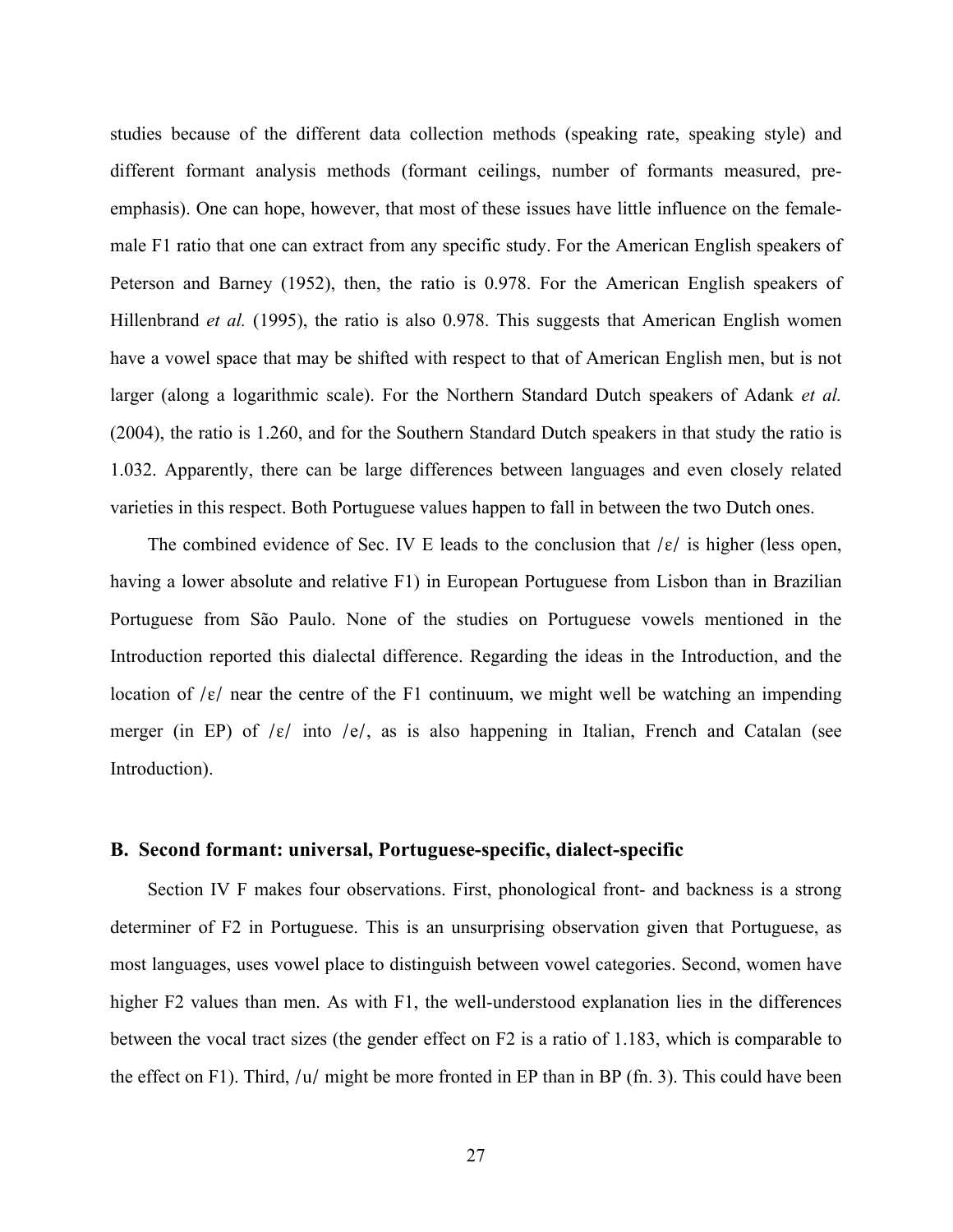seen by comparing earlier publications on BP (Callou *et al.*, 1996) and EP (Delgado-Martins, 1973).

Fourth, Portuguese-speaking women not only have larger F1 space sizes than men, they also have larger F2 space sizes. The average Portuguese *female-to-male F2 space size ratio* is 1.174. For the American English speakers of Peterson and Barney (1952), the ratio is 1.116; for those of Hillenbrand *et al.* (1995), it is 1.089. For the Northern Dutch speakers of Adank *et al.* (2004), the ratio is 1.002, for the Southerners it is 1.166 (when compared with the F1 case, it is now the opposite group that exhibits large gender differences). The Portuguese ratio seems to be larger than that of English and Dutch. However, the large confidence interval reported in Sec. IV F, together with the presumably equally large uncertainties in the values reported for other languages, do not allow firm conclusions to be drawn.

## **C. Duration: universal, Portuguese-specific, dialect-specific**

Section V identifies four influences on duration in Portuguese.

First, vowels are longer for women than for men (Sec. V A). This influence of gender on duration is not specific to Portuguese. Simpson and Ericsdotter (2003) report on many studies which find that female speakers produce longer vowels than male speakers in many Indo-European languages, such as English, German, Jamaican Creoles, French and Swedish, but also in non-Indo-European languages, such as Creek. This gender effect may have a socio-phonetic origin (Byrd, 1992; Whiteside, 1996), e.g. women tend to speak more clearly than men, or a physiological one, e.g. men tend to have stiffer articulators than women (as speculated by Simpson, 2001, 2002, but not confirmed by Simpson  $2003$ .<sup>5</sup>

Second, vowels are longer in BP than in EP (Sec. V A). A comparable difference has been found in the Spanish-speaking neighbors: Morrison and Escudero (2007) found that Peruvian Spanish vowels (from Lima) were 34% longer than European Spanish vowels (from Madrid). Causation by dialectal differences in speaking rate can probably be ruled out (Sec. V C).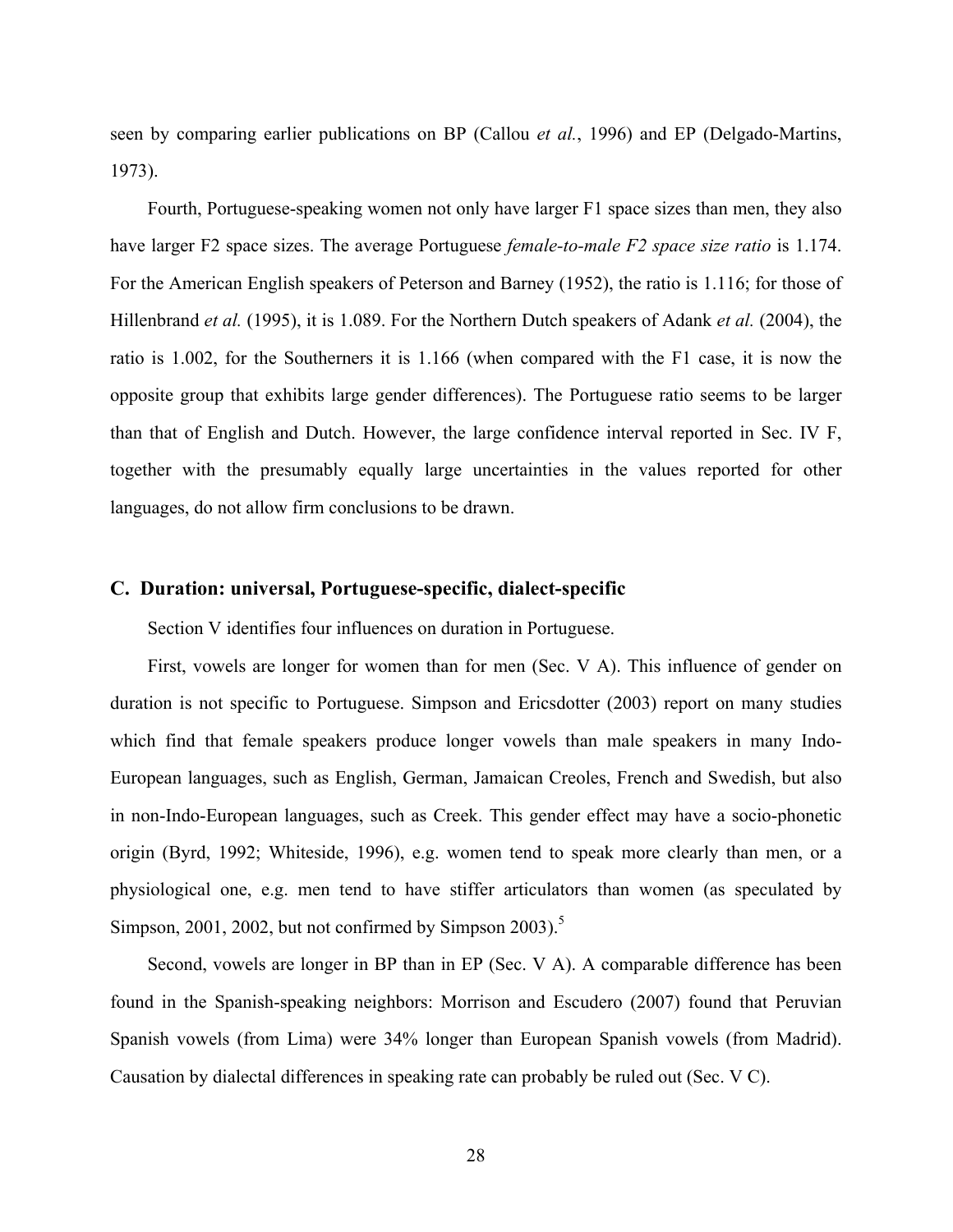Third, lower vowels are longer than higher vowels (Sec. V B). In Portuguese, this vowelintrinsic duration effect turns out to be strong: the duration ratio of low and high vowels is 1.339. The effect is stronger than in most other languages without a phonological length contrast, such as Iberian Spanish (the control subjects of Cervera *et al.*, 2001: a ratio of 1.14; Morrison and Escudero, 2007: 1.04), Peruvian Spanish (Morrison and Escudero, 2007: 0.94), or European French (Rochet and Rochet, 1991: a ratio of 1.13; Strange *et al.*, 2007: 1.11). This languagedependence suggests that in Portuguese the effect is not solely of an automatic articulatory nature: it seems that Portuguese has turned duration into a language-specific (minor) cue for phonological vowel identity, analogously to how e.g. English vowel duration has become a cue for the phonological voicing of a following obstruent, both in production (Heffner, 1937; House and Fairbanks, 1953; Luce and Charles-Luce, 1985) and in perception (Denes, 1955; Raphael, 1972).

Fourth, back vowels might be longer than their front counterparts (Sec. V B). For the high vowels, this was also found by Seara (2000). This effect may be epiphenomenal: back vowels have higher F1's than front vowels (Sec. VII A), and since F1 covaries with duration (see previous paragraph), back vowels are expected to have longer durations than front vowels.

#### **D. Fundamental frequency: universal, Portuguese-specific, dialect-specific**

Section VI identifies three influences on F0.

First, the ratio by which Portuguese-speaking women have a higher average F0 than men is 1.732 (Sec. VI A). It can be compared to the ratios of 1.687 and 1.690 found for American English by Peterson and Barney (1952) and Hillenbrand *et al.* (1995), respectively. The data of Adank *et al.* (2004) reveal ratios of 1.497 for Northern Dutch and 1.730 for Southern Dutch; Most *et al.* (2005) report a ratio of 1.518 for Hebrew. All these ratios are much smaller than the ratio found for Japanese (Yamazawa and Hollien, 1992), where the gender difference in F0 is apparently culturally influenced. Since Portuguese joins in with the majority of languages, it can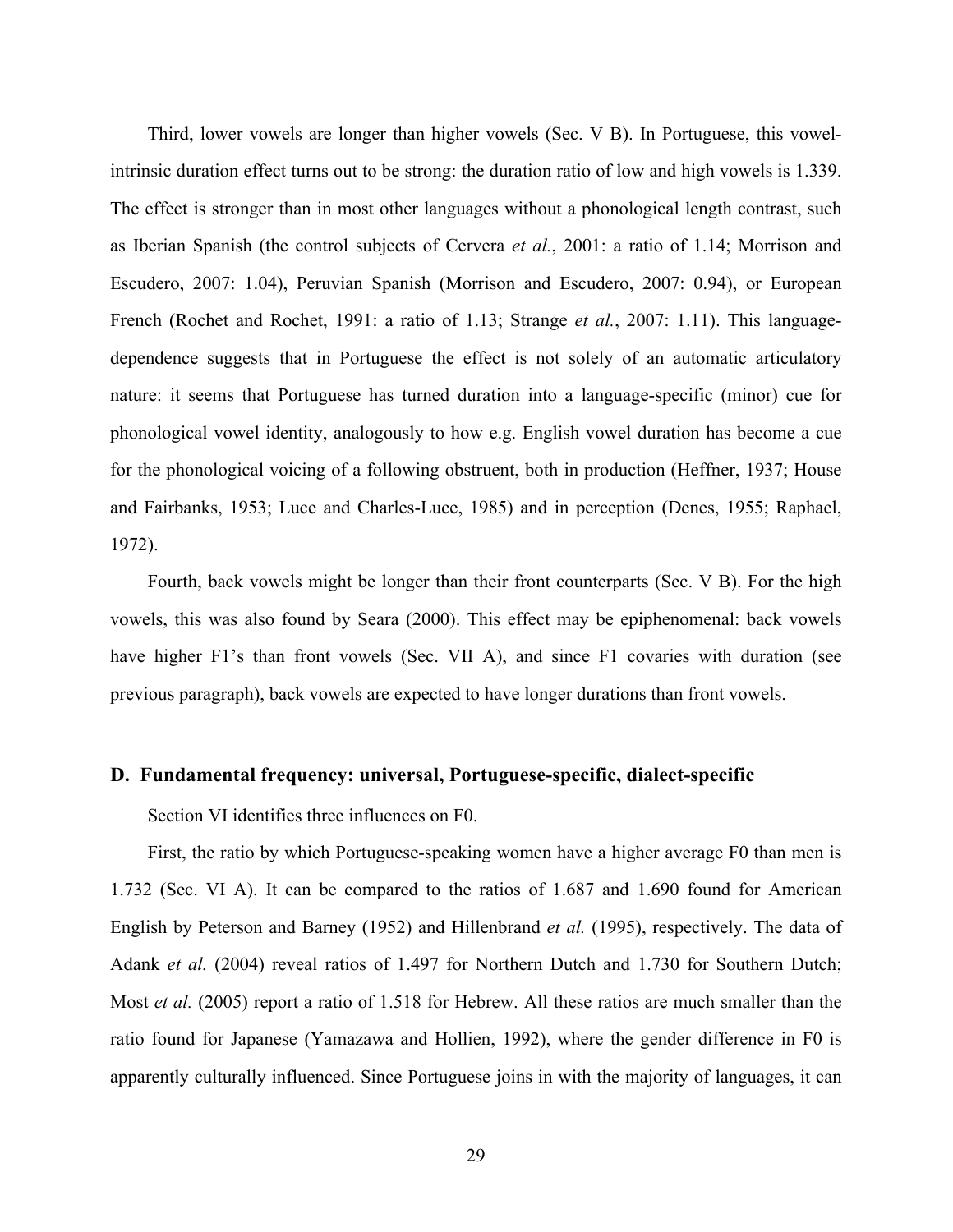be concluded that the cultural influence of gender on F0 in Portuguese is the same as that in this majority of languages, and might therefore well be zero, so that the effect could just be physiologically determined. However, comparing the gender-dependence of F0 across studies may be less than reliable, because the F0 difference between men and women tends to be largest at the age of our subjects (young adults) and tends to fall at later ages (Baken, 2005).

Second, high vowels have a higher F0 than low vowels, with a ratio of 1.158 for the Brazilians and a reliably smaller ratio of 1.095 for the Europeans (Sec. VI B). This vowelintrinsic F0 effect is comparable to those reported for American English (House and Fairbanks, 1953: a ratio of 1.092) and Dutch (Koopmans-van Beinum, 1980: 1.098; Adank *et al.*, 2004: 1.222). In Portuguese, the dialect-dependence suggests that the intrinsic F0 is not an automatic consequence of articulation. However, this dependence might be caused by the dialectdependence of duration, but the literature has never identified a universal negative correlation between F0 and duration (for vowels with a constant F1), so such a cause does not seem likely.

Third, back vowels seem to have a higher F0 than front vowels in Portuguese (Sec. VI B). This was also reliably found for English in a meta-analysis by Whalen and Levitt (1995). No causes for the effect seem to be known.

## **VIII. CONCLUSION**

The present study finds several general properties of Portuguese vowels that they have in common with vowels in many other languages: they exhibit intrinsic F0 (Secs. VI B, VII D) and intrinsic duration (Secs. V B, VII C), the sizes of the F1 and F2 spaces are larger for women than for men (Secs. IV D, F, VII A, B), F0 and formant values are higher for females than for males (Secs. IV A, F, VI A, VII A, B, D), females' vowels are longer than those of males (Secs. V A, VII C), and the structure of the vowel inventory is basically symmetric (Secs. IV B, VII A)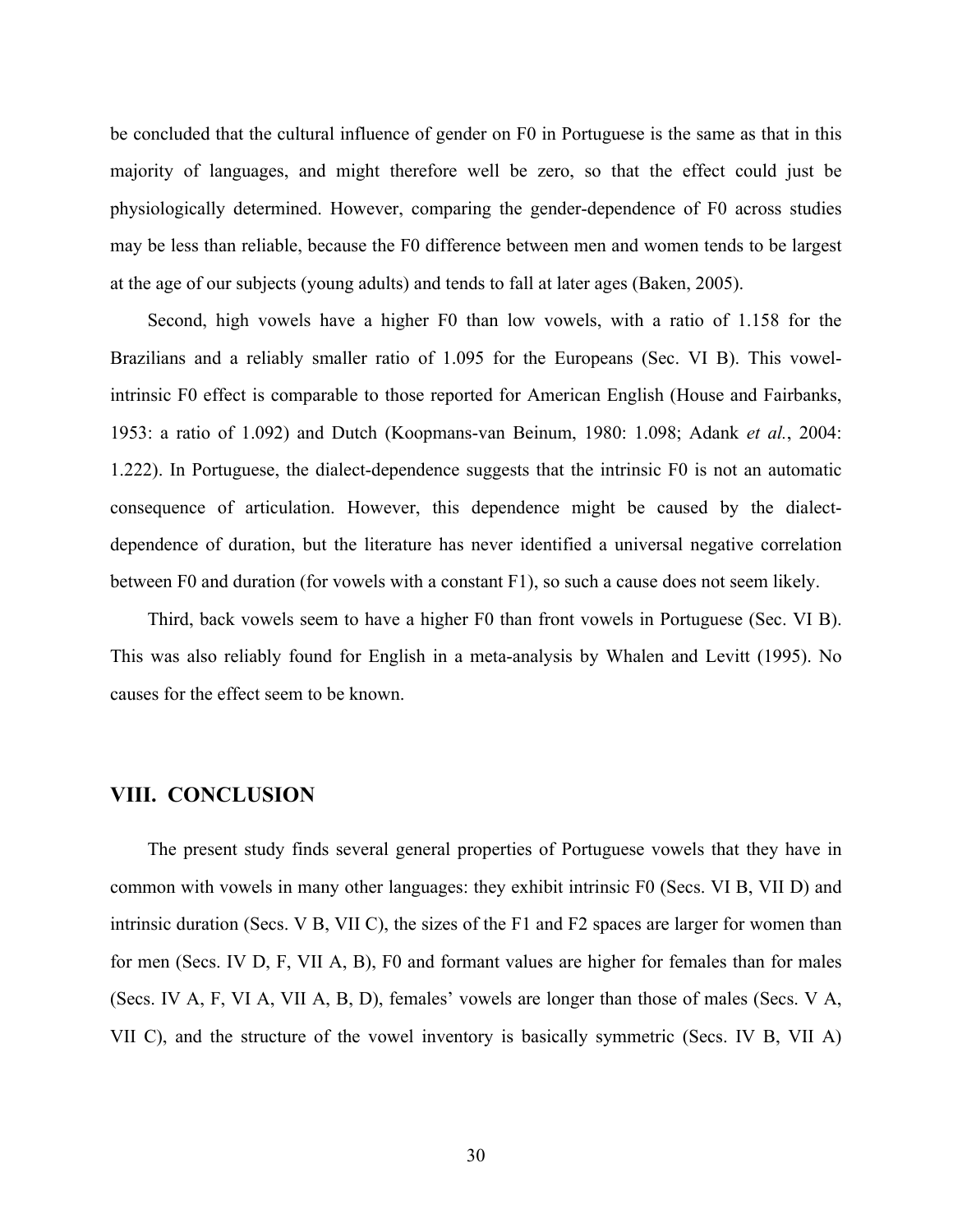although back vowels have slightly higher F1 values than their front counterparts (Secs. IV C, VII A).

A Portuguese-specific finding is that Portuguese speakers seem to have turned vowel duration into a cue for vowel identity, to an extent that goes beyond the automatic lengthening of open vowels (Secs. V B, VII C); just as happened with the voicing-dependent vowel lengthening in English, one can predict that Portuguese *listeners* use this cue to a greater extent than listeners of other languages. Future research will have to verify this prediction.

There are three reliably established dialect-specific findings. One is that BP vowels are longer than EP vowels (Secs. V A, C, VII C). Another is that the vowel-intrinsic F0 effect is greater in BP than in EP (Secs. VI B, VII D). The third is that the lower mid vowel  $\frac{\varepsilon}{\varepsilon}$  is higher in EP than in BP, and that it is closer to /e/ in EP than in BP (Secs. V B, VII C), a situation which might signal a future merger. To establish whether we are really witnessing a sound change in progress, a larger investigation with more age groups, social-economic strata, and regional varieties is called for. Such a more comprehensive study could also address some other questions that we had to leave open, such as the possible lowering of high vowels and the degree of articulatory automaticity of the intrinsic duration and intrinsic F0 effects.

At the methodological level, our formant ceiling optimization method found that the average difference of the vocal tract lengths associated with  $\frac{1}{4}$  and  $\frac{1}{u}$  is comparable to the average difference of the female and male vocal tract lengths. Future investigations involving automatic formant measurements could benefit from this observation.

## **ACKNOWLEDGMENTS**

This research was supported by NWO (Netherlands Organization for Scientific Research) grant 016.024.018 to Boersma and by a CAPES (Committee for Postgraduate Courses in Higher Education, Brazilian Ministry of Education) grant to Rauber. The authors would like to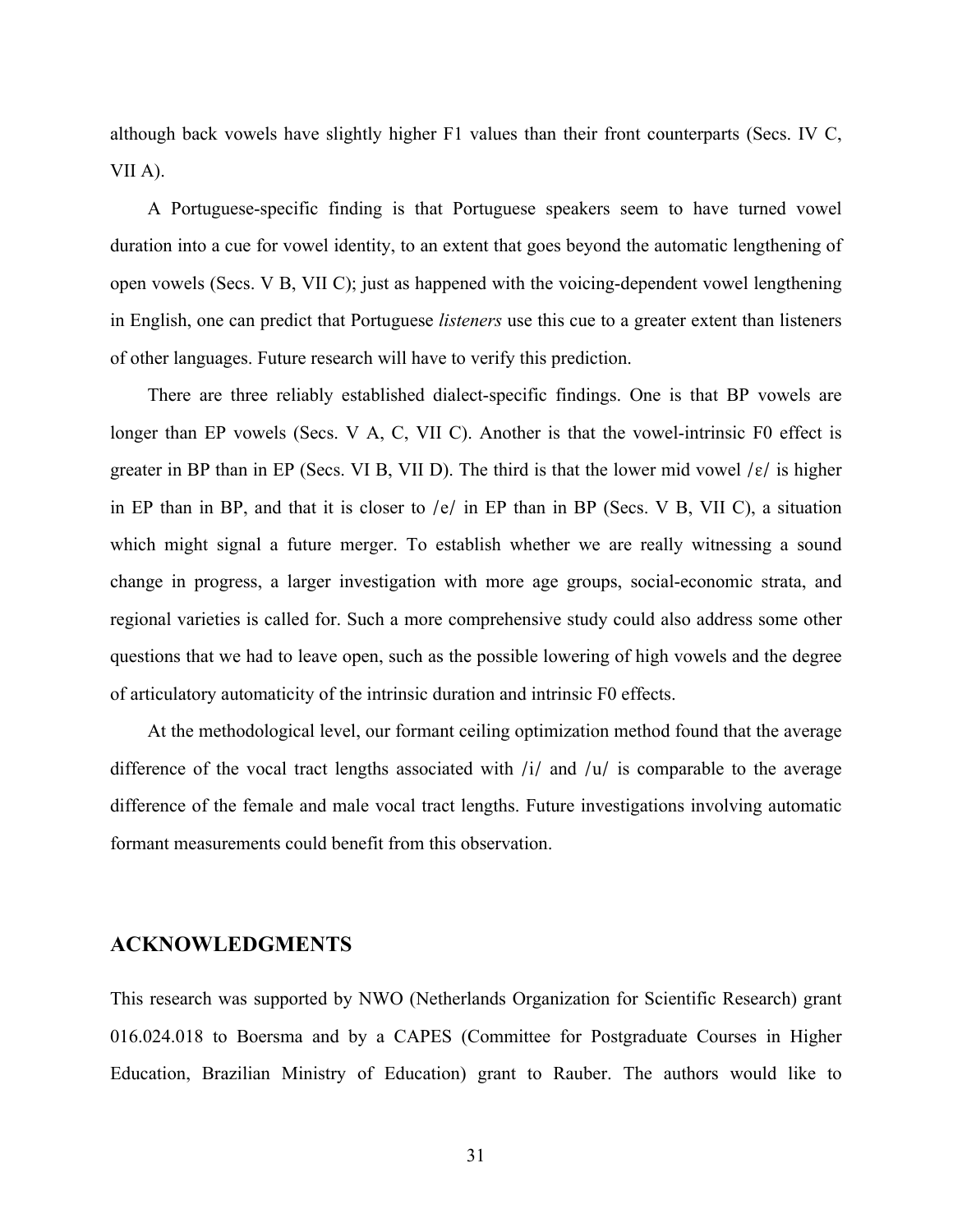acknowledge the contribution of Denize Nobre Oliveira on the testing of participants and manual vowel segmentation, and of Ton Wempe for technical support and preliminary analyses.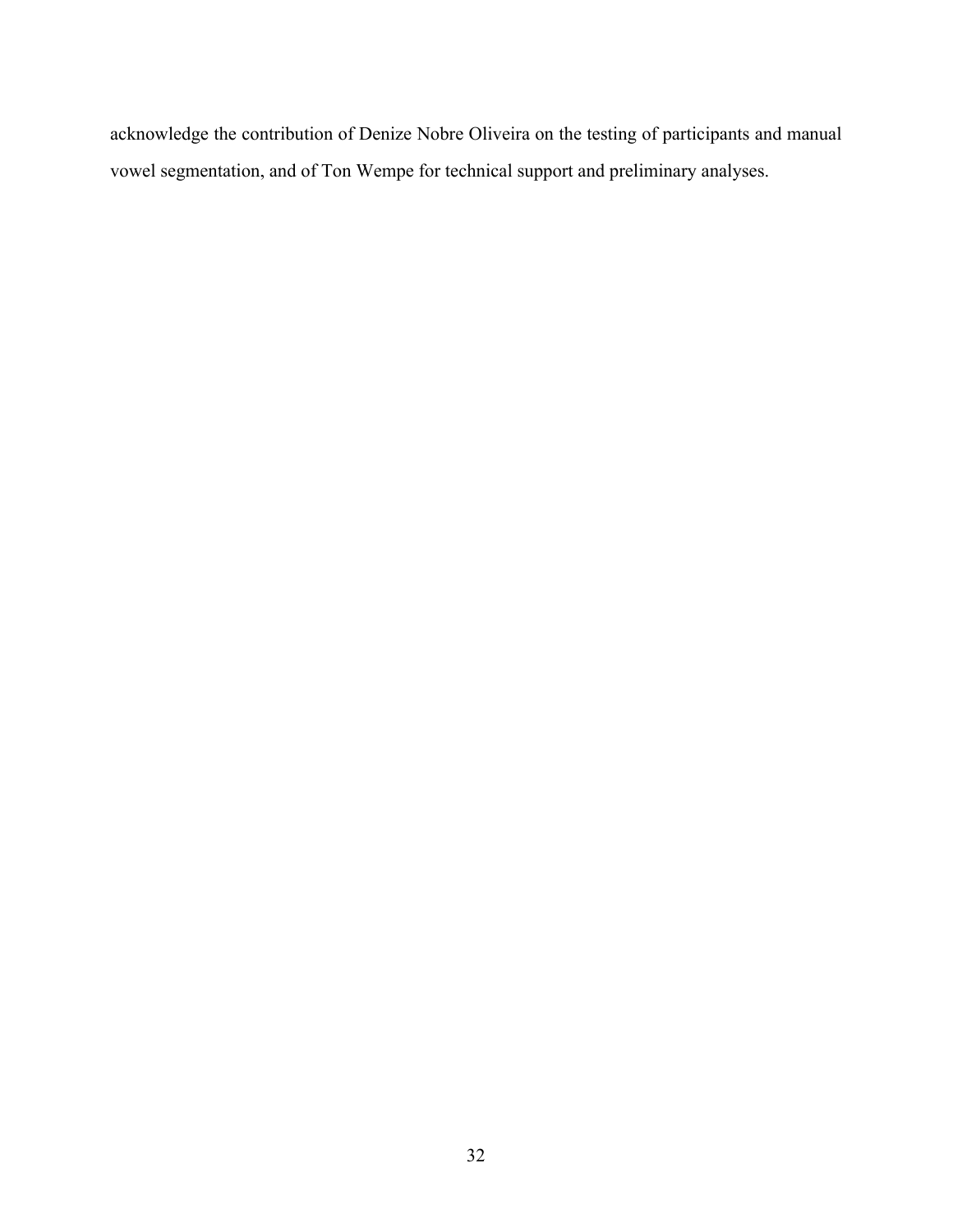<sup>1</sup> Some of the authors (Mateus *et al.*, 2005, p. 79) group / $\varepsilon$ / and / $\sigma$ / with / $a$ / by calling them "low vowels"; there seems to be no reason for this move other than minimizing the number of phonological features.

 $\overline{a}$ 

<sup>2</sup> Adank *et al.* (2004) do not confirm this result for either of the two regional standard varieties of Dutch that they investigate.

 $3$  A technical detail: the Gaussianlike shape of the window requires tails that capture another 20 percent of the vowel duration on each side of the central 40 percent.

<sup>4</sup> One could look specifically into the degree of fronting of  $/u/$ , knowing that  $/u/$  was historically fronted (auditorily) in several European languages (dates approximate): 1st-century BC Greek (Sihler, 1995, p. 37), 5th-century Slavic (Stieber, 1979, p. 23), Old Dutch (Schönfeld, 1932, p. 82), 9th-century French (Meyer-Lübke, 1908, p. 53), 15th-century Swedish (Kock, 1911, p. 191), 20th-century southern British English (Harrington *et al.*, 2008). The European speakers indeed have a higher F2 than the Brazilians, but this cannot at this point be reliably generalized to the populations  $(F[1,36] = 3.676; p = 0.063)$ .

 $<sup>5</sup>$  If vowel duration is related to speaking rate, identical utterances should be longer when spoken</sup> by women than when spoken by men. Whiteside (1996) did find this, but Simpson (2001) did not. Our Portuguese data can neither confirm nor disconfirm such gender differences in speaking rate (Sec. V C).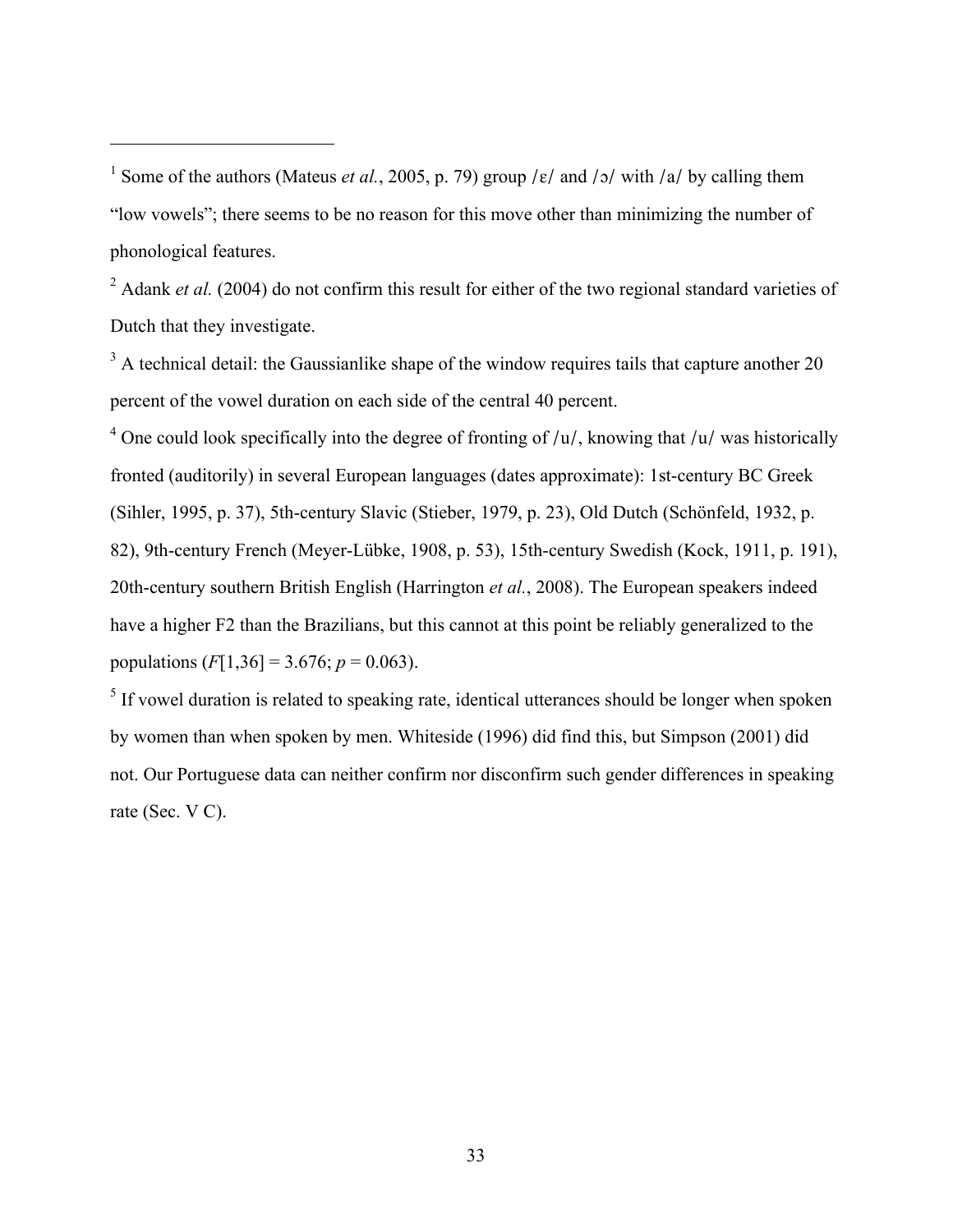## **References**

- Adank, P. (**2003**). "Vowel normalization: A perceptual-acoustic study of Dutch vowels," Ph.D. thesis, University of Nijmegen.
- Adank, P., Van Hout, R., and Smits, R. (**2004**). "An acoustic description of the vowels of Northern and Southern standard Dutch," J. Acoust. Soc. Am. **116**, 1729–1738.
- Allan, L.G., and Gibbon, J. (**1991**). "Human bisection at the geometric mean," Learning and Motivation **22**, 39–58.
- Anderson, N. (**1978**). "On the calculation of filter coefficients for maximum entropy spectral analysis," in *Modern Spectral Analysis* (IEEE Press, New York).
- Baken, R. J. (**2005**). "The aged voice: A new hypothesis," J. Voice **19**, 317–325.
- Barbosa, P. A., and Albano, E. C. (**2004**). "Brazilian Portuguese: Illustrations of the IPA," J. Int. Phon. Assoc. **34**, 227–232.
- Barroso, H. (**1999**). *Forma e substância de expressão da língua portuguesa (Form and substance of the Portuguese language expression)* (Almedina, Coimbra).
- Bisol, L. (**1996**). *Introdução a estudos de fonologia do português brasileiro (Introduction to studies on the phonology of Brazilian Portuguese)* (EDIPUCRS [Editora Universitária da Pontifícia Universidade Católica do Rio Grande do Sul], Porto Alegre).
- Boersma, P., and Weenink, D. (**1992–2008**). Praat: doing phonetics by computer (Version 5.0.43) [Computer program]. Retrieved December 9, 2008, from http://www.praat.org/
- Byrd, D. (**1992**). "Preliminary results on speaker-dependent variation in the TIMIT database," J. Acoust. Soc. Am. **92**, 593–596.
- Callou, D., Moraes, J., and Leite, Y. (**1996**). "O vocalismo do português do Brasil (The vocalism of the Portuguese of Brazil)," Letras de Hoje (Pontifícia Universidade Católica do Rio Grande do Sul, Porto Alegre) **31(2)**, 27–40.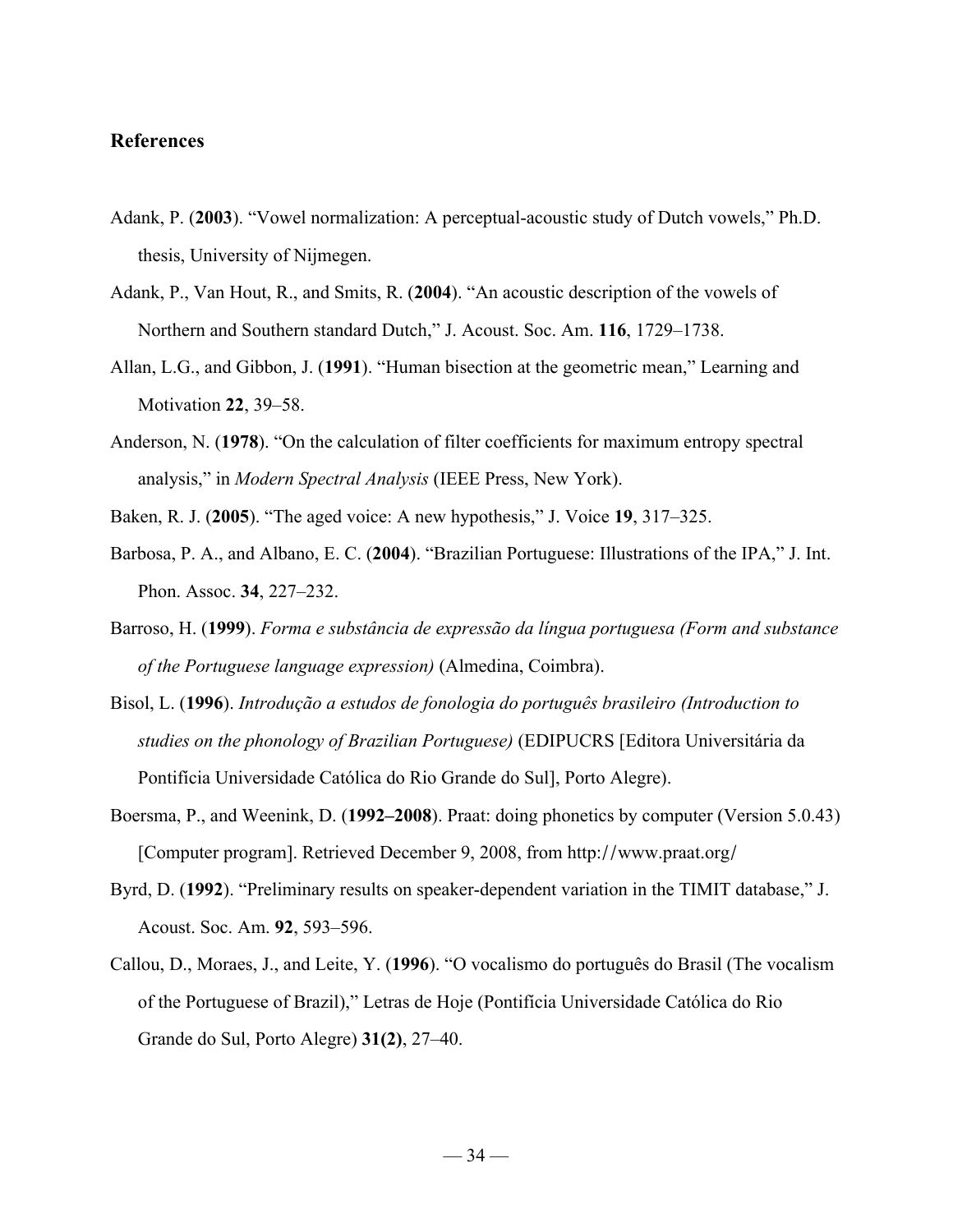- Câmara Jr., J. M. (**1970**). *Estrutura da língua portuguesa (Structure of the Portuguese Language)* (Vozes, Petrópolis).
- Cervera, T., Miralles, J. L., and González-Álvarez, J. (**2001**). "Acoustical analysis of Spanish vowels produced by laryngectomized subjects," J. Speech Lang. Hearing Res. **44**, 988–996.
- Chládková, K., Boersma, P., and Podlipský, V. J. (**2009**). "On-line formant shifting as a function of F0," to appear in *Proceedings of Interspeech 2009*.
- Clopper, C. G., Pisoni, D. B., and De Jong, K. (**2005**). "Acoustic characteristics of the vowel systems of six regional varieties of American English," J. Acoust. Soc. Am. **118**, 1661–1676.
- Cristófaro Silva, T. (**2002**). *Fonética e fonologia do português (The Phonetics and Phonology of Portuguese)* (Contexto, São Paulo).
- Delgado-Martins, M. R. (**1973**). "Análise acústica das vogais orais tônicas em português (Acoustic analysis of the stressed oral vowels in Portuguese)," Boletim de Filologia (University of Lisbon) **22**, 303–314; republished in Delgado-Martins, M. R. (2002), *Fonética do Português: trinta anos de investigação (The Phonetics of Portuguese: Thirty Years of Research)* (Caminho, Lisbon), pp. 41–52.
- Denes, P. (**1955**). "Effect of duration on the perception of voicing," J. Acoust. Soc. Am. **27**, 761– 764.
- Diehl, R. L., Lindblom, B., Hoemeke, K. A., and Fahey, R. P. (**1996**). "On explaining certain male-female differences in the phonetic realization of vowel categories," J. Phonetics **24**, 187–208.
- Ewan, W., and Krones, R. (**1974**). "Measuring larynx movement using the thyroumbrometer," J. Phonetics **2**, 327–335.
- Falé, I. (**1998**). "Duração das vogais tónicas e fronteiras prosódicas: Uma análise em estruturas coordenadas (Duration of stressed vowels and prosodic boundaries: An analysis on coordinated structures)," Actas do XIII Encontro Nacional da Associação Portuguesa de Linguística (Colibri, Lisbon), pp. 255–269.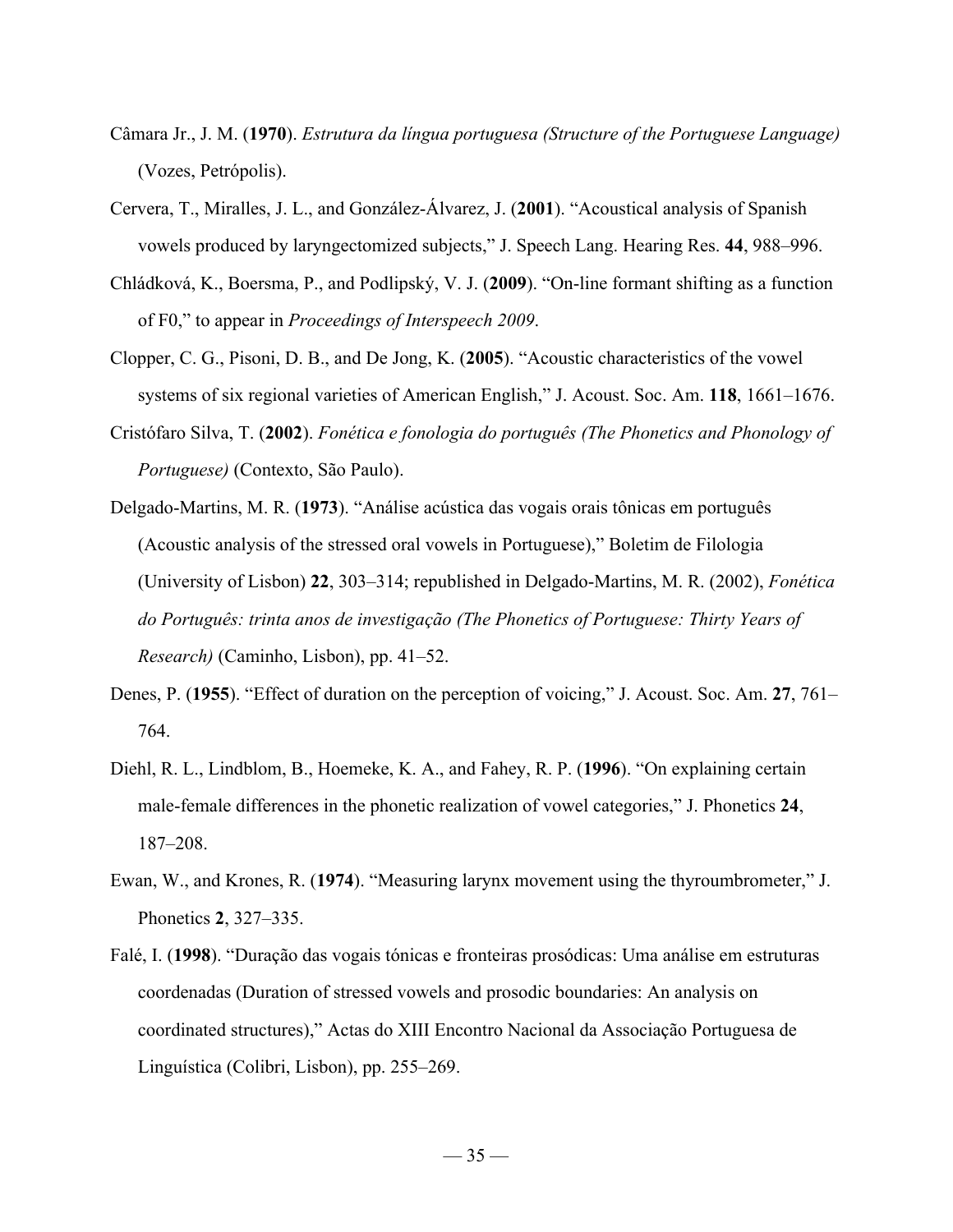- Gibbon, J. (**1977**). "Scalar expectancy theory and Weber's Law in animal timing," Psychological Review **84**, 279–325.
- Goldstein, U. (**1980**). "An articulatory model for the vocal tracts of growing children," Ph.D. thesis, Massachusetts Institute of Technology, Cambridge, MA.
- Hagiwara, R. (**1997**). "Dialect variation and formant frequency: The American English vowels revisited," J. Acoust. Soc. Am. **102**, 655–658.
- Harrington, J., Kleber, F., and Reubold, U. (**2008**). "Compensation for coarticulation, /u/ fronting, and sound change in standard southern British: An acoustic and perceptual study," J. Acoust. Soc. Am. **123**, 2825–2835.
- Heffner, R.-M. (**1937**). "Notes on the length of vowels," American Speech **12**, 128–134.
- Henton, C. G. (**1989**). "Fact and fiction in the description of female and male pitch," Language & Communication **9**, 299–311.
- Hillenbrand, J., Getty, L. A., Clark, M. J., and Wheeler, K. (**1995**). "Acoustic characteristics of American English vowels," J. Acoust. Soc. Am. **97**, 3099–3111.
- House, A. S., and Fairbanks, G. (**1953**). "The influence of consonant environment upon the secondary acoustical characteristics of vowels," J. Acoust. Soc. Am. **25**, 105–113.
- Kent, R. D., and Read, C. (**2002**). *The Acoustic Analysis of Speech*. 2. ed. (San Diego: Singular).
- Kock, A. (**1911**). *Svensk ljudhistoria (Swedish Sound History). Vol. 2* (Lund: Gleerup).
- Koopmans-van Beinum, F. J. (**1980**). "Vowel contrast reduction. An acoustic and perceptual study of Dutch vowels in various speech conditions," Ph.D. thesis, University of Amsterdam.
- Labov, W. (**1994**). *Principles of Linguistic Change. Volume I: Internal Factors* (Blackwell, Oxford).
- Landick, M. (**1995**). "The mid-vowels in figures: hard facts," The French Review **69**, 88–102.
- Lehiste, I. (**1970**). *Suprasegmentals* (MIT Press, Cambridge, MA).
- Lehiste, I., and Peterson, G. E. (**1961**). "Some basic considerations in the analysis of intonation," J. Acoust. Soc. Am. **33**, 419–425.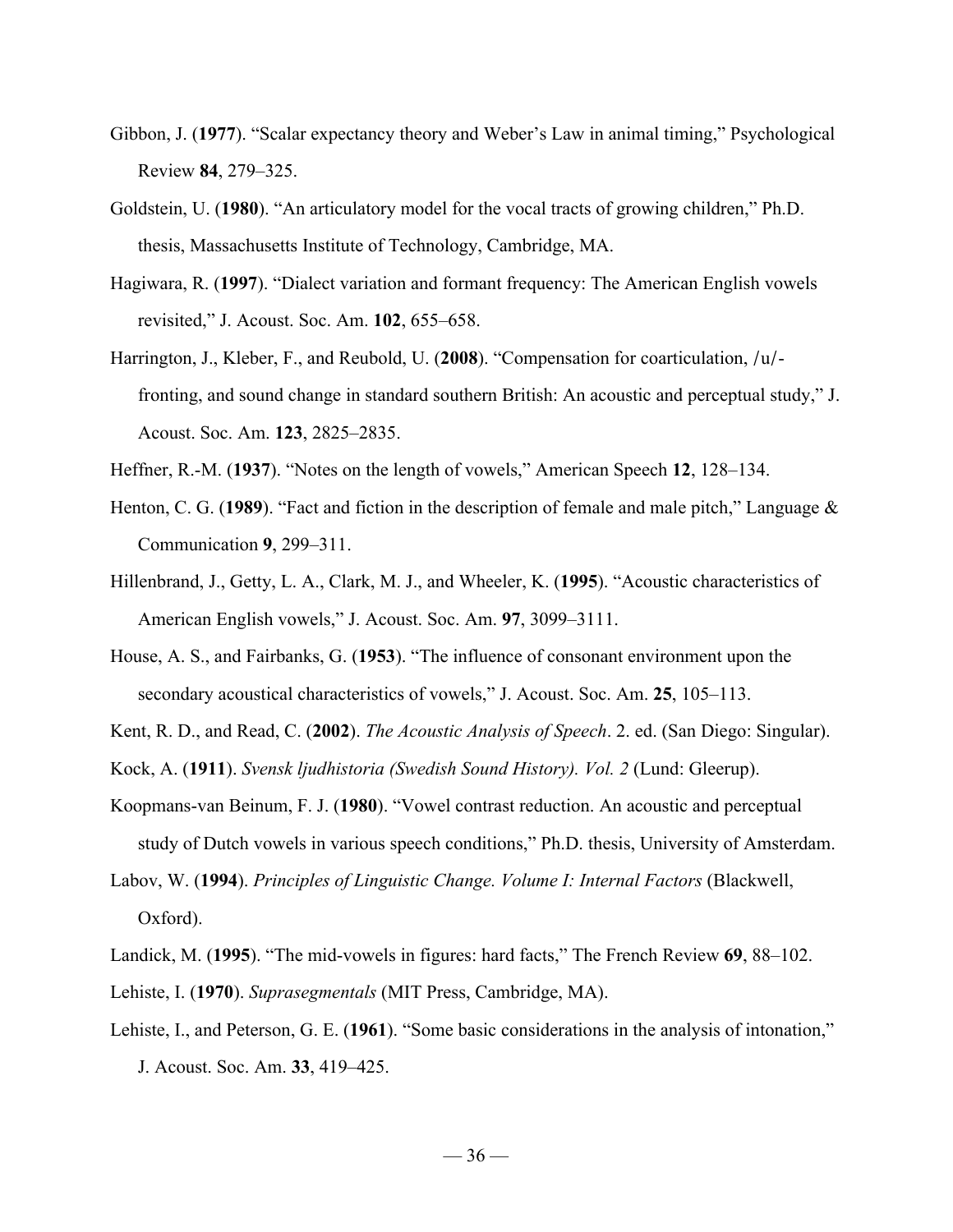- Lindblom, B. (**1967**). "Vowel duration and a model of lip-mandible coordination," Speech Transmission Laboratory Quarterly Progress and Status Report **4**, 1–29.
- Luce, P. A., and Charles-Luce, J. (**1985**). "Contextual effects on vowel duration, closure duration, and the consonant/vowel ratio in speech production," J. Acoust. Soc. Am. **78**, 1949–1957.
- Maiden, M. (**1997**). "Vowel systems," in *The Dialects of Italy*, edited by M. Maiden and M. Parry (Routledge, London), pp. 7–14.
- Mateus, M. H. M. (**1990**). *Fonética, fonologia e morfologia do português (The Phonetics, Phonology, and Morphology of Portuguese)* (Universidade Aberta, Lisbon).
- Mateus, M. H. M., and d'Andrade, E. (**1998**). "The syllable structure in European Portuguese," DELTA [Documentação de Estudos em Linguística Teórica e Aplicada] (Pontifícia Universidade Católica de São Paulo, São Paulo) **14**, 13–32.
- Mateus, M. H. M., and d'Andrade, E. (**2000**). *The Phonology of Portuguese* (Oxford University Press, Oxford).
- Mateus, M. H. M., Falé, I, and Freitas, M. (**2005**). *Fonética e fonologia do português (Portuguese Phonetics and Phonology)* (Universidade Aberta, Lisbon).
- Meyer-Lübke, W. (**1908**). *Historische Grammatik der französischen Sprache. 1. Laut- und Flexionslehre (Historical Grammar of the French Language. 1. Phonology and Inflectional Morphology)* (Carl Winter, Heidelberg).
- Moraes, J. A. (**1999**). "Um algoritmo para a correção/simulação da duração dos segmentos vocálicos em português (An algorithm to correct/simulate duration in Portuguese vocalic segments)," in *Estudos da prosódia (Prosody Studies)*, edited by E. Scarpa (Editora da Unicamp, Campinas), pp. 69–84.
- Moraes, J. A., Callou, D., and Leite, Y. (**1996**). "O sistema vocálico do português do Brasil: caracterização acústica (The vocalic system of the Portuguese of Brazil: Acoustic characterization)," in *Gramática do português falado (The Grammar of Spoken Portuguese)*, 5, edited by M. Kato (Editora da Unicamp, Campinas), pp. 33–53.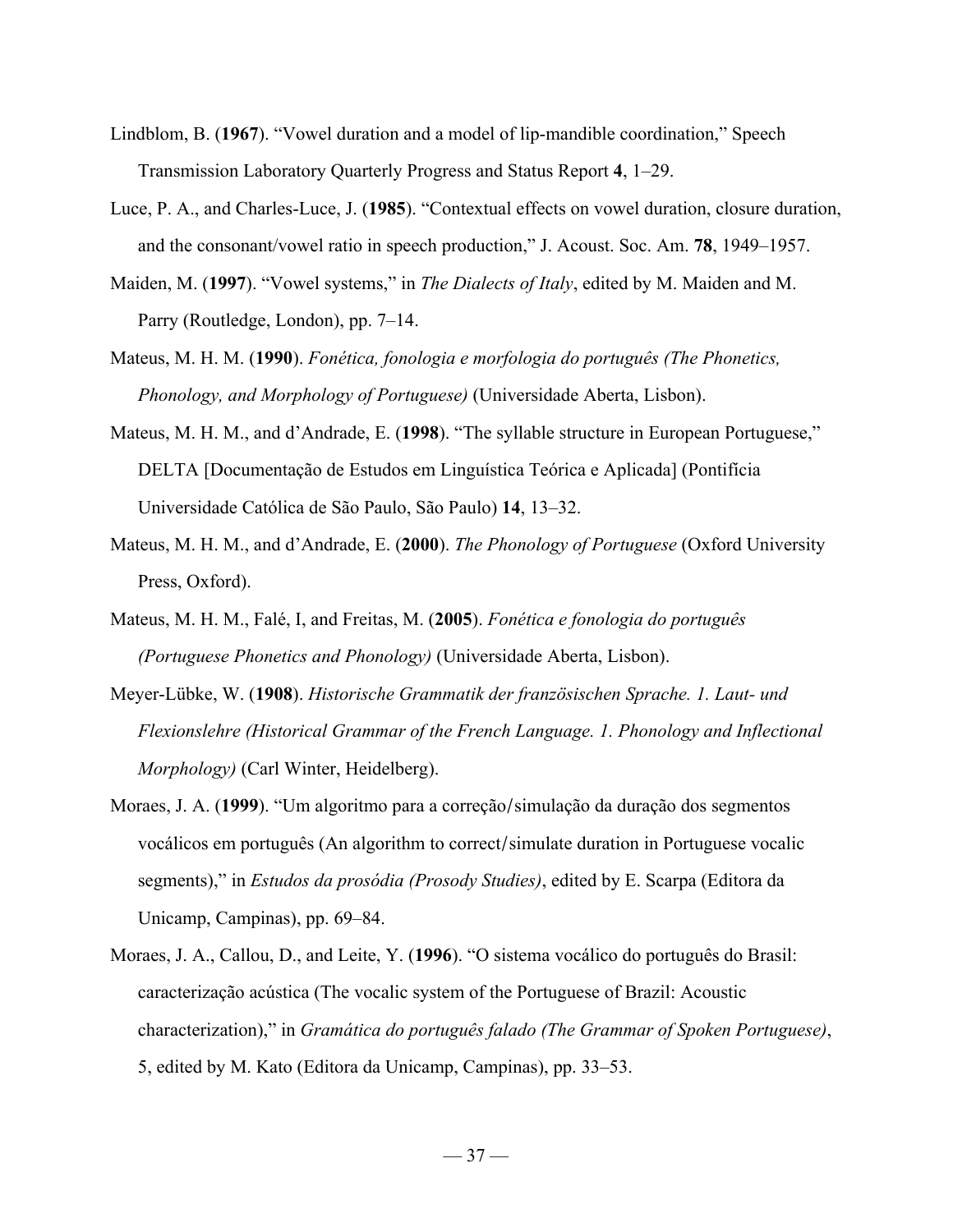- Morrison, G. S., and Escudero, P. (**2007**). "A cross-dialect comparison of Peninsular- and Peruvian-Spanish vowels," in Proceedings of the 16th Congress of Phonetic Sciences, Saarbrücken, pp. 1505–1508.
- Most, T., Amir, O, and Tobin, Y. (**2000**). "The Hebrew vowel system: Raw and normalized acoustic data," Language and Speech **43**, 295–308.
- Nearey, T. M., Assmann, P. F., and Hillenbrand, J. M. (**2002**). "Evaluation of a strategy for automatic formant tracking," J. Acoust. Soc. Am. **112**, 2323.
- Nishi, K., Strange, W., Akahane-Yamada, R., Kubo, R., and Trent-Brown, S. (2008). "Acoustic and perceptual similarity of Japanese and American English vowels," J. Acoust. Soc. Am. **124**, 576–588.
- Ohala, J. J., and Eukel, B. (**1987**). "Explaining the intrinsic pitch of vowels," in *In Honor of Ilse Lehiste*, edited by R. Channon and L. Shockey (Foris, Dordrecht), pp. 207–215.
- Peterson, G. E., and Barney, H. L. (**1952**). "Control methods used in a study of vowels," J. Acoust. Soc. Am. **24**, 175–184.
- Peterson, G. E., and Lehiste, I. (**1960**). "Duration of syllable nuclei in English," J. Acoust. Soc. Am. **32**, 693–703.
- Raphael, L. J. (**1972**). "Preceding vowel duration as a cue to the perception of the voicing characteristic of word-final consonants in American English," J. Acoust. Soc. Am. **51**, 1296– 1303.
- Recasens, D., and Espinosa, A. (**2009**). "Dispersion and variability in Catalan five and six peripheral vowel systems," Speech Communication **51**, 240–258.
- Riordan, C. J. (**1977**). "Control of vocal-tract length in speech," J. Acoust. Soc. Am. **62**, 998– 1002.
- Rochet, A. P., and Rochet, B. L. (**1991**). "The effect of vowel height on patterns of assimilation nasality in French and English," in Proceedings of the 12th International Congress of Phonetic Sciences, Aix, Vol. **3**, 54–57.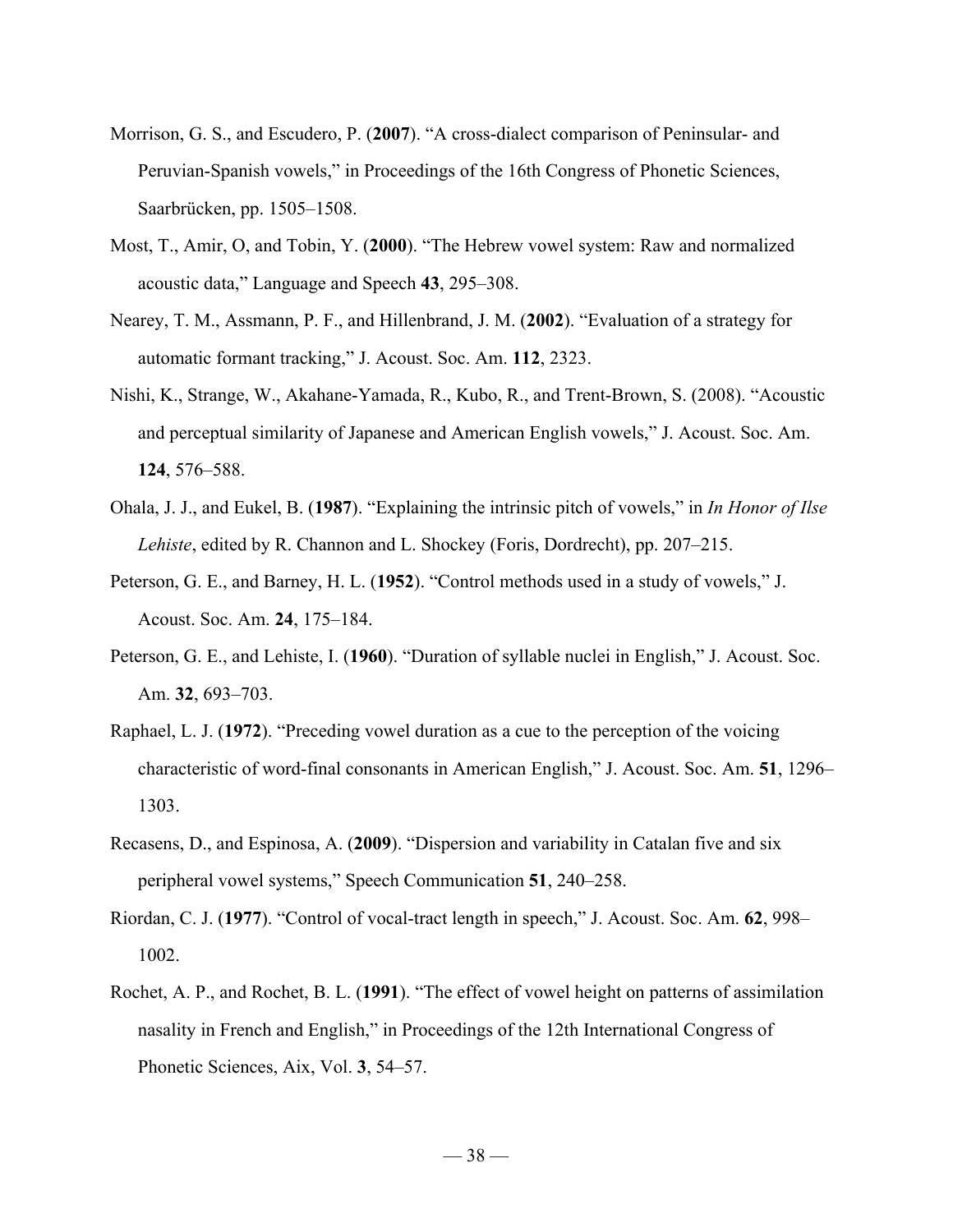- Ryalls, J. H., and Lieberman, P. (**1982**). "Fundamental frequency and vowel perception," J. Acoust. Soc. Am. **72**, 1631–1634.
- Schönfeld, M. (**1932**). *Historiese Grammatika van het Nederlands (Historical Grammar of Dutch)* (Thieme, Zutphen).
- Seara, I. C. (**2000**). "Estudo acústico-perceptual da nasalidade das vogais do português brasileiro (Acoustical-perceptual study on the nasality of the vowels of Brazilian Portuguese)," Ph.D. thesis, Universidade Federal de Santa Catarina, Florianópolis.
- Sihler, A. L. (**1995**). *New Comparative Grammar of Greek and Latin* (Oxford University Press, New York and Oxford).
- Simpson, A. P. (**2001**). "Dynamic consequences of differences in male and female vocal tract dimensions," J. Acoust. Soc. Am. **109**, 2153–2164.
- Simpson, A. P. (**2002**). "Gender-specific articulatory-acoustic relations in vowel sequences," J. Phonetics **30**, 417–435.
- Simpson, A. P. (**2003**). "Possible articulatory reasons for sex-specific differences in vowel duration," in Proceedings of the 6th International Seminar on Speech Production, Sydney, pp. 261–266.
- Simpson, A. P., and Ericsdotter, C. (**2003**). "Sex-specific durational differences in English and Swedish," in Proceedings of the 15th Congress of Phonetic Sciences, Barcelona, pp. 1113– 1116.
- Solé, M. J. (**2007**). "Controlled and mechanical properties in speech: a review of the literature," in *Experimental Approaches to Phonology*, edited by M.J. Solé, P. Beddor and M. Ohala (Oxford University Press, Oxford), pp. 302–321.
- Stieber, Z. (**1979**). *Zarys gramatyki prorównawczej języków słowiańskich (An Outline of the Comparative Grammar of the Slavic Languages)* (Państwowe Wydawnictwo Naukowe, Warsaw).
- Stevens, K. (**1998**). *Acoustic Phonetics* (MIT Press, Cambridge, MA).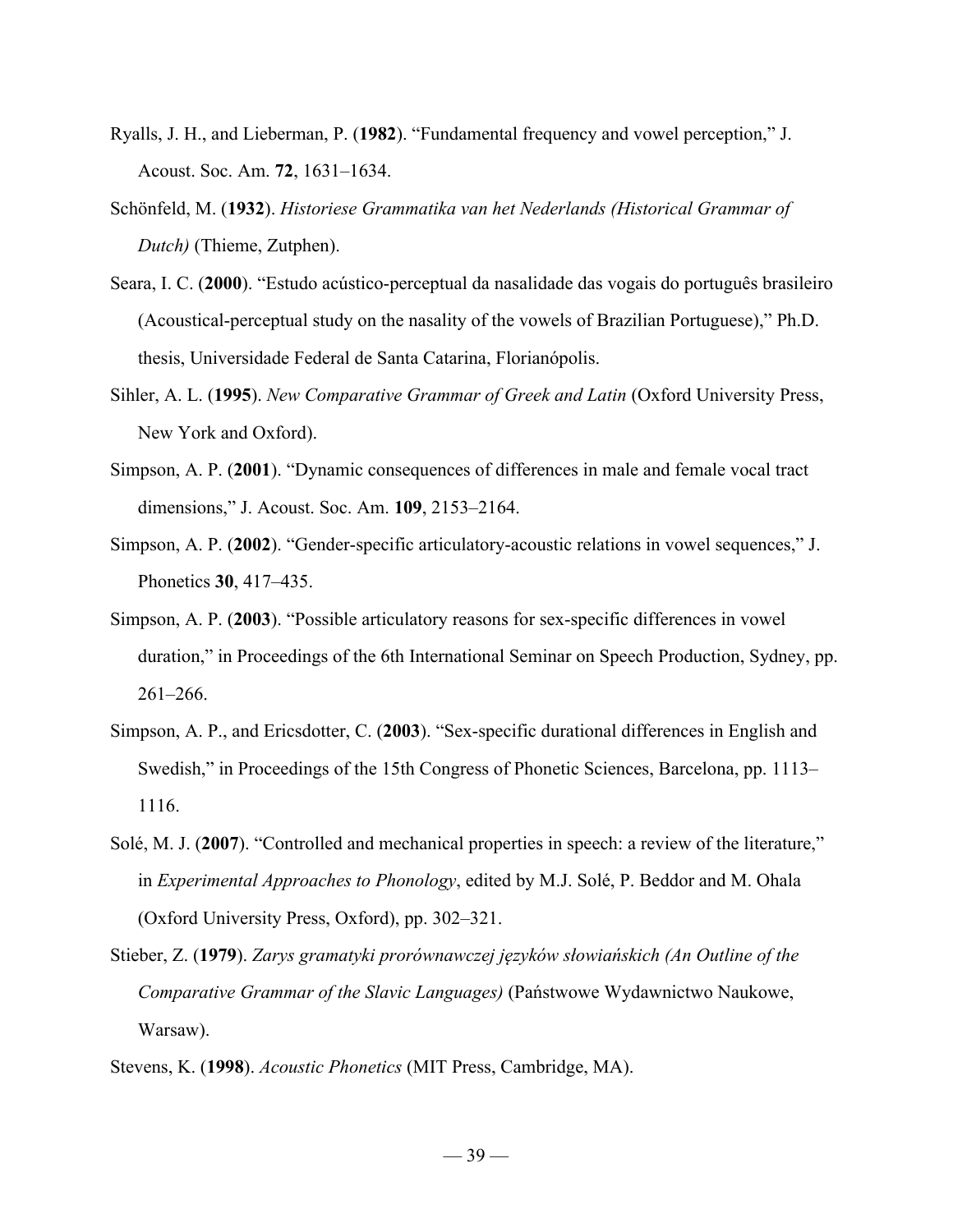- Strange, W., Weber, A., Levy, E. S., Shafiro, V., Hisagi, M., and Nishi, K. (**2007**). "Acoustic variability within and across German, French, and American English vowels: Phonetic context effects," J. Acoust. Soc. Am. **122**, 1111–1129.
- Tielen, M. T. J. (**1992**). "Male and female speech: An experimental study of sex-related voice and pronunciation characteristics," Ph.D. thesis, University of Amsterdam.
- Whalen, D. H., and Levitt, A. G. (1995). "The universality of intrinsic  $F_0$  of vowels," J. Phonetics **23**, 349–366.
- Whiteside, S. P. (**1996**). "Temporal-based acoustic-phonetic patterns in read speech: Some evidence for speaker sex differences," J. Int. Phon. Assoc. **26**, 23–40.

Winer, B. J. (**1962**). *Statistical Principles in Experimental Design* (McGraw-Hill, New York).

Yamazawa, H., and Hollien, H. (**1992**). "Speaking fundamental frequency patterns of Japanese women," Phonetica **49**, 128–140.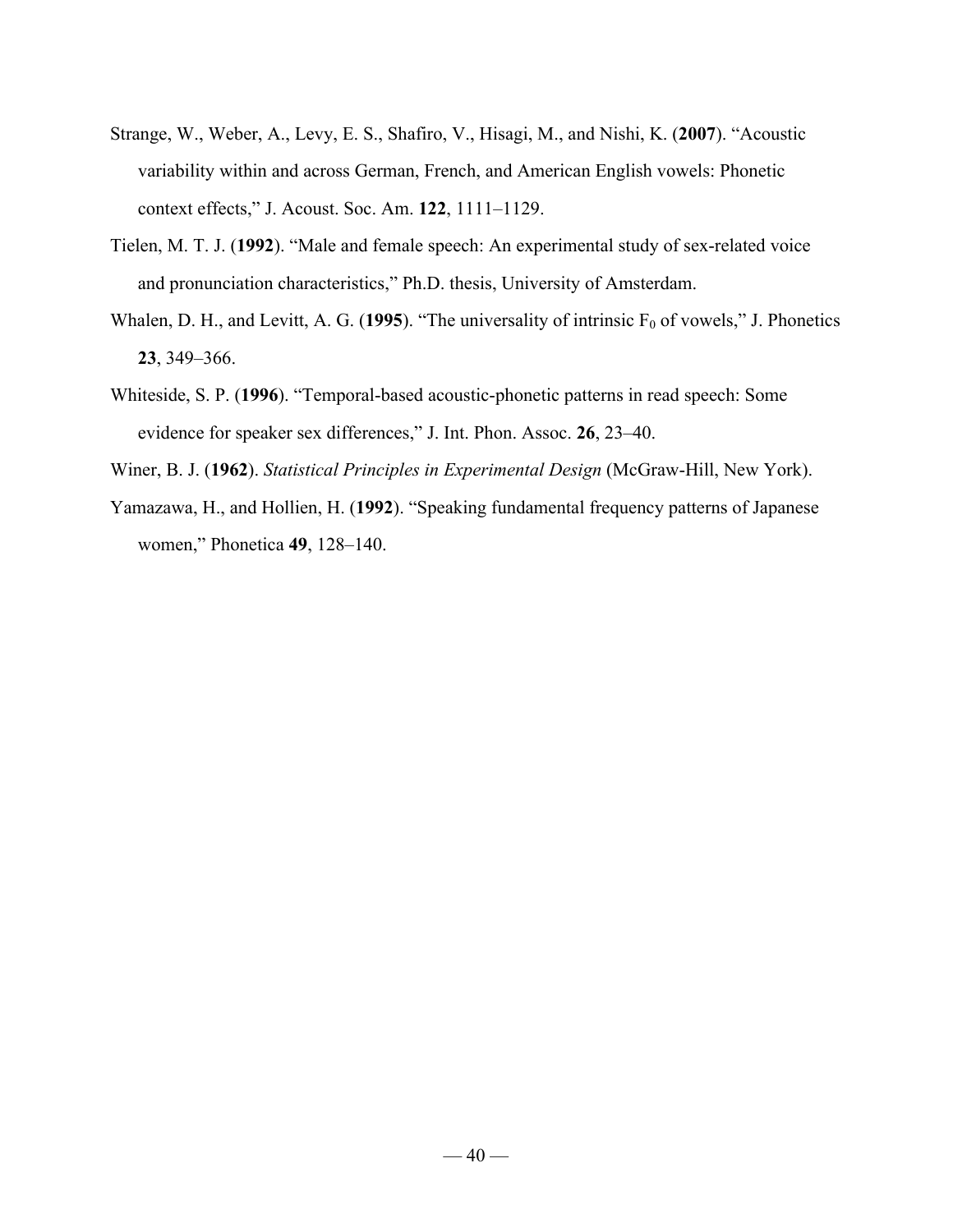TABLE I. Geometric averages of vowel duration, F0, F1, F2, F3, and formant ceilings for female (F) and male (M) speakers of Brazilian Portuguese (BP) and European Portuguese (EP). Between parentheses: the standard deviations, converted back to ratios of ms and Hz. Every cell represents 10 speakers.

|    |               |                           | /i/             | /e/             | $\sqrt{\varepsilon}/$ | /a/             | o               | o               | /u/             |
|----|---------------|---------------------------|-----------------|-----------------|-----------------------|-----------------|-----------------|-----------------|-----------------|
| BP | Duration (ms) | $\boldsymbol{\mathrm{F}}$ | 99<br>(1.210)   | 122<br>(1.195)  | 141<br>(1.192)        | 144<br>(1.173)  | 139<br>(1.145)  | 123<br>(1.151)  | 100<br>(1.201)  |
|    |               | M                         | 95<br>(1.216)   | 109<br>(1.200)  | 123<br>(1.232)        | 127<br>(1.186)  | 123<br>(1.209)  | 110<br>(1.189)  | 100<br>(1.205)  |
|    | $F0$ (Hz)     | $\boldsymbol{\mathrm{F}}$ | 242<br>(1.096)  | 219<br>(1.098)  | 210<br>(1.092)        | 209<br>(1.088)  | 211<br>(1.093)  | 225<br>(1.098)  | 252<br>(1.087)  |
|    |               | M                         | 137<br>(1.199)  | 131<br>(1.186)  | 124<br>(1.183)        | 122<br>(1.199)  | 122<br>(1.178)  | 132<br>(1.194)  | 140<br>(1.223)  |
|    | $F1$ (Hz)     | $\boldsymbol{\mathrm{F}}$ | 307<br>(1.198)  | 425<br>(1.082)  | 646<br>(1.076)        | 910<br>(1.078)  | 681<br>(1.087)  | 442<br>(1.094)  | 337<br>(1.192)  |
|    |               | M                         | 285<br>(1.077)  | 357<br>(1.077)  | 518<br>(1.089)        | 683<br>(1.095)  | 532<br>(1.160)  | 372<br>(1.100)  | 310<br>(1.070)  |
|    | $F2$ (Hz)     | $\boldsymbol{\mathrm{F}}$ | 2676<br>(1.056) | 2468<br>(1.061) | 2271<br>(1.051)       | 1627<br>(1.062) | 1054<br>(1.099) | 893<br>(1.054)  | 812<br>(1.054)  |
|    |               | M                         | 2198<br>(1.078) | 2028<br>(1.076) | 1831<br>(1.072)       | 1329<br>(1.088) | 927<br>(1.108)  | 804<br>(1.092)  | 761<br>(1.100)  |
|    | F3(Hz)        | $\boldsymbol{F}$          | 3296<br>(1.073) | 3074<br>(1.048) | 2897<br>(1.077)       | 2625<br>(1.119) | 2653<br>(1.114) | 2627<br>(1.158) | 2691<br>(1.123) |
|    |               | M                         | 2952<br>(1.066) | 2719<br>(1.077) | 2572<br>(1.050)       | 2324<br>(1.084) | 2335<br>(1.069) | 2380<br>(1.060) | 2309<br>(1.078) |
|    | ceiling (Hz)  | $\boldsymbol{\mathrm{F}}$ | 6001<br>(1.086) | 5933<br>(1.094) | 5463<br>(1.166)       | 5577<br>(1.076) | 5260<br>(1.137) | 4938<br>(1.113) | 5090<br>(1.095) |
|    |               | M                         | 5230<br>(1.155) | 5063<br>(1.181) | 5010<br>(1.137)       | 4463<br>(1.105) | 4436<br>(1.077) | 4522<br>(1.068) | 4458<br>(1.064) |
| EP | Duration (ms) | $\boldsymbol{F}$          | 92              | 106             | 115                   | 122             | 118             | 110             | 94              |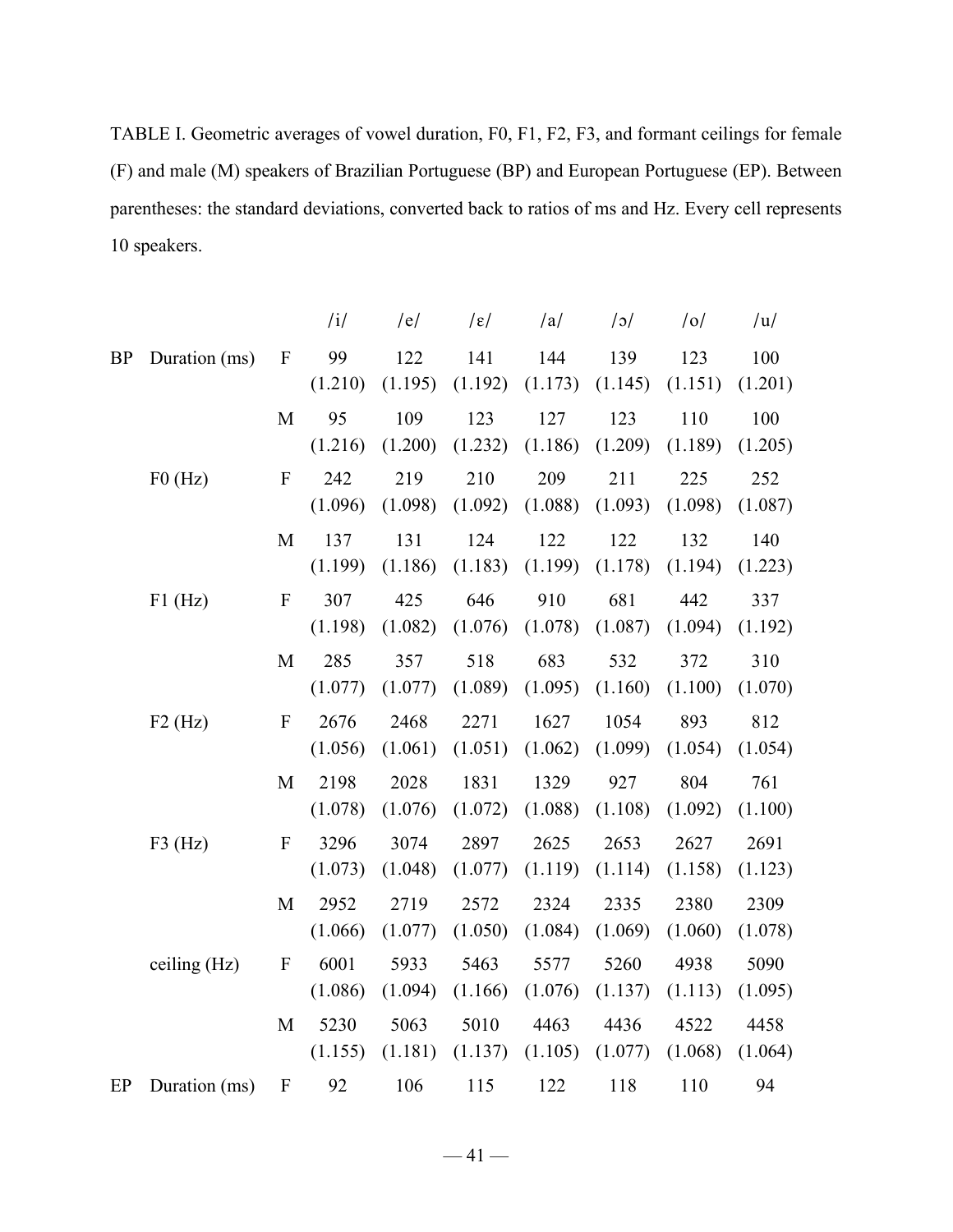|              |                           |                 |                 |                 |                 |                            | $(1.154)$ $(1.151)$ $(1.137)$ $(1.144)$ $(1.141)$ $(1.158)$ | (1.208)         |
|--------------|---------------------------|-----------------|-----------------|-----------------|-----------------|----------------------------|-------------------------------------------------------------|-----------------|
|              | M                         | 84<br>(1.142)   | 97<br>(1.147)   | 106<br>(1.162)  | 108             | 104<br>$(1.183)$ $(1.149)$ | 99<br>(1.144)                                               | 83<br>(1.151)   |
| $F0$ (Hz)    | $\boldsymbol{\mathrm{F}}$ | 216<br>(1.084)  | 211<br>(1.082)  | 204<br>(1.075)  | 201<br>(1.086)  | 204<br>(1.076)             | 211<br>(1.084)                                              | 222<br>(1.092)  |
|              | M                         | 126<br>(1.177)  | 122<br>(1.165)  | 117<br>(1.156)  | 115<br>(1.151)  | 117<br>(1.151)             | 123<br>(1.171)                                              | 127<br>(1.187)  |
| $F1$ (Hz)    | $\boldsymbol{\mathrm{F}}$ | 313<br>(1.243)  | 402<br>(1.125)  | 511<br>(1.154)  | 781<br>(1.186)  | 592<br>(1.270)             | 422<br>(1.150)                                              | 335<br>(1.230)  |
|              | M                         | 284<br>(1.085)  | 355<br>(1.090)  | 455<br>(1.131)  | 661             | 491<br>$(1.075)$ $(1.111)$ | 363<br>(1.107)                                              | 303<br>(1.085)  |
| $F2$ (Hz)    | $\boldsymbol{\mathrm{F}}$ | 2760<br>(1.033) | 2508<br>(1.040) | 2360<br>(1.031) | 1662<br>(1.078) | 1118<br>(1.091)            | 921<br>(1.184)                                              | 862<br>(1.144)  |
|              | M                         | 2161<br>(1.048) | 1987<br>(1.058) | 1836<br>(1.068) | 1365<br>(1.060) | 934<br>(1.078)             | 843<br>(1.090)                                              | 814<br>(1.127)  |
| F3(Hz)       | $\mathbf{F}$              | 3283<br>(1.054) | 3007<br>(1.043) | 2943<br>(1.042) | 2535<br>(1.170) | 2729<br>(1.086)            | 2636<br>(1.188)                                             | 2458<br>(1.204) |
|              | M                         | 2774<br>(1.057) | 2559<br>(1.057) | 2475<br>(1.049) | 2333<br>(1.041) | 2414<br>(1.077)            | 2429<br>(1.072)                                             | 2315<br>(1.041) |
| ceiling (Hz) | $\boldsymbol{\mathrm{F}}$ | 5875<br>(1.090) | 5734<br>(1.087) | 5662<br>(1.096) | 5278<br>(1.085) | 5259<br>(1.132)            | 5165<br>(1.123)                                             | 5066<br>(1.119) |
|              | M                         | 4570<br>(1.153) | 4733<br>(1.148) | 4792<br>(1.098) | 4523<br>(1.120) | 4537<br>(1.137)            | 4512<br>(1.108)                                             | 4366<br>(1.065) |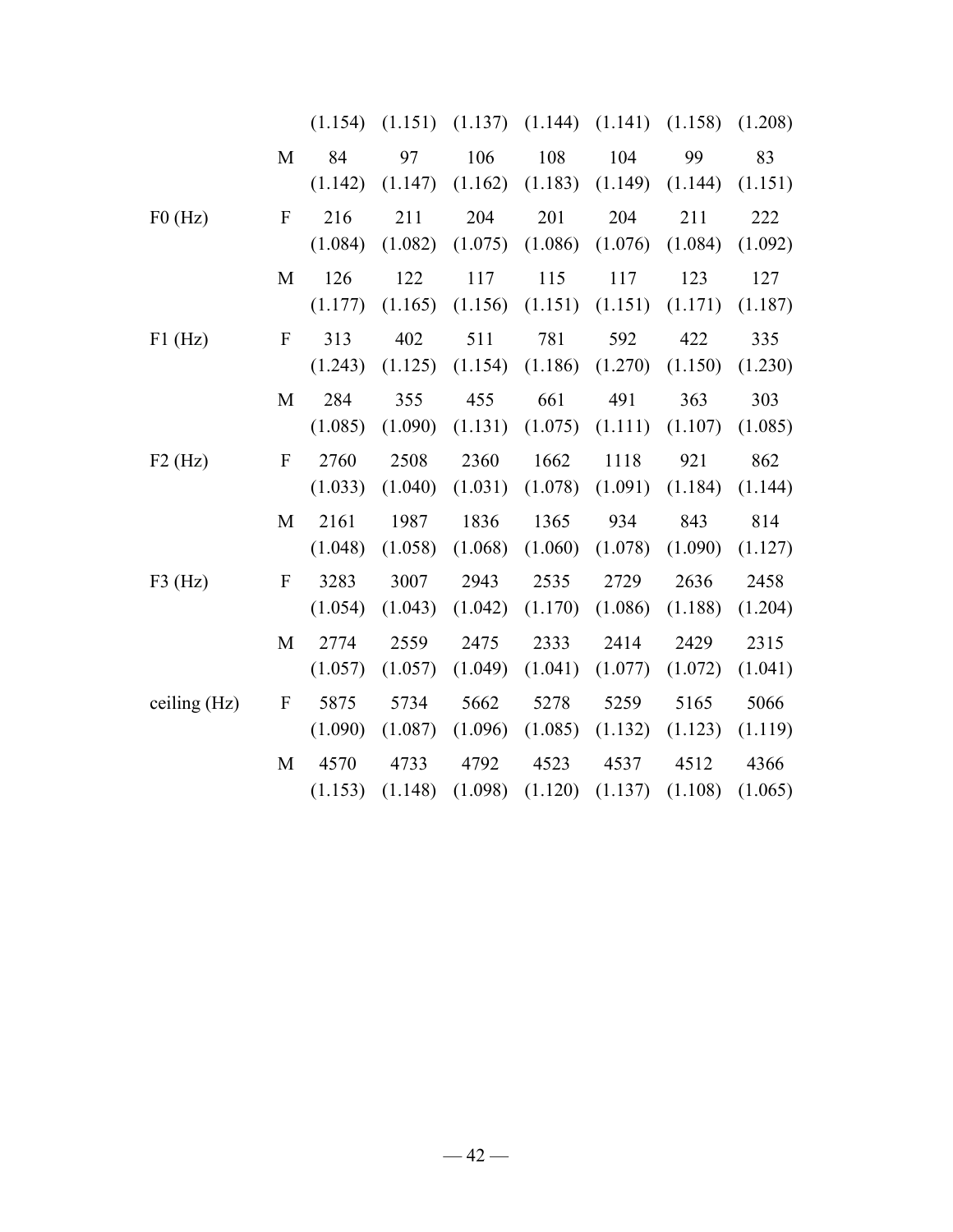FIG. 1. The first and second formants of the 1400 vowel tokens of the Brazilian women, measured with a fixed (gender-specific) formant ceiling of 5500 Hz. The ellipses show 2 estimated standard deviations, and have been designed to cover 86.5% of the data points (for normally distributed data).

FIG. 2. The first and second formants of the 1400 vowel tokens of the Brazilian women, measured with optimized (speaker- and vowel-specific) formant ceilings.

FIG. 3. Median optimal ceilings for each gender-vowel combination.

FIG. 4. First and second formants of ten Brazilian and ten European Portuguese women.

FIG. 5. First and second formants of ten Brazilian and ten European Portuguese men.

FIG. 6. The vowel spaces of the four groups. Solid lines and bold symbols = Brazilian Portuguese; dashed lines = European Portuguese. Large font: women; small font: men.

FIG. 7. Mean duration as a function of vowel category. The purpose of the inclusion of the F2 axis and the reversal of the vertical axis is to provide vowel space shapes that are similar in orientation and extent as the more usual ones in Fig. 6. Solid lines and bold symbols = Brazilian Portuguese; dashed lines = European Portuguese. Large font: women; small font: men.

FIG. 8. Mean F0 as a function of vowel category. Solid lines and bold symbols = Brazilian Portuguese; dashed lines = European Portuguese. Top: women; bottom: men.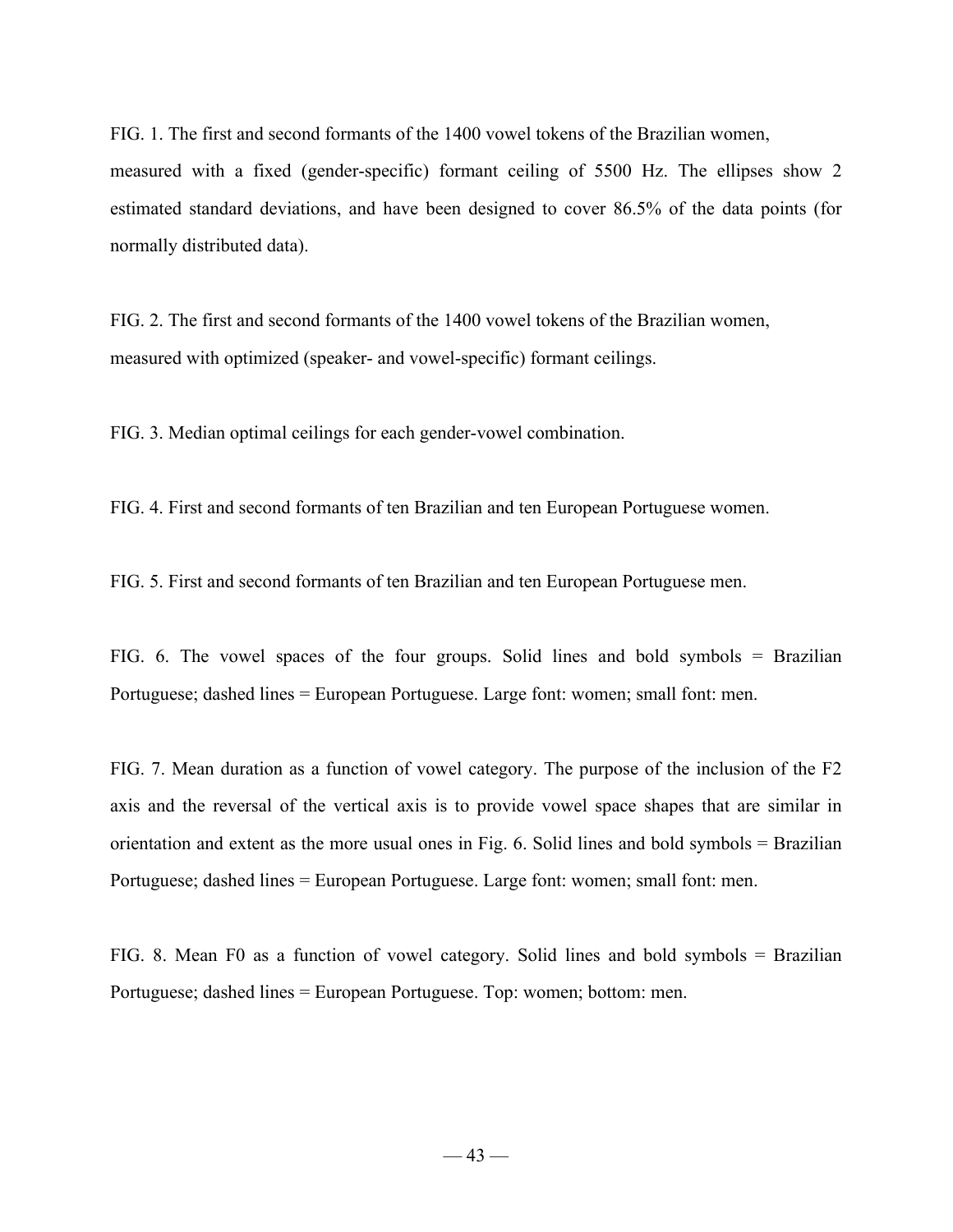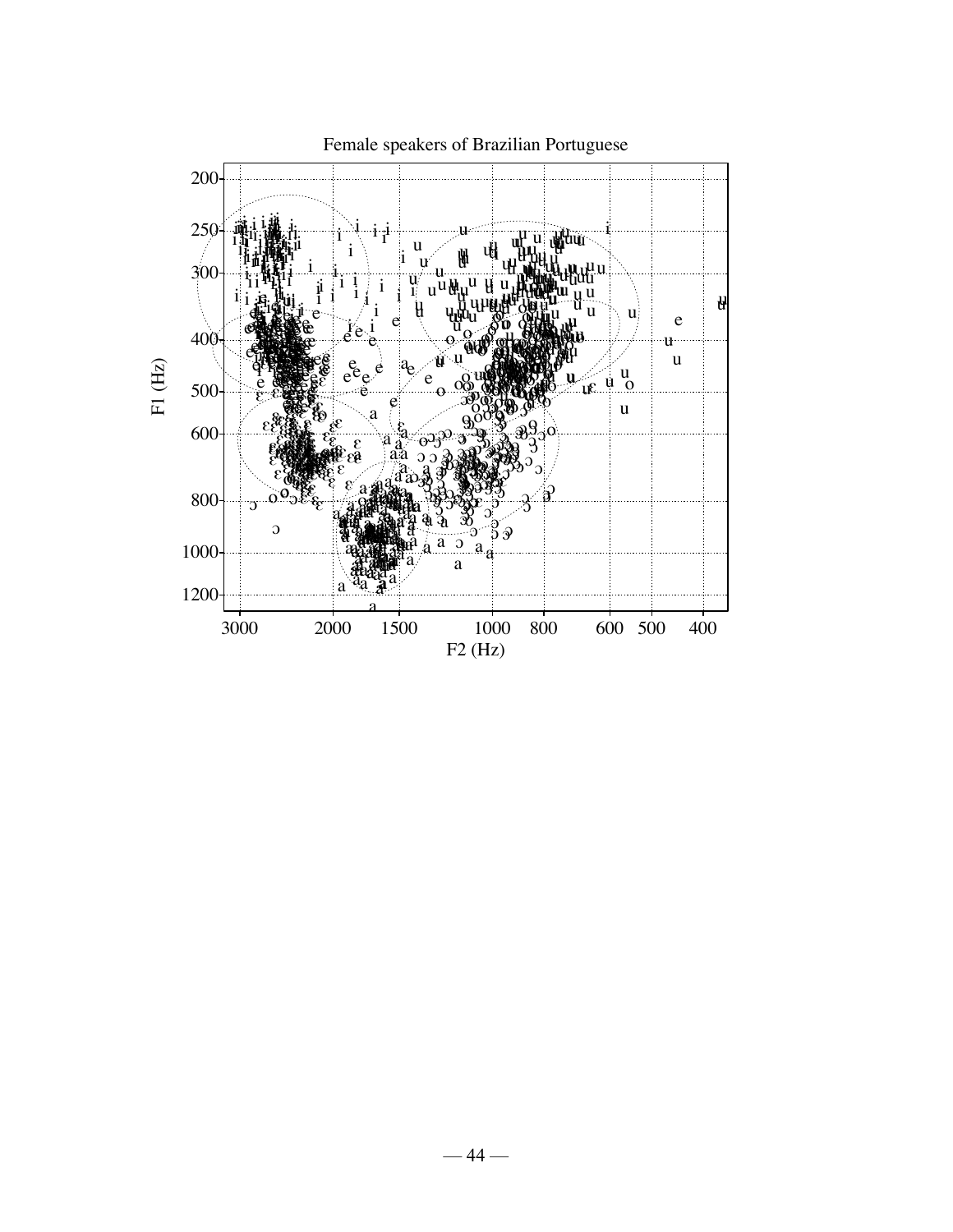

# Female speakers of Brazilian Portuguese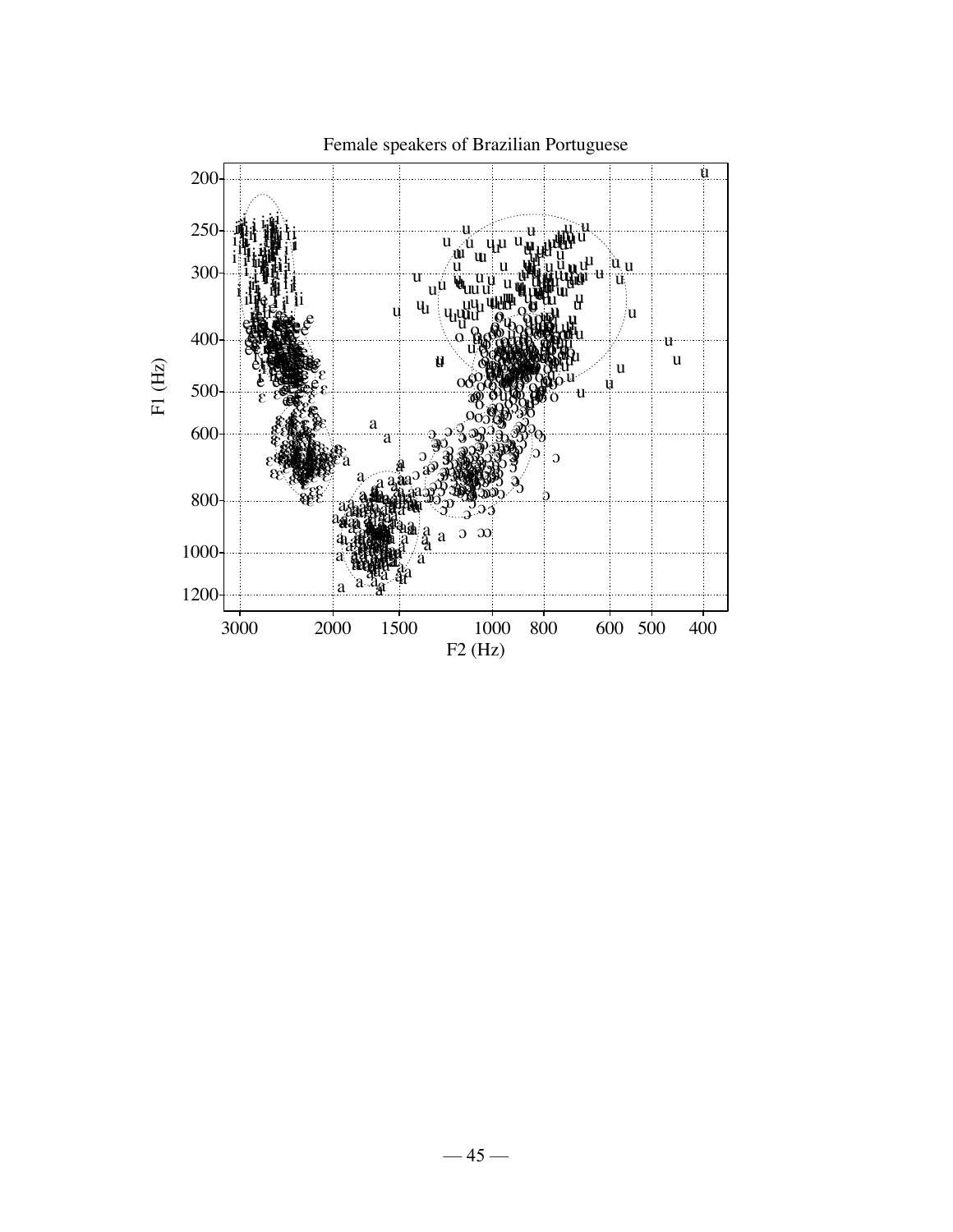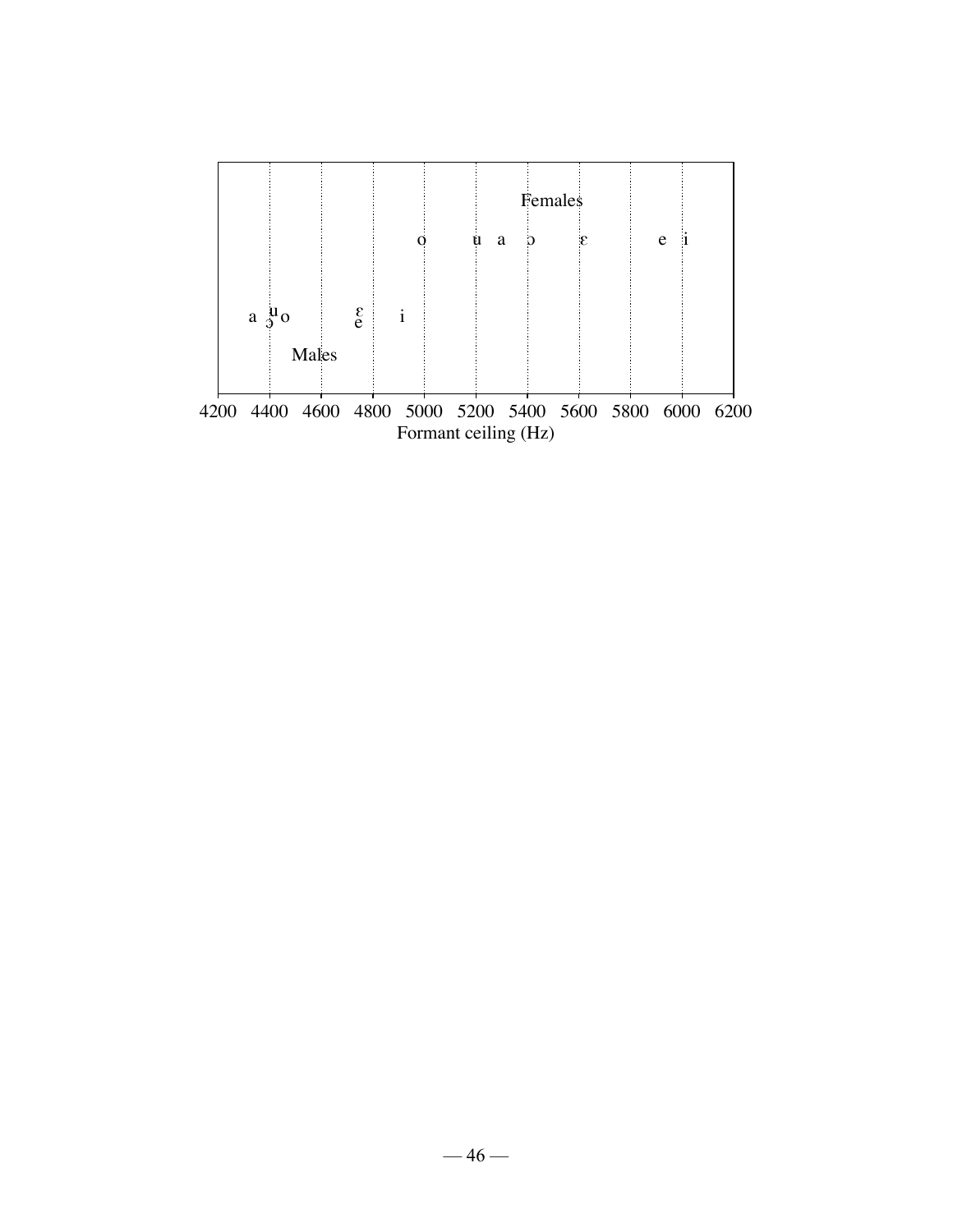

Female speakers of Brazilian Portuguese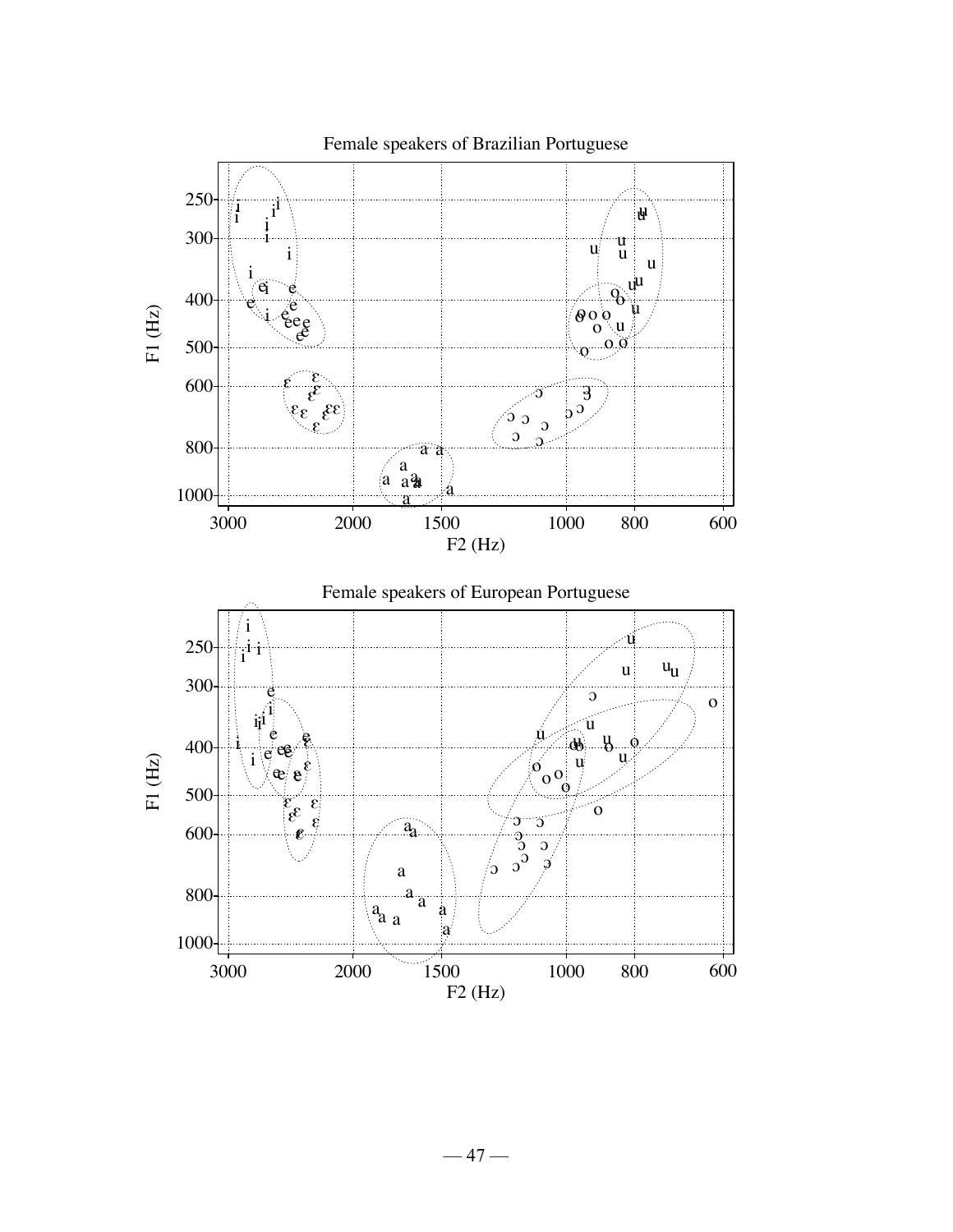

## Male speakers of Brazilian Portuguese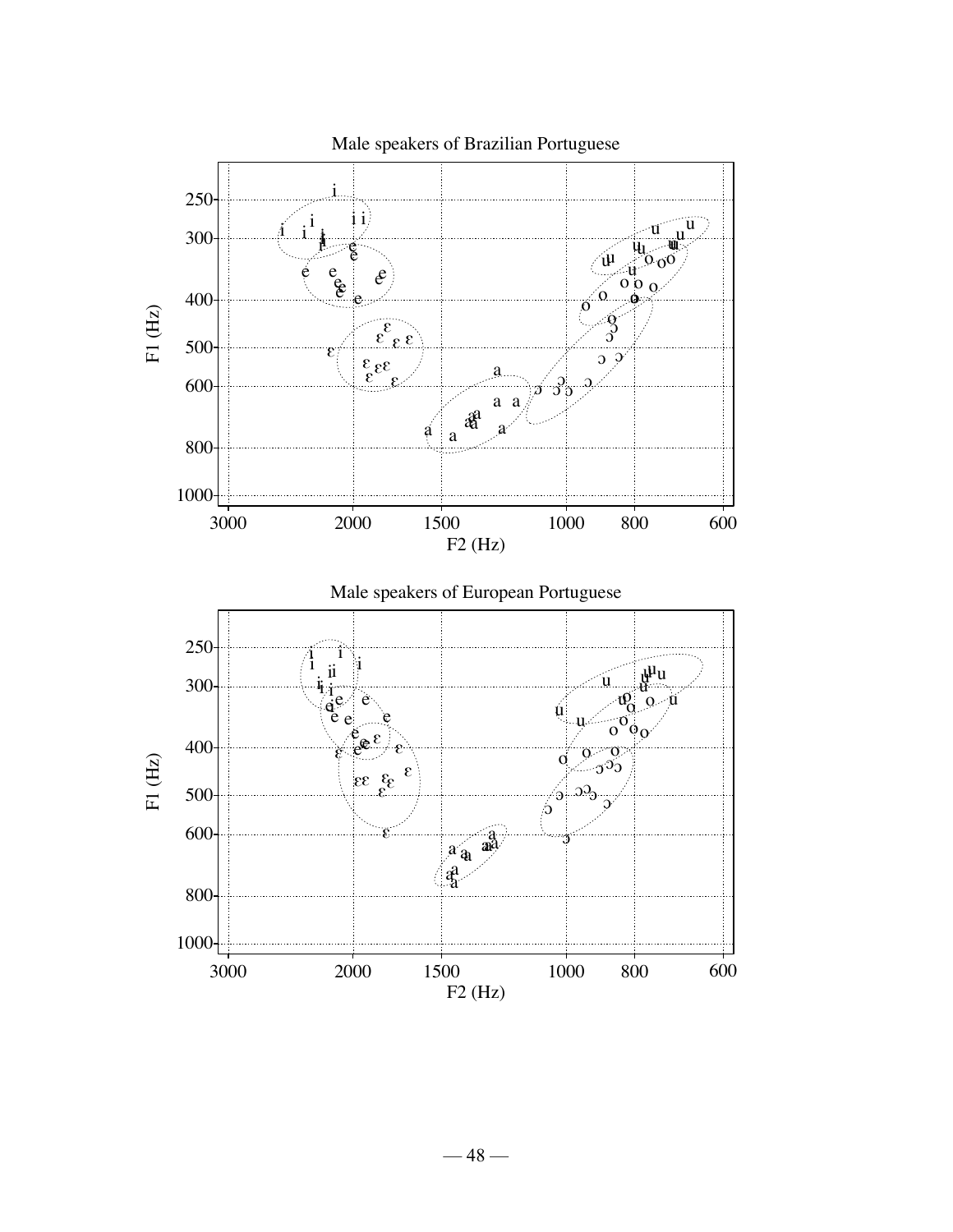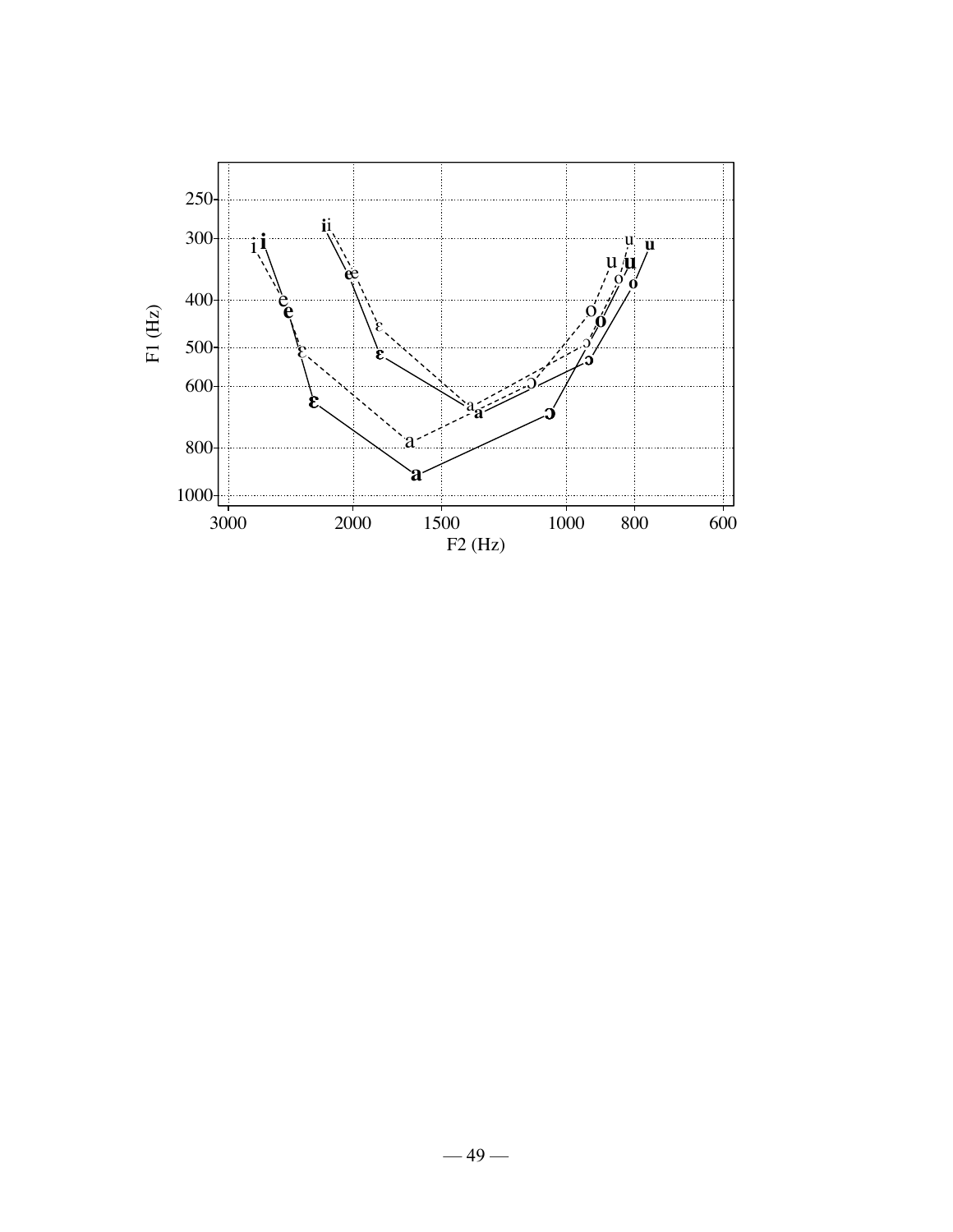